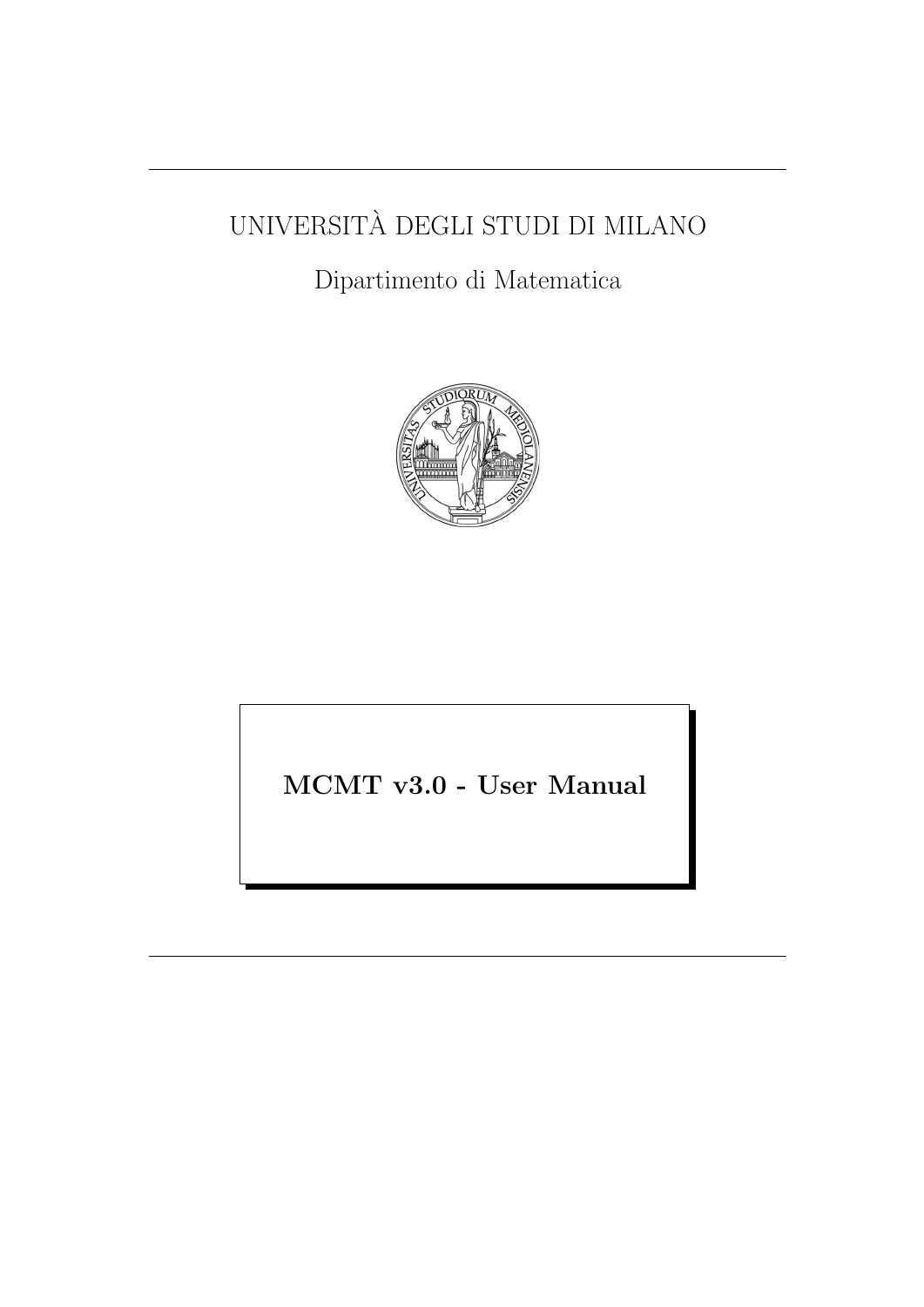## MCMT v. 3.0 - User Manual

Silvio Ghilardi

May, 2020

### Abstract

This document is addressed to MCMT users: it explains how to write MCMT input specifications, illustrates some common settings and heuristics and gives useful advices.

The document has been largely rewritten from the User Manual of previous releases of MCMT.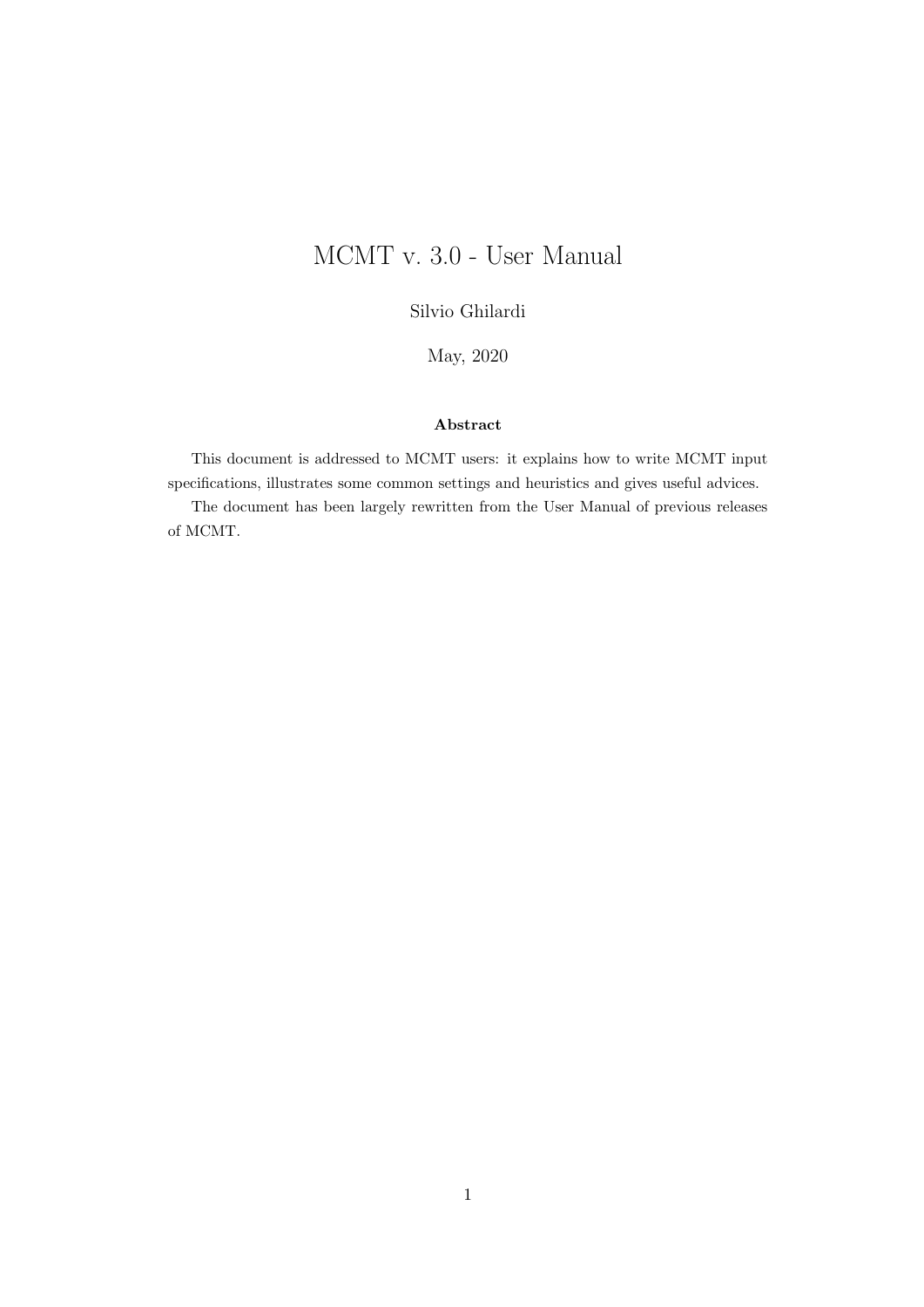## Contents

| 1              |     | Introduction                       | $\overline{\mathbf{4}}$ |
|----------------|-----|------------------------------------|-------------------------|
| $\bf{2}$       |     | Basic syntax                       | $\overline{5}$          |
|                | 2.1 |                                    | 5                       |
|                | 2.2 |                                    | $\overline{5}$          |
|                | 2.3 |                                    | $\boldsymbol{6}$        |
|                | 2.4 |                                    | $\overline{7}$          |
| $\bf{3}$       |     | <b>MCMT</b> specifications         | 8                       |
|                | 3.1 |                                    | 8                       |
|                | 3.2 |                                    | 9                       |
|                | 3.3 |                                    | 10                      |
|                | 3.4 |                                    | 14                      |
|                | 3.5 |                                    | 15                      |
|                | 3.6 |                                    | 16                      |
| $\overline{4}$ |     | <b>Running MCMT</b>                | 18                      |
|                | 4.1 |                                    | 18                      |
|                | 4.2 |                                    | 18                      |
|                | 4.3 |                                    | 21                      |
|                | 4.4 |                                    | 21                      |
| $\bf{5}$       |     | <b>Abstraction/Refinement Mode</b> | 24                      |
| 6              |     | Acceleration                       | 26                      |
|                | 6.1 |                                    | 26                      |
|                | 6.2 |                                    | 27                      |
|                |     | 6.3 User-Defined Accelerations     | 27                      |
| $\overline{7}$ |     | <b>Advanced Settings</b>           | 29                      |
|                | 7.1 | Bounds                             | 29                      |
|                | 7.2 | Interaction                        | 29                      |
|                | 7.3 |                                    | 30                      |
|                | 7.4 |                                    | 31                      |
|                | 7.5 |                                    | 31                      |
|                | 7.6 |                                    | 32                      |
|                | 7.7 |                                    | 33                      |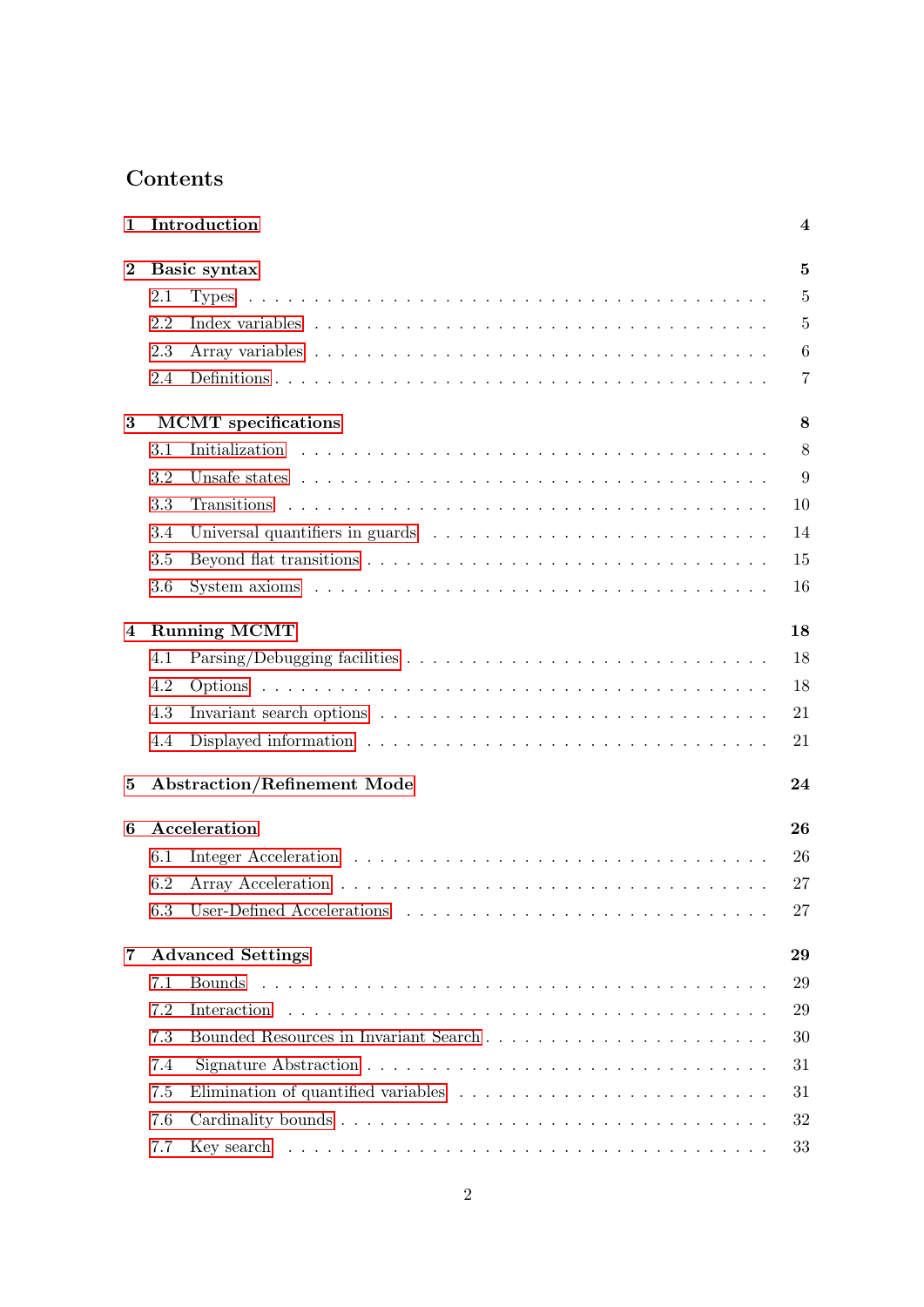| 9 Appendix A: a guided example | 40 |
|--------------------------------|----|
| 8 Database Driven Systems      | 36 |
|                                |    |
|                                |    |
|                                |    |
|                                |    |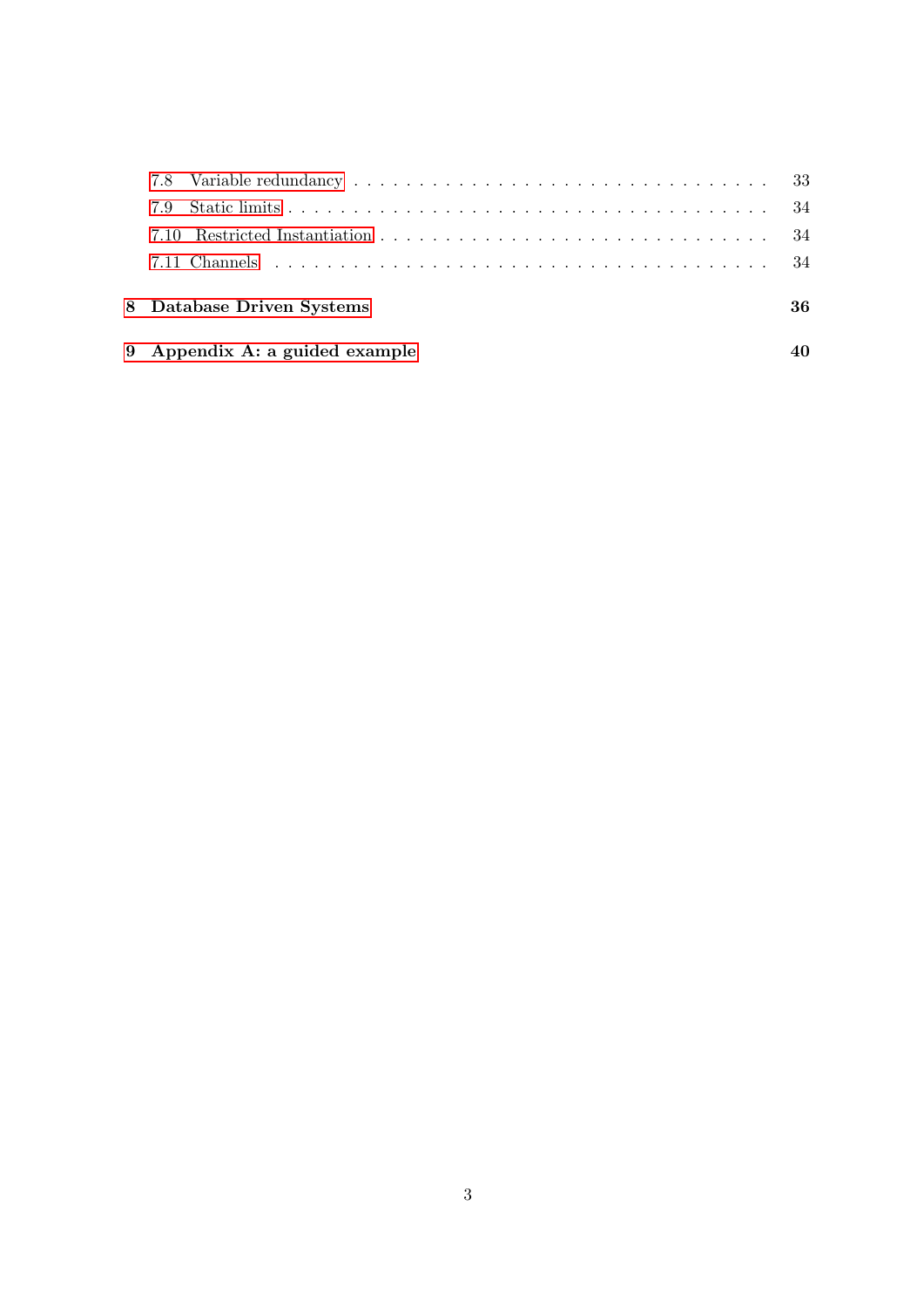### <span id="page-4-0"></span>1 Introduction

MCMT is a model checker for testing reachability in a large class of formal systems, called array-based systems; array-based systems, introduced in [\[19\]](#page-46-0), comprise parameterized systems and sequential programs manipulating both arrays and arithmetical data. MCMT has been sucessfully used for verification of distributed systems [\[6,](#page-45-0) [5\]](#page-45-1), internet protocols [\[12\]](#page-45-2), timed systems [\[17,](#page-46-1) [18\]](#page-46-2), imperative programs [\[3,](#page-45-3) [7\]](#page-45-4) and data-aware processes [\[16,](#page-46-3) [13\]](#page-46-4). This document is a brief guide on how to write input files and to run MCMT.

The input language is rather low level and input files in such a language should be better automatically generated from higher level interfaces or other verification tools. However, the knowledge of the low level input language is important for advanced use and for heuristics. It should be noticed that MCMT performances (even convergence!) might crucially depend on user defined settings and often these settings can be worked out only by slight editing of the MCMT specification files.

Roughly, our language is composed of two sub-languages: one for describing a safety problem (all keywords of this sub-language starts with ":") and one for describing (conjunctions of) literals to be passed to the background SMT solver, which is Z3 or Yices 1 since version 3.0 and was only Yices 1 in earlier versions. Some familiarity with the theoretical framework of array-based systems (see the papers  $[22],[20],[19],[23],[21])$  $[22],[20],[19],[23],[21])$  $[22],[20],[19],[23],[21])$  $[22],[20],[19],[23],[21])$  $[22],[20],[19],[23],[21])$  $[22],[20],[19],[23],[21])$  $[22],[20],[19],[23],[21])$  $[22],[20],[19],[23],[21])$  $[22],[20],[19],[23],[21])$  $[22],[20],[19],[23],[21])$  could be useful (though not indispensable) when reading the rest of this document. The tutorial included in the distribution also supplies some basic information in this sense.

Since the 2.0 version, MCMT is able to perform abstraction/refinement cycles, according to the interpolation-based CEGAR paradigm [\[27\]](#page-47-0), as adapted to array-based systems in [\[3\]](#page-45-3). In addition, a specific form of *acceleration for arrays* [\[7\]](#page-45-4) has been partially implemented. To help the reader with the complexity of the MCMT syntax and of its options, we added an appendix with a guided example: we recommend the reader to get familiar with it, before writing his own specification files.

Since the 2.8 version, MCMT supports database driven systems: to run MCMT for such systems, specific instructions should be followed when writing the specification files (see Section [8](#page-36-0) for details).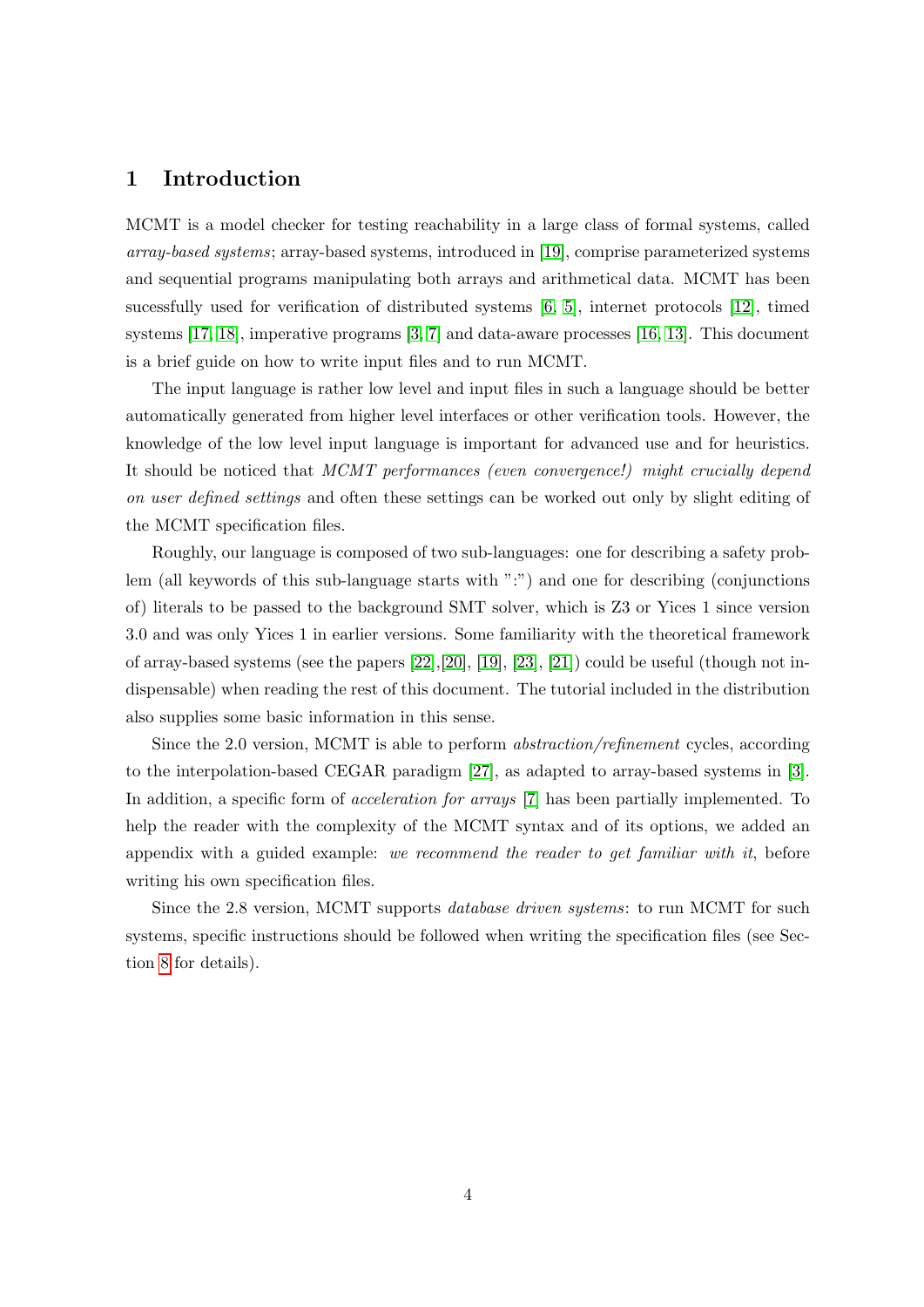### <span id="page-5-0"></span>2 Basic syntax

The basic MCMT syntax include types, index variables and array variables.

### <span id="page-5-1"></span>2.1 Types

Types that can be accepted by MCMT include int, real, bool, i.e. integer, real numbers and booleans. The type nat is not accepted anymore since version 3.0. New types can be declared by the user; to declare a free sort (let us call it S) use

:smt (define-type S)

The declaration

```
:smt (define-type locations (subrange 1 8))
```
introduce the type locations consisting of  $\{1, 2, \ldots, 8\}$ . These finite interval types are particularly useful for defining program counter locations.[1](#page-5-3)

### <span id="page-5-2"></span>2.2 Index variables

A specification file for MCMT defines an array based system: this is a formal model comprising a set of indices index and arrays defined on this set. The type index typically represents the processes of a distributed system or the cells of an array manipulated by a sequential program. Since it is natural to associate with each element of index a natural number (which is its identifier / its address), we identify index with a subset of the natural numbers<sup>[2](#page-5-4)</sup> (typically index is finite, however nothing prevents index from being the whole set of natural numbers).

MCMT uses the names

$$
\mathtt{z1},\mathtt{z2},\mathtt{z3},\ldots
$$

for index variables;<sup>[3](#page-5-5)</sup> in addition there are three *special* index variables

$$
\mathtt{x},\mathtt{y},\mathtt{j}
$$

whose use will be illustrated in the next section.

Since we identify index with a subset of the natural numbers, we can use arithmetical operations (like  $+)$  and predicates (like  $\lt$ ,  $\lt$  =, 0) to write terms and literals concerning indices.

<span id="page-5-3"></span><sup>&</sup>lt;sup>1</sup>When defining these finite sets of locations as finite intervals of naturals, it is better to avoid the number 0 to be in the range of the interval (this might cause MCMT to be slightly slower - but still correct - because 0 plays a special role in the heuristics of the system).

<span id="page-5-4"></span><sup>&</sup>lt;sup>2</sup>It is possible (although rather innatural) to define index as a subset of another type by inserting in the input file a line like :index <type-id>, where <type-id> is any valid type.

<span id="page-5-5"></span><sup>3</sup>There is a bound to 9 for the maximum number of index variables that may occur in a syntactic expression (terms, atom, literal, and the like).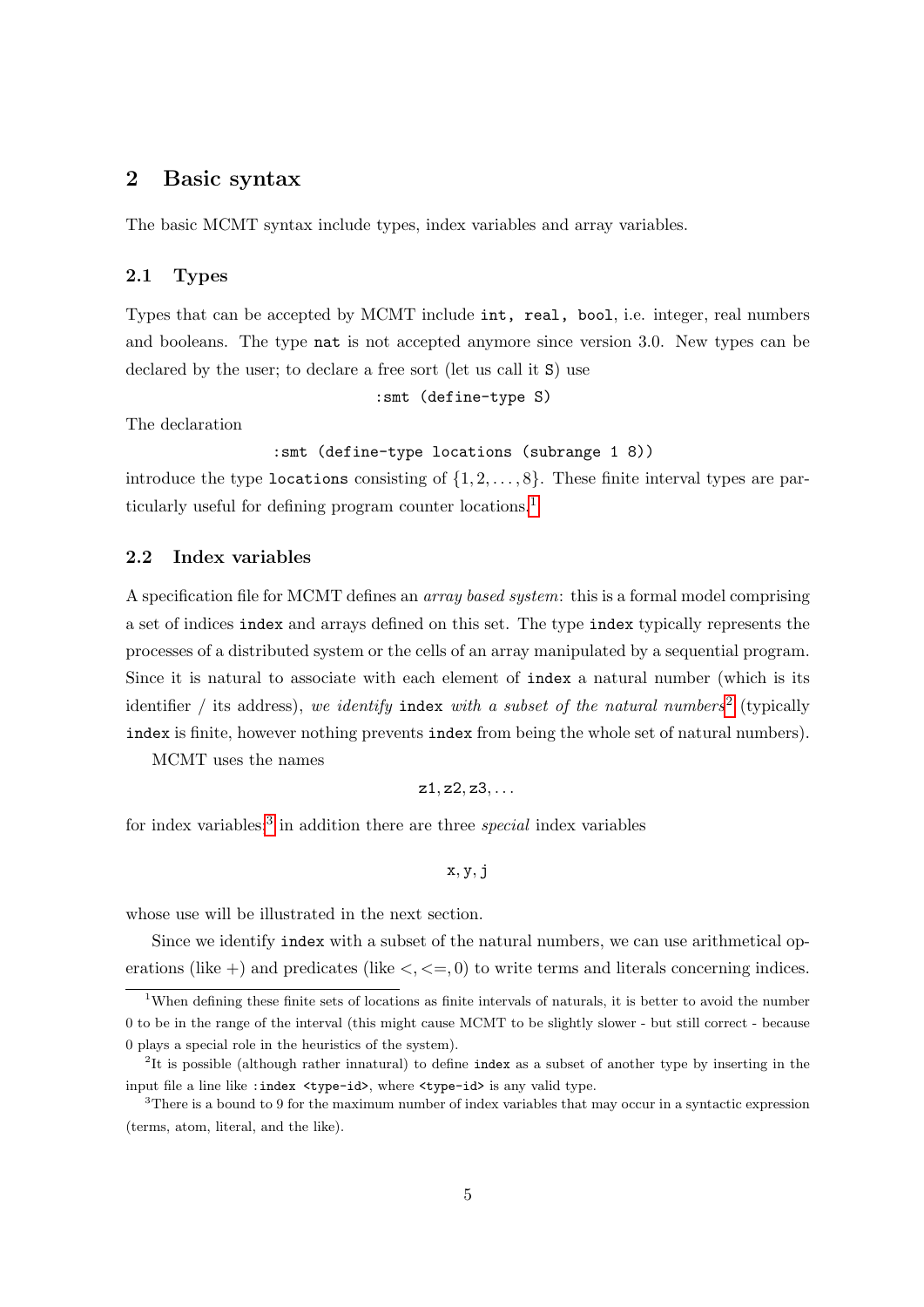These should be valid arithmetical SMT-LIB expressions, hence prefix notation is required; examples of indices literals are

$$
(= z2 z3),
$$
 (not  $(= (+ z1 2) z2)),$  ( $z1 z2).$ 

Notice that such literals concern not the indices themselves, but their correponding identifiers. Thus e.g.  $\leq z1$  z2) means that the identifier of z1 is strictly smaller than the identifier of z2 (and not that z1 is by itself smaller than z2 - the latter would not make sense).

Remark. Subtraction as a binary operation is not allowed: you can use subtraction as a unary operator in front of digits only. Thus  $(-z1 z2)$  is not correct,  $(+z1 (* -1 z2))$ should be used instead.

### <span id="page-6-0"></span>2.3 Array variables

Arrays are the most important data in array based systems. We distinguish between local and global array variables. Local array variables are introduced by the declaration

```
:local <arrayvar-id> <type-id>
```
This line declares an array variable with identifier  $\langle \text{arrayvar-id} \rangle$  whose elements are of type <type-id> (the domain of the array variable is the implicitly declared type index);  $\langle \text{arrayvar-id} \rangle$  must be a sequence of characters  $(aA - zZ)^*$  (the limitation to a single character was dropped since version 2.1).

When an array is declared to be local, for different values of the indexes, the corresponding elements of the array may be different. On the contrary, global array variables stand for constant arrays and are introduced by the declaration

### :global <arrayvar-id> <type-id>

Now for different values of the indexes, the corresponding elements of the array are constrained to be identical. Thus, global arrays do not really denote arrays, but single values (to be internally treated as constant arrays by the tool).

Examples of array declarations are:

: local a locations : local s int : local w bool : global v bool

Functional application in arrays is denoted by [-]; more precisely, if zi is an index variable and a is an array variable identifier, a[zi] is a valid term of the codomain type of a. Similarly,  $a[x]$ ,  $a[y]$ ,  $a[j]$  are valid terms too (recall that x, y, j are the three special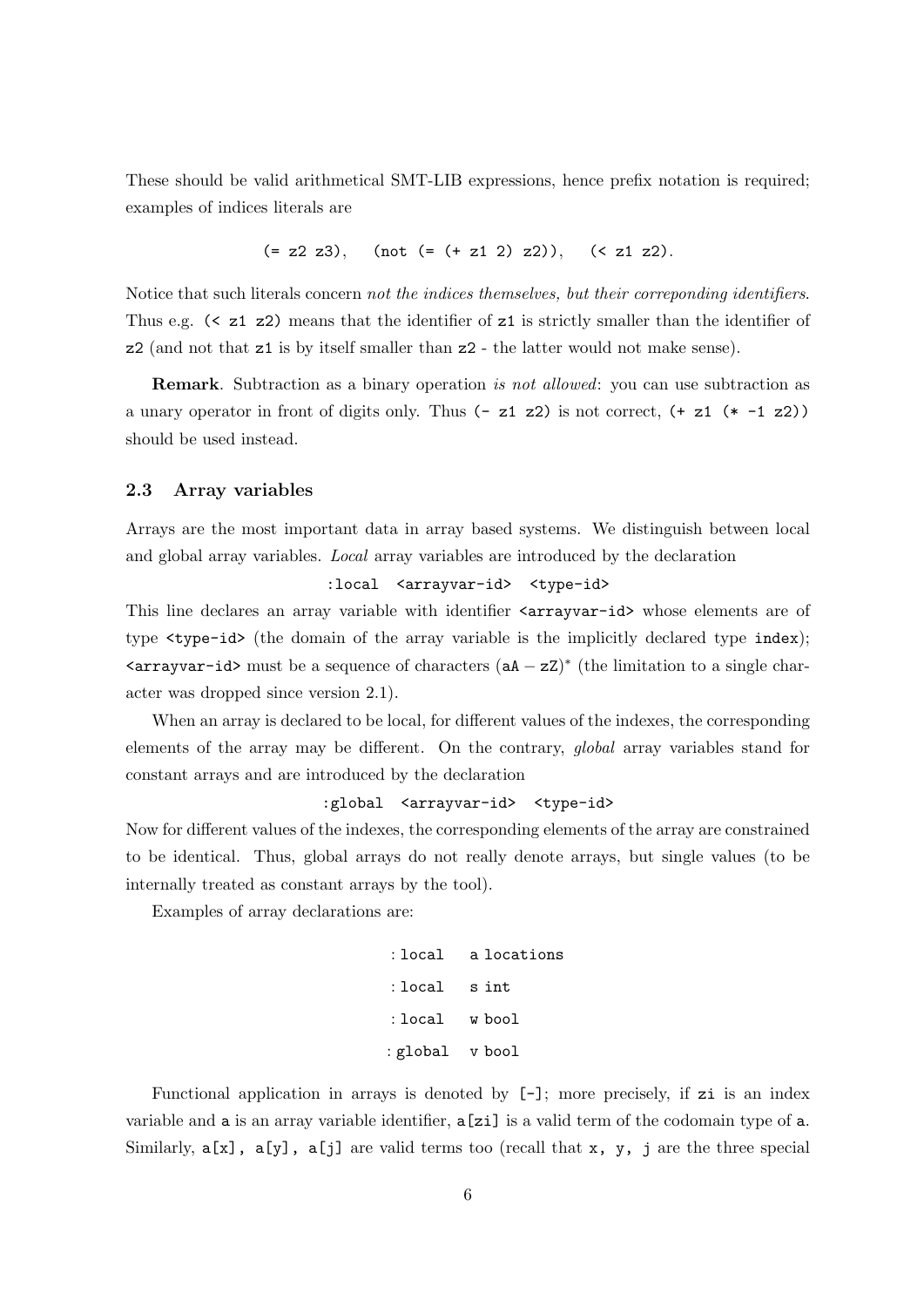index variables). Since version 2.5, there is no need to specify the (fake) argument of global arrays when writing specification files; thus, if  $\nu$  is declared to be global, one can use just  $\nu$ to identify it (but it is still possible to use  $v[x]$ ,  $v[y]$ ,  $v[j]$ ,  $v[z1]$ ,... as well, in the appropriate contexts).

The above terms can be combined to form complex terms and literals according to the standard operation/relations defined on the various types, using SMT-LIB2 format. With the above declarations, one can for instance write the following literals

 $(>\s2z]$  3),  $(=\text{and }w[z1]$  v) true),  $(\text{not } (=a[z1] 2))$ ,  $(=\s2z]$   $= z2)$ Other valid terms (of types int and bool, respectively) are for instance  $(+ s[x] 2)$  and (or  $v, w[j]$ ). Recall the above remark on the subtraction symbol:  $(-s[x] s[y])$  is illegal and  $(+ s[x] (* (-1) s[y]))$  must be used instead.

Except in some cases (see Subsection [3.5](#page-15-0) below), the input language of MCMT is *deref-*erence flat [\[9\]](#page-45-5): this means that subterms like  $\alpha[t]$  are allowed only in case t is a variable. Thus, expressions like  $s[1]$ ,  $s[2]$ , ... are not valid: instead of the atom (<  $s[9]$  0), one must write the conjunction of

$$
(= z1 9) (< s[z1] 0)
$$

which is syntactically correct (notice that the variables  $zi$  are always implicitly existentially quantified, see next section).

### <span id="page-7-0"></span>2.4 Definitions

It is possible to declare free constant and function symbols. For instance

:smt (define N::int))

declare a constant of type int, whereas

:smt (define S::(-> int int bool))

defines a binary predicate S on integer numbers. After this declarations, literals like (S 2  $z2$ ), (not (S (+  $z1$   $z2$ ) 3)) will be valid. In principle, it is possible to declare macros like

:smt (define (MC p::bool n1::int n2::int )::bool (=> p (= n1 n2) )) (meaning that from now on expressions like  $(MC b k 1)$  have to be read as the expression  $(=)$  b  $(= k 1)$ ), however this practice is not recommende. The reason is the following: the way these macros are handled (unlike the macros internally produced by MCMT itself) is not optimal and may cause the tool to slow down-

Remark. As the reader might have noticed, the syntax used in this and other subsections reflects the syntax of the Yices1 tool to which MCMT was exclusively linked until version 2.9. However the log file produced by MCMT (see the option -y below) can be regularly runned by z3.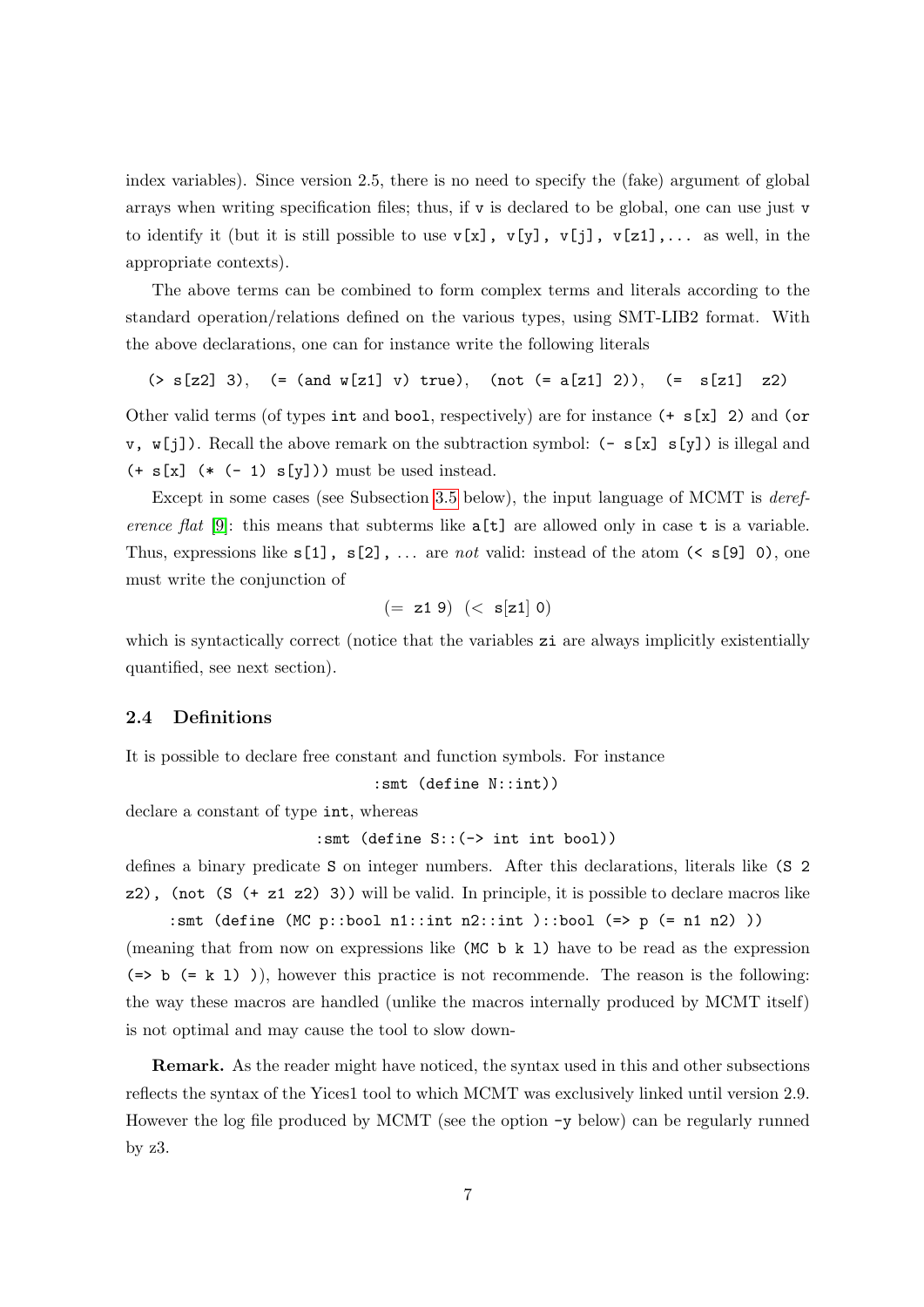### <span id="page-8-0"></span>3 MCMT specifications

Each line in an input specification file for MCMT must begin by a keyword preceded by a colon. For instance, a line like

### :comment <string>

represents a user comment about the array-based system and the safety problem being specified. The <string> is ignored by MCMT. We have already seen the syntax of commands like On the contrary, when reading the line

:smt <string>

to define types, symbols and macros.

### <span id="page-8-1"></span>3.1 Initialization

An array-based system must be initialized. In our specification files, initialization is constrained by a universally quantified formula. This is a compound command with the following format:

| :initial |                                                                       |
|----------|-----------------------------------------------------------------------|
| : var    | $\langle$ indexvar-id $\rangle$                                       |
| : cnj    | <list-of-quantifier-free-formulae></list-of-quantifier-free-formulae> |

There may be one or two occurrences of the keyword :var;  $\langle$ indexvar-id> must be the special index variable x or the special index variable y.

The string <list-of-quantifier-free-formulae> is a finite list of quantifier-free formulae (intended conjunctively, cf. the keyword  $:cnj$ ), where only the variables declared by  $:var$ should occur. Such variables are implicitly *universally* quantified, so, for example, the logical reading of

```
: initial
: var x
: cnj (= a[x] 1) (= s[x] false) (= w[x] false)
```
is the formula (in Yices format)

```
(forall ((x::index))
     (and (= a[x] 1) (= s[x] false) (= w[x] false)))
```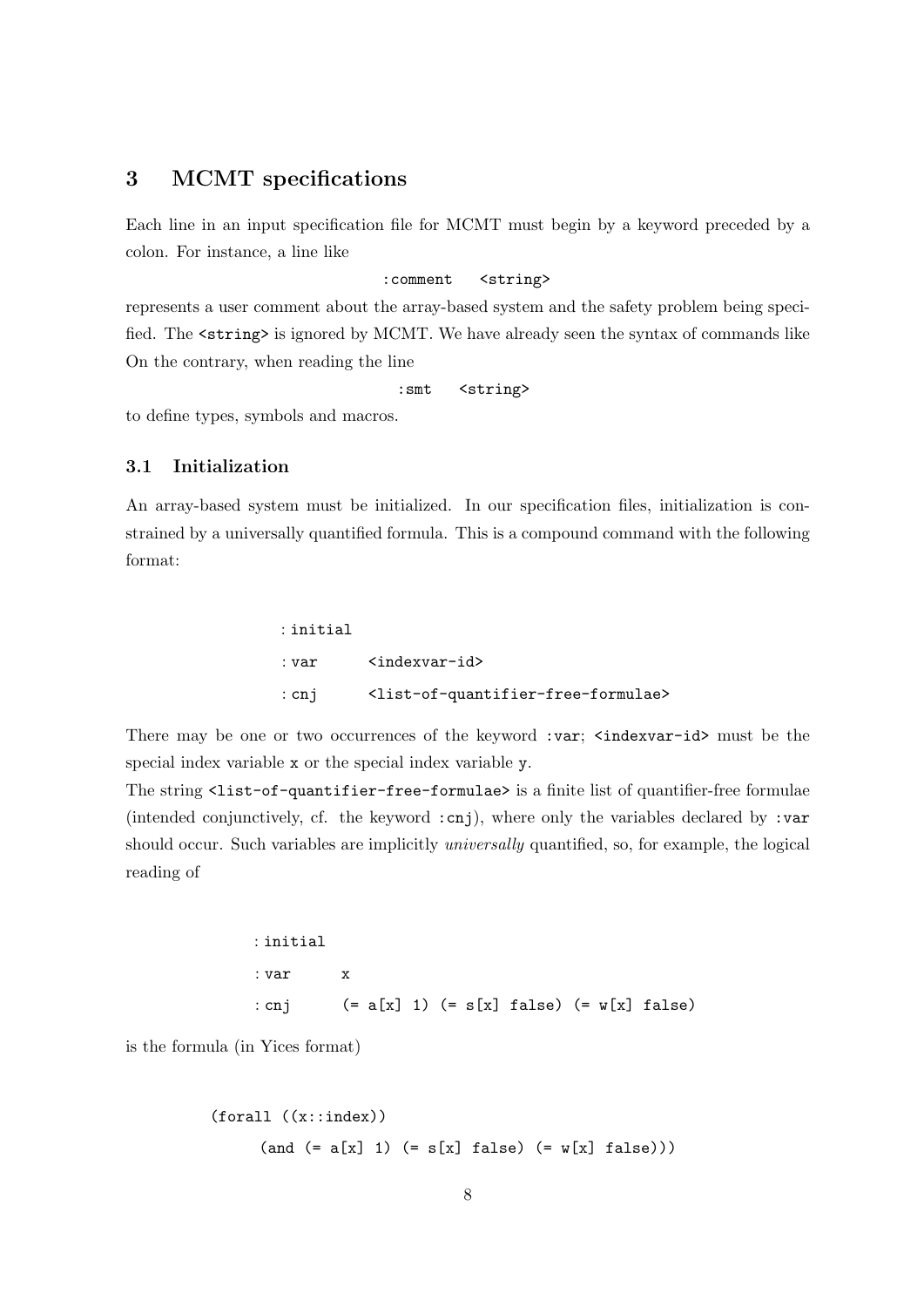### <span id="page-9-0"></span>3.2 Unsafe states

 $\exists^{I}$ -formulae [\[19\]](#page-46-0) are obtained by prefixing a string  $\exists z_1 \cdots \exists z_n$  of index existential quantifiers to a quantifier-free matrix  $\phi$  (in  $\phi$  only the variables  $z_1, \ldots, z_n$  can occur free). An  $\exists^I$ -formula is primitive (or a *cube*) iff its matrix is a conjunction of literals and is *primitive differentiated* [\[20\]](#page-46-6) iff it is primitive and the matrix contains all disequations  $z_i \neq z_j$  for  $i, j = 1, \ldots, n$  and  $i \neq j$ . MCMT uses primitive differentiated formulae to represent (backward) reachable sets of states. In such formulae, the disequations  $z_i \neq z_j$  are left implicit, in the sense that are always added by the tool to the formulae introduced by the user or worked out by the tool itself during its computations. Similarly, the external existential quantifiers are left as understood.

The first primitive differentiated formula that we meet in our input specification files is the formula describing the set of unsafe states, i.e. the states we desire the system not to be able to reach. Such a formula is introduced with a compound command as follows:

> : unsafe : var <indexvar-id> : cnj <list-of-literals>

Here : var and <list-of-literals> is a list of literals that should obey the same constraints as for the case of the :initial command (see above). However, here you must declare and use the standard index variables  $z1$ ,  $z2$ ,  $z3$ ,  $z4$  $z4$  instead of the special ones.<sup>4</sup> Notice that at most the first four index variables are allowed in the unsafe formula.

So, for example, the logical reading of

| :unsafe |    |                           |  |
|---------|----|---------------------------|--|
| : var   | z1 |                           |  |
| : var   | z2 |                           |  |
| : cnj   |    | $(= a[z1] 7) (= a[z2] 5)$ |  |

is the formula (in Yices format)

```
(exists (z1::index z2::index)
```
 $(and (not (= z1 z2)) (= a[z1] 7) (= a[z2] 5)))$ 

<span id="page-9-1"></span> $4$  To keep compatibility with old MCMT 0.1 files, the use of x, y (but not of j) is tolerated. However you can never mix standard and special index variables in the same formula.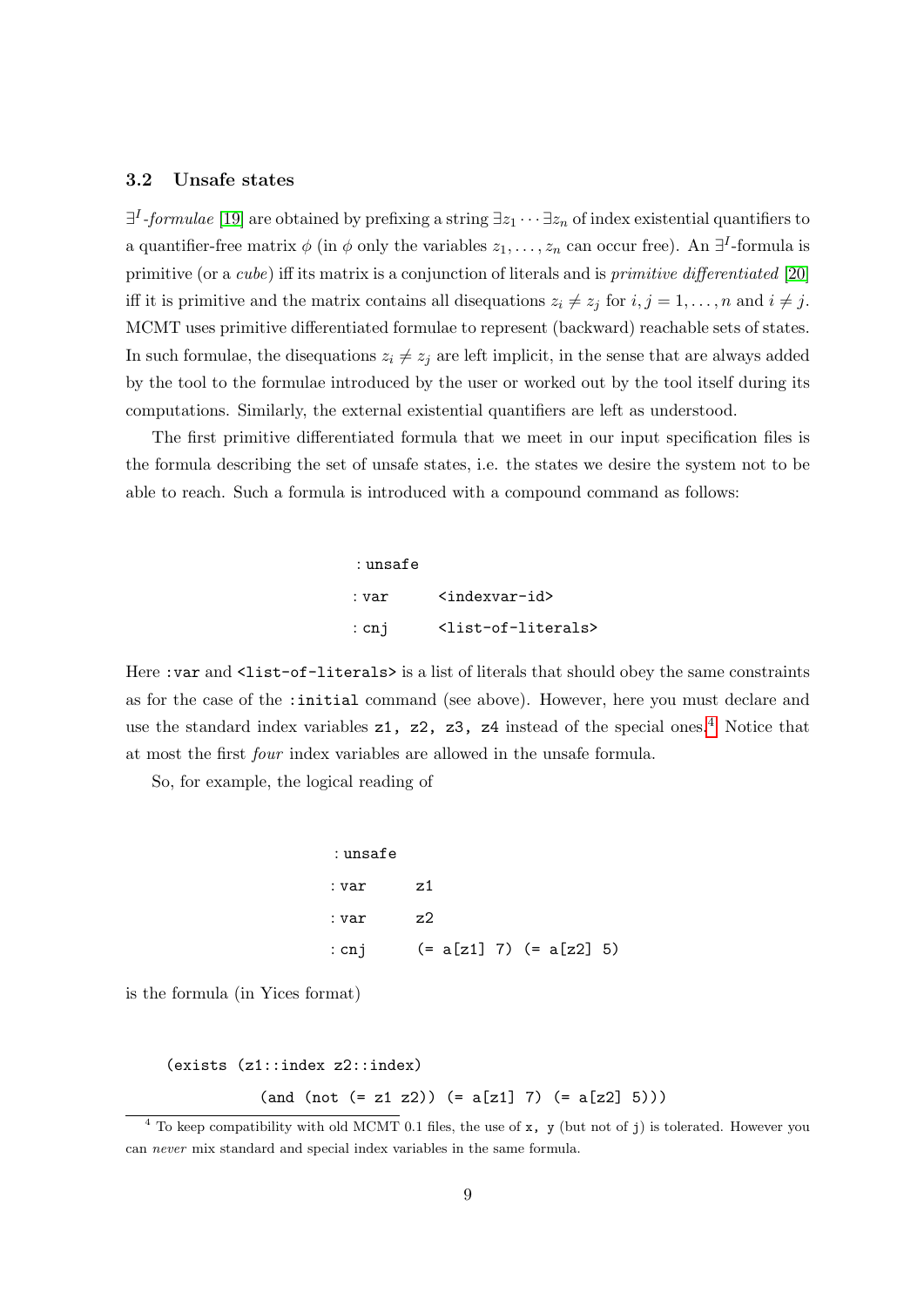If the set of unsafe states can be described by an  $\exists^{I}$ -formula which is not primitive differentiated, it is possible to rewrite such  $\exists^{I}$ -formula as a disjunction of primitive differentiated ones. In such a case, there is a special syntax for the second, third, etc. disjuncts: these can all be introduced by single commands

### :u\_cnj <list-of-literals>

For these formulae, there is no need of previous : var declarations and the index variables  $z1$ , z2, z3, . . . can be used without any numbering restriction (but remind that MCMT cannot manipulate more than 10 index variables at all). In case you use only  $:u$ -cnj declarations and omit the unsafe formula (i.e. if you omit the :unsafe declaration), MCMT works correctly: it just adds false as a first unsafe formula.

There is a maximum default number set to 9 for  $:u\_{cnj}$  declarations; the user can increase such a number including a line like

### :max\_unsafe\_number N

before the first : u\_cnj declaration.

Remark. Notice that for unsafe formulae only lists of literals can be employed after a :cnj or a :u cnj declaration; for initial formulae on the contrary, lists of arbitrary quantifierfree formulae can be employed after the :cnj declaration. The reader should be careful with such restrictions (MCMT exits by notifying the error if they are violated).

### <span id="page-10-0"></span>3.3 Transitions

Transitions describe how a system evolves: at each evolution step, one transition is non deterministically chosen and executed, if possible.<sup>[5](#page-10-1)</sup>

In an array-based system transition are composed by a guard and an update function.<sup>[6](#page-10-2)</sup> The guard is an existentially quantified primitive differentiated formula: MCMT accepts guards with at most two existentially quantified variables, which can be either x or y. The update function is a case-defined function which is given in lambda-abstraction notation (the lambda-abstracted variable must be j).

<span id="page-10-1"></span>The format for a transition declaration is the following:

 ${}^{5}$ In order to avoid possible complaints by the MCMT parser, please insert transitions *after* all initial, unsafe, system axioms, and suggested invariants declarations.

<span id="page-10-2"></span> $6$  This is the format adopted in [\[20\]](#page-46-6) and [\[23\]](#page-46-7); the format of [\[19\]](#page-46-0) is more general, however examples that can be formalized in the format of [\[19\]](#page-46-0) can usually be formalized also in the [\[20\]](#page-46-6)-[\[23\]](#page-46-7) format if existentially quantified variables for data are allowed (this topic will be covered in Section [7\)](#page-29-0).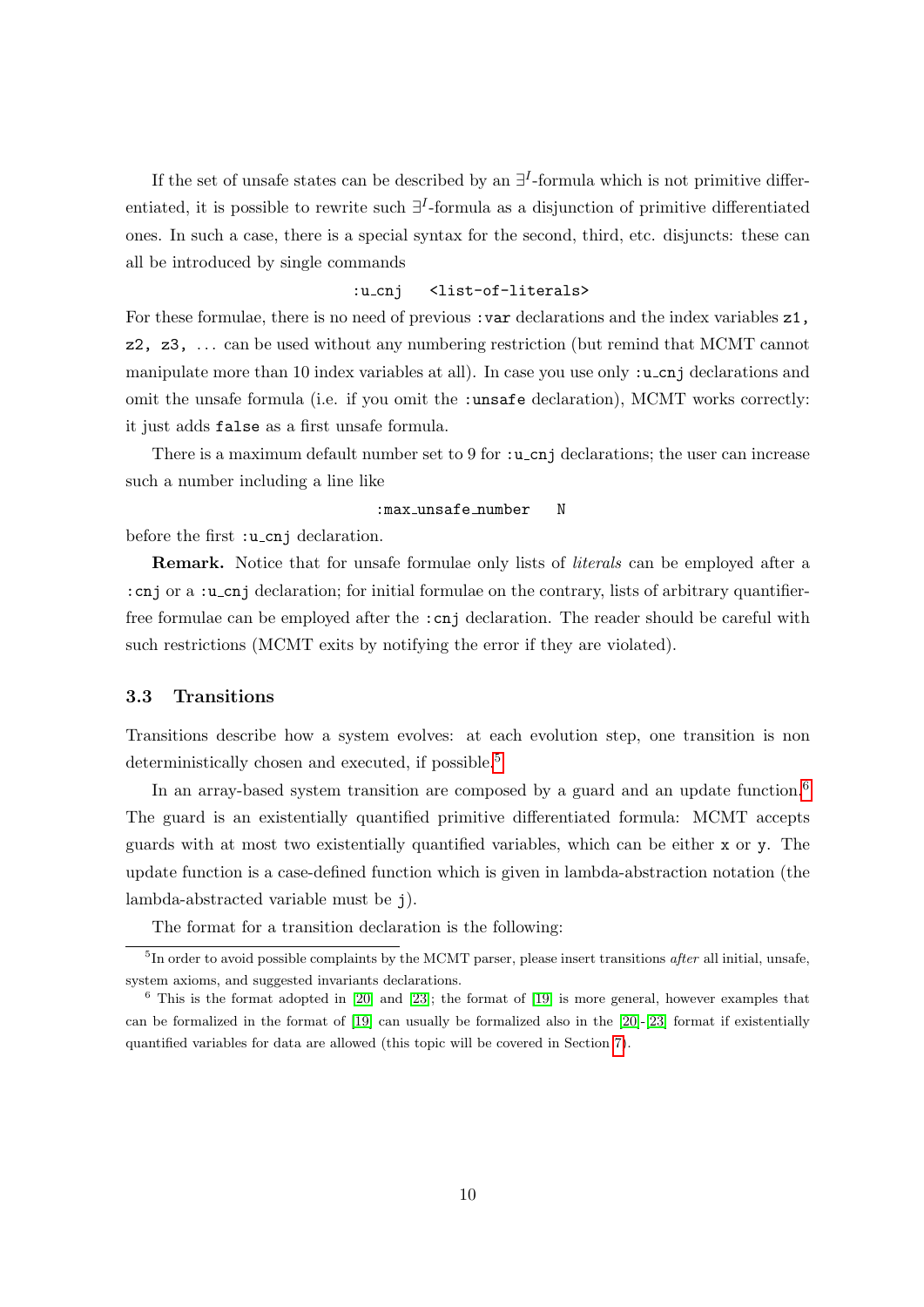| : transition |                                       |
|--------------|---------------------------------------|
| : var        | х                                     |
| : var        | у                                     |
| : var        | j                                     |
| : guard      | <list-of-literals></list-of-literals> |
| : uguard     | <list-of-literals></list-of-literals> |
| .            |                                       |
| : uguard     | <list-of-literals></list-of-literals> |
| : numcases   | <pos-int></pos-int>                   |
| : case       | $(= x j)$                             |
| : val        | $<$ term $1-1$ >                      |
| : val        | $\text{term1-2}$                      |
| .            |                                       |
| : case       | <list-of-literals></list-of-literals> |
| : val        | $<$ term $2-1$ >                      |
| : val        | $<$ term $2-2$                        |
| .            |                                       |
|              |                                       |

where

- :var j is mandatory, :var x is needed for one and two-variables transitions and :var y is needed only for two-variables transitions;
- the <list-of-literals> following :guard is the lists of literals that forms the body of the guard of the transition;
- the lines starting with :uguard are optional and will be discussed in Subsection [3.4;](#page-14-0)
- <pos-int> is a positive integer giving the number of cases of the case-definable function specifying the update of the transition;
- the :cases specify, through suitable conjunctions of literals, the case-partition used in the definition of the update function;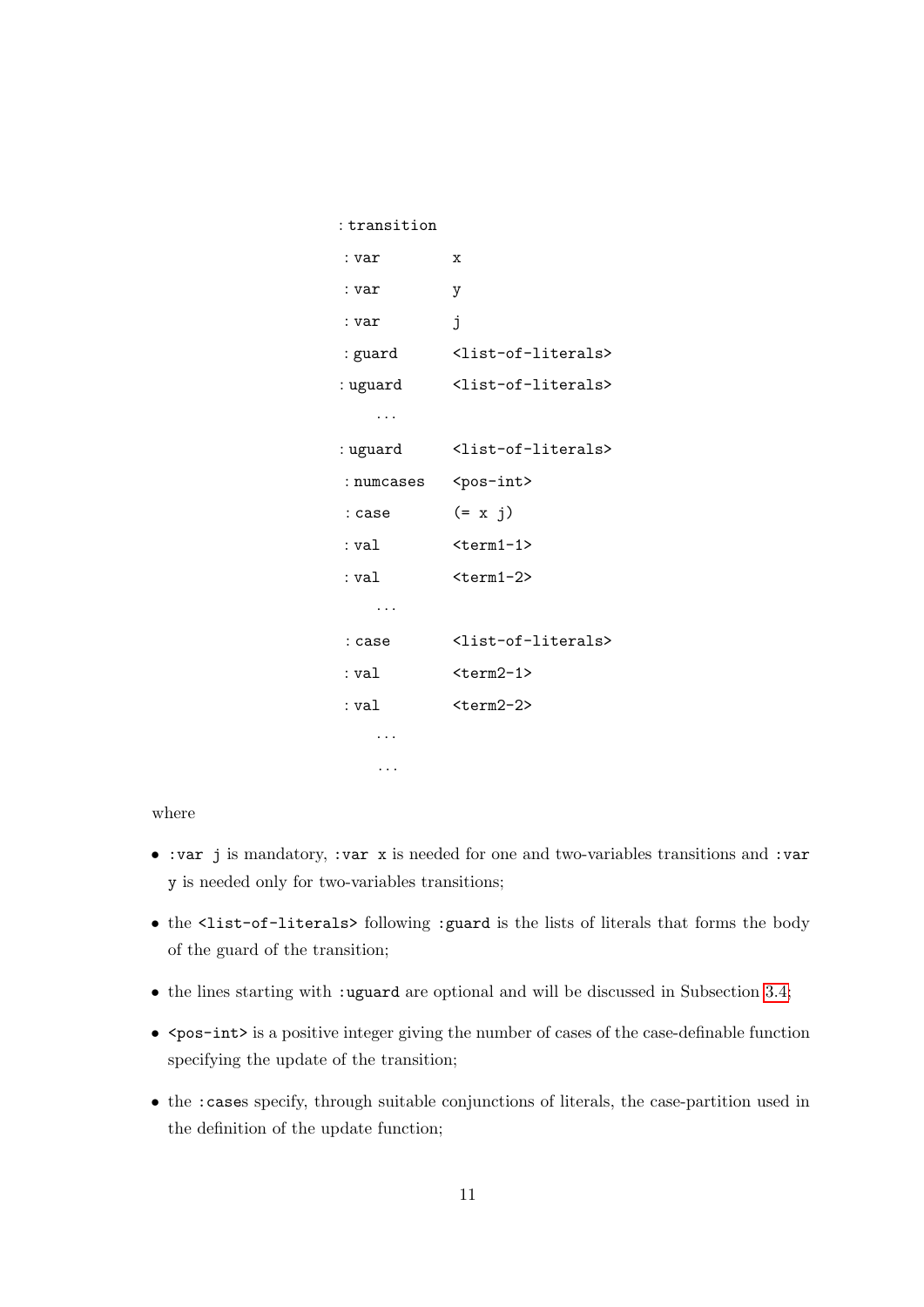• each keyword :val is followed by a well-formed term of appropriate type:<sup>[7](#page-12-0)</sup> this term gives the updated value of corresponding array in the given case; the number of :val keywords must be equal to the number of array declarations (thus, if e.g. 5 local or global variables have been declared at the beginning of the file, we must have  $5 \cdot \text{val}$ lines for each case of the partition).[8](#page-12-1)

The <list-of-literals> following the :case keywords should represent all together a partition, in the sense that the disjunction of such lists should be valid and all pairwise conjunctions should be inconsistent. If the latter condition is violated, MCMT works correctly (but may do redundant work); if the former condition does not hold, MCMT implicitly adopts the stopping failures model (see below) and assumes all processes not satisfying any of the specified cases to get crashed.

If the transition has one or two variables (i.e. if : var x has been declared), the first occurrence of the :case keyword must be followed by the single literal  $(= x j)$ ; in case  $(= x j)$ j) is omitted in the first :case declaration, the system automatically makes the correction (this means in particular that the first :case declaration can be followed by the empty list of literals in the specification files). Similarly, in the second, third, etc. :case, the system always adds implicitly the literal (not  $(= x j)$ ) to the list of literals following the :case keyword (in other words, starting from the second :case on, the variable j always refers to a process different from x).

If the variables  $x$ , y have been declared both, the system assumes that they refers to distinct processes, so you need not write (not  $(= x, y)$ ) in the guard (the guard is primitive differentiated by default). However, no specific case is reserved to the update of y: if you want to make a distinguished update for y, you must insert either  $(= y j)$  or (not  $(= y j)$ ) j)) in all the :case distinctions (except of course in the first one, because (not  $(= y x)$ ) is assumed by default).

<span id="page-12-0"></span>To summarize, let us give an example. The logical reading of

<sup>&</sup>lt;sup>7</sup>In the term, only the declared variables can occur (i.e. we can have occurrences of  $x$ , j and also of y, in case the transition has two existentially quantified index variables).

<span id="page-12-1"></span><sup>&</sup>lt;sup>8</sup> The MCMT parser checks that and gives an error message if case of a numbering mismatch. Notice that global arrays must be consistently updated in all the cases of the case-distinction: an error message is displayed if the MCMT parser finds syntactically different update strings in two different cases for the same global variable.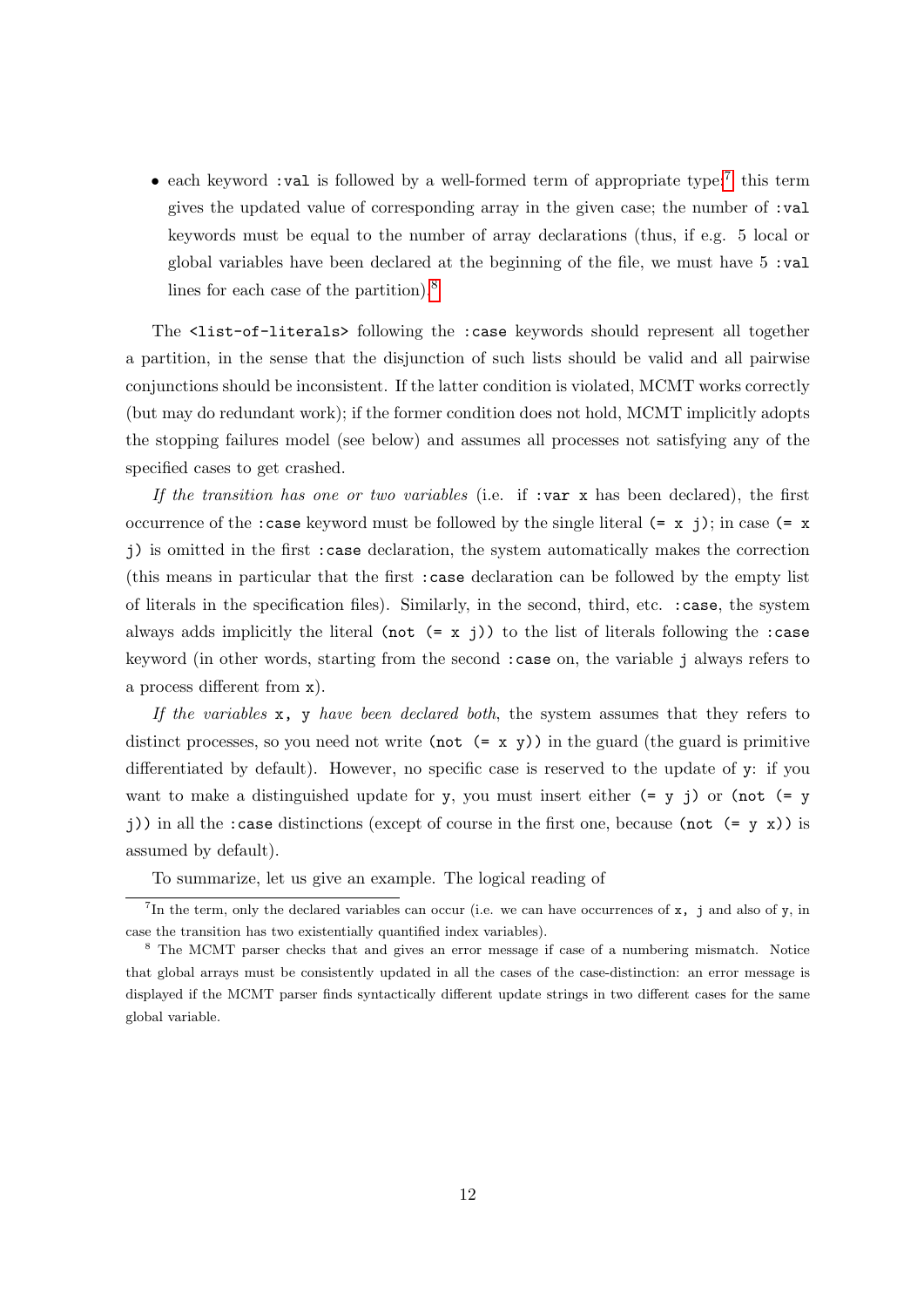| : transition |                    |
|--------------|--------------------|
| : var        | х                  |
| : var        | у                  |
| : var        | j                  |
| : guard      | $(= a[x] 1)$       |
| : numcases   | -3                 |
| : case       |                    |
| : val        | $\overline{2}$     |
| : val        | s[j]               |
| : val        | w[j]               |
| : case       | $(= s[j] 1)$       |
| : val        | a[j]               |
| : val        | s[j]               |
| : val        | w[j]               |
| : case       | $(not (= s[j] 1))$ |
| : val        | 8                  |
| : val        | s[j]               |
| : val        | w[j]               |

is the following

```
(exists (x::index) (and
 (= a[x] 1)(=(a' s' w') (lambda (j::index)
      (case of
      (= x j) : (2, s[j], w[j])(and (not (= (x j)) (= s[j] 1)) : (a[j], s[j], w[j])(and (not (=(x j)) (not (= s[j] 1))): (8, s[j], w[j]))))))
```
where we indicated with  $\mathtt{a}',\ \mathtt{s}'$  ,  $\mathtt{w}'$  the updated arrays.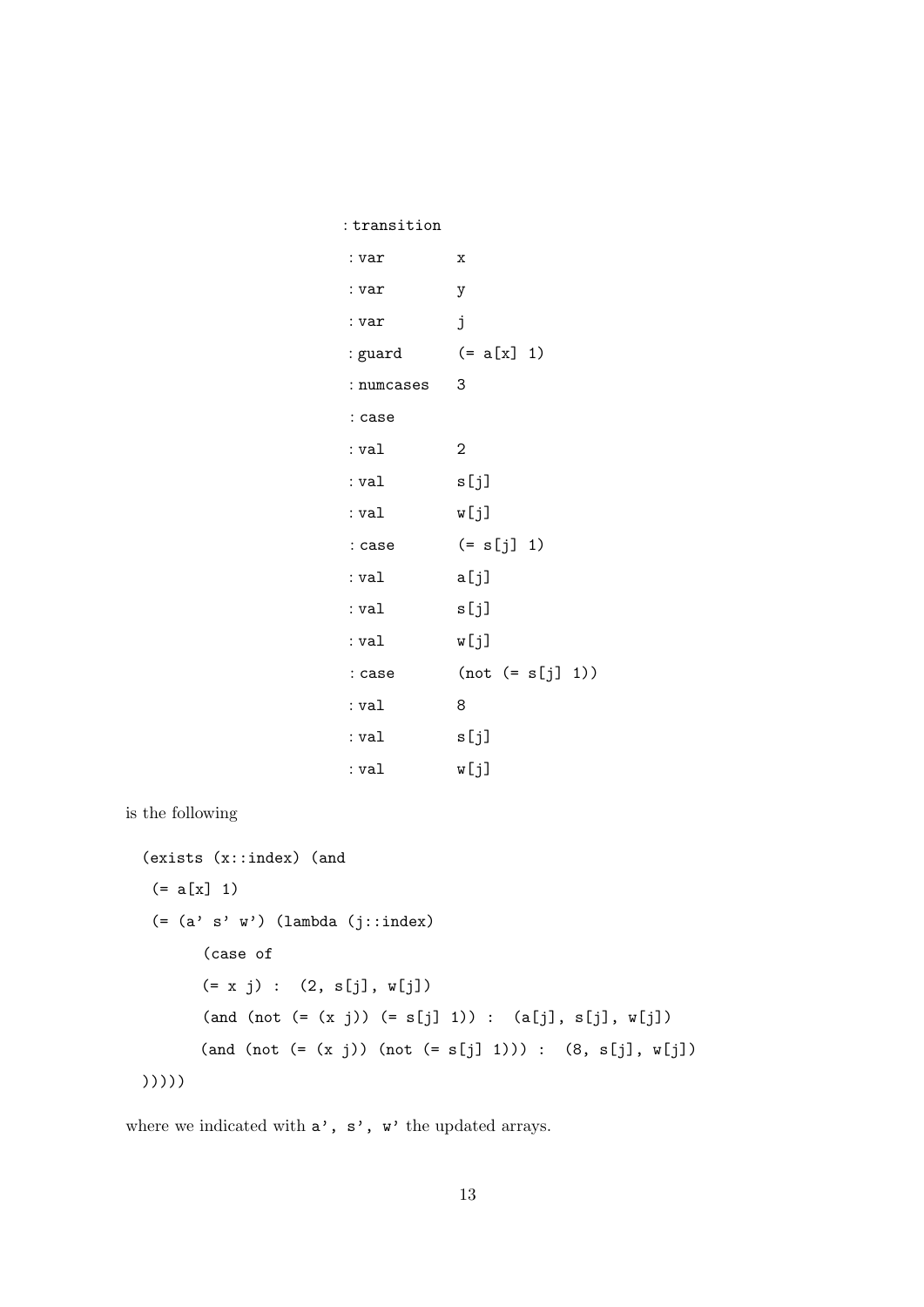### <span id="page-14-0"></span>3.4 Universal quantifiers in guards

It is often useful to have a limited form of universal quantification in the guards. The kind of universal quantification we are considering leads to guards of the kind

<span id="page-14-2"></span>
$$
\exists x \left( \phi(x) \land \forall j \, \psi(x, j) \right) \tag{1}
$$

where  $\phi$ ,  $\psi$  are quantifier-free formulae (in  $\phi$  only x occurs and in  $\psi$  both x and j can occur). These guards lead outside the formalism of array-based systems, but there is a well known (and good) way of circumventing the problem.

The solution is that of adopting the so-called *stopping failures* model:<sup>[9](#page-14-1)</sup>. in the stopping failures model, processes can crash at any time without any warning (see [\[26\]](#page-47-1)). Adopting this model in our setting [\[23\]](#page-46-7), basically means to introduce an extra 'crashed/non crashed' flag and an extra 'crashing' transition (the remaining transitions are modified so that crashed processes cannot be active in the guards and can never be repaired). One can show that universal quantifiers in guards like [\(1\)](#page-14-2) can be removed if the stopping failures model is adopted. Since all the above transformations are purely syntactic, MCMT performs them automatically, after informing the user that the stopping failures model has been adopted (for details on these trasformations and their implementation in MCMT, see [\[5\]](#page-45-1)). Notice that a safety proof for the stopping failures model implies a safety certification for the standard model too, because the latter has fewer runs. In case an unsafe trace is discovered, however, the trace might be spurious (and MCMT displays a further warning in this sense).

Now we show how to insert universal quantifiers in the guards of the transitions of our specification files. The formula  $\psi(x, j)$  in [\(1\)](#page-14-2) can be rewritten as a disjunction of conjunctions of literals: these conjunctions of literals can be introduced one after the other by using the keyword :uguard.

As an example, if you add (just right after the :guard entry) to the example transition of Subsection [3.3](#page-10-0) above the two lines

> : uguard  $(= a[i] 1)$ : uguard  $(= s[j] 3) (= a[j] 2)$

<span id="page-14-1"></span> $9$  This is quite close to the *approximated model* (alias *monotonic abstraction*) method employed in [\[2\]](#page-45-6), [\[1\]](#page-45-7). In software model checking problems, indexes denote not processes, but real array cells; in this setting, the stopping failure model does not have an intuitive meaning and should be interpreted only as a formal overapproximation. However, universal guards are in practice not needed in this context and when they are introduced via accelerations [\[7,](#page-45-4) [9\]](#page-45-5) like in Section [6,](#page-26-0) MCMT knows that they lead to overapproximations and is able to discard by itself spurious error traces that may possibly arise.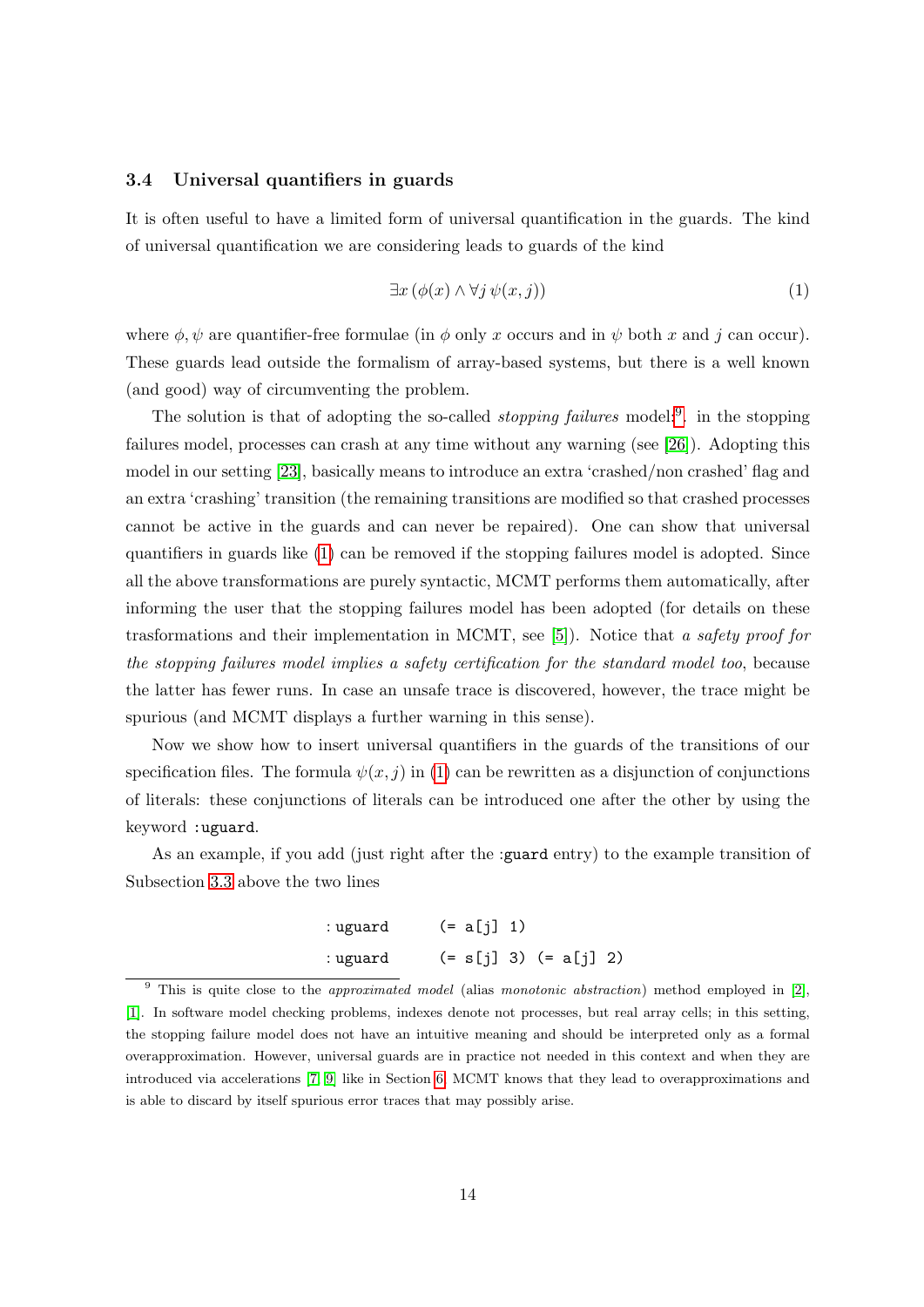the formula representing the transition becomes

```
(exists (x::index) (and
 (= a[x] 1)(forall (j::index) (or (= x j) (= a[j] 1) (and (= s[j] 3) (= a[j] 2))))(=(a' s' w') (lambda (j::index)
      (case of
      (= x j) : (2, s[i], w[i])(and (not (= (x i)) (= s[j] 1)) : (a[j], s[j], w[j])(and (not (=(x i)) (not (=(s i) 1))): (8, s[i], w[i]))))))
```
Notice that the extra disjunct  $(= x \, j)$  has been added because the tool always implicitly assumes that x and j are distinct if the transition has one or two existential variables (it does not assume however that y and j are distinct, in case there are two existentially quantified variables).

### <span id="page-15-0"></span>3.5 Beyond flat transitions

As we saw in Section [2,](#page-5-0) the input language of MCMT is dereference flat, i.e. terms like  $\mathsf{a[t]}$ are not allowed, unless t is a variable. Formulae can always be made dereference flat, to the price of adding extra quantified variables and extra equations. This applies to initial formulae, system axioms, unsafe formulae and transitions guards (but not to updates, where the restriction to flat terms is a real expressivity limitation). However, such flattening transformations may make formulae less intuitive and can easily lead to mistaken specifications. For instance, if we need a non-flat guard  $(\[I\] b\[J\]\)$  (where I, J are global), we cannot just declare two variables : var x, : var y and write a two-variable transitions with guard  $(= x I)$   $(= y$ J) (< a[x] b[y]), because due to primitive differentiatedness of guards MCMT reads this as if it were (not  $(= x y)$ )  $(= x I) (= y J)$   $(  $\alpha[x]$  b[y])$ . The correct solution is to duplicate the transition and add a further one-variable transition with guard  $(= x I)$   $(= I$ J) (< a[x] b[x]).

All this is quite intricated and may easily lead to incomplete wrong specifications. From version 2.5, MCMT allows non flat transitions, where guards like  $(\langle a[I] b[J])$  and updates like :val  $a((+ I j))$  are perfectly legal (notice however that initial and unsafe formulae, as well as system axioms, must still be flat). In fact in the 'imperative programs' section of the distribution examples there are many non flat transitions declarations.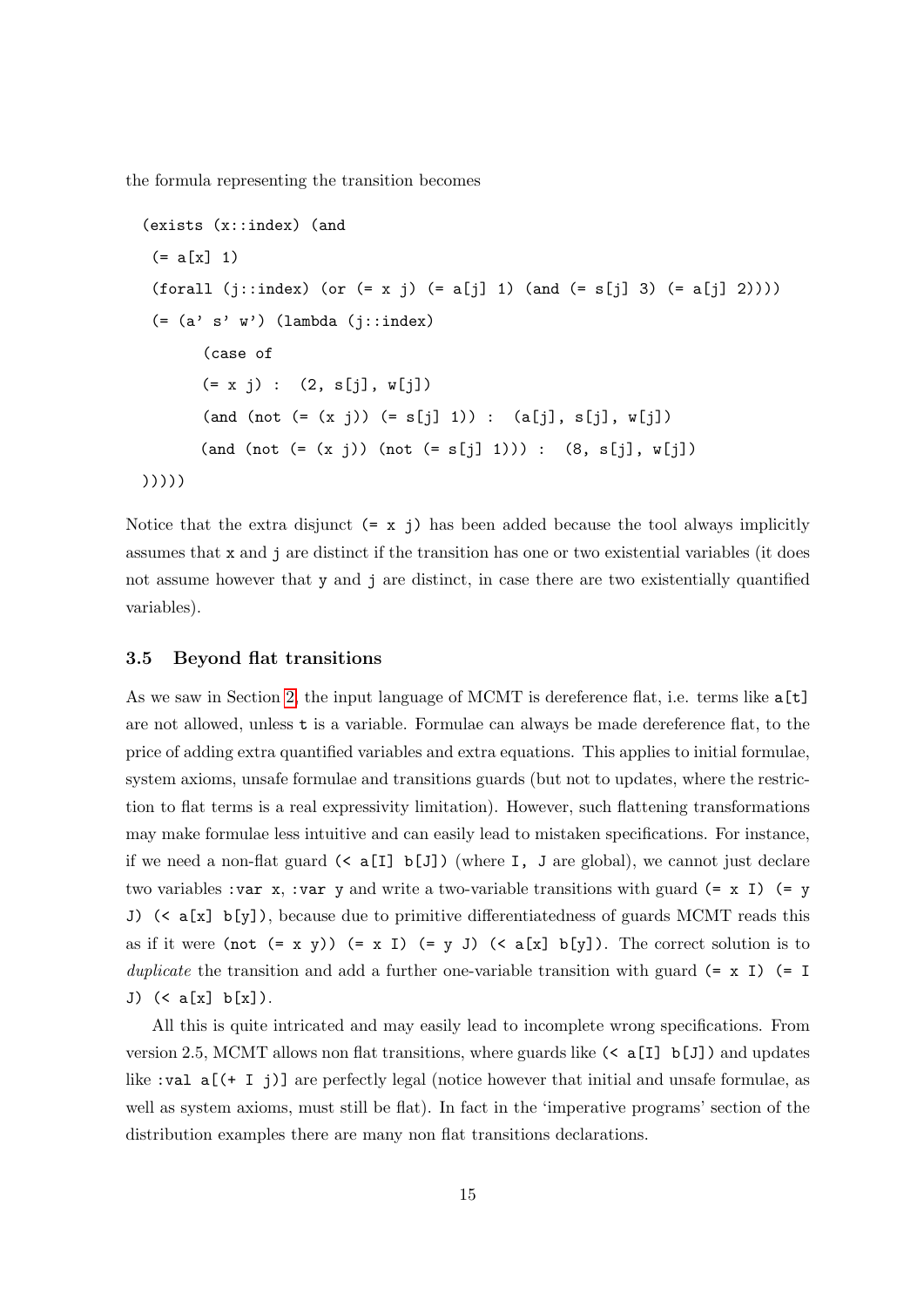When MCMT finds a non flat transition it tries to flatten it by itself by applying the flattening transformations. If it does not succeed (or if it thinks that flattening would not realy give any benefit) it makes a lazy flattening: flattening is applied runtime after the computations of preimages. The command line option -U causes the tool to always make lazy flattening (we decided to have some early flattening as default because lazy flattening, combined with the need of keeping formulae in primitive differentiated form, may induce some unpleasant case distinctions blow up).

#### <span id="page-16-0"></span>3.6 System axioms

An important feature of MCMT is the capability of exploiting user suggestions in order to help or to speed up the verification process. We leave for Section [7](#page-29-0) a thorough analysis of these MCMT functionalities and we just show here how to insert universal axioms in the specification files. The related format is

| : system_axiom |                                                     |
|----------------|-----------------------------------------------------|
| : var          | х                                                   |
| : var          | v                                                   |
| : var          | ı                                                   |
| $:$ cnj        | <quantifier-free-formula></quantifier-free-formula> |

The limitation to at most 3 universally quantified variables (named x, y, j) is strict (you can declare and use only the first one or the first two special index variables in case of system axioms comprising just one or just two variables, respectively).

System axioms can be used to specify conditions on the system topology (e.g. that pro-cesses are arranged as a partial order, as a forest, as a symmetric graph, etc.)<sup>[10](#page-16-1)</sup> or to specify invariants which are aready known to the user.<sup>[11](#page-16-2)</sup> In case system axioms are not used to describe system topology or to express known invariants of the system, they represent universal condition whatsoever imposed on the whole system, i.e. invariants which are forced by the user. This way of imposing constraints on traces is however not entierely appropriate, because MCMT uses such constraints just in satisfiability tests and the formulae passing the

<span id="page-16-1"></span><sup>&</sup>lt;sup>10</sup> Formally, a system topology condition is a universal sentence where only symbols that are never subject to update occur.

<span id="page-16-2"></span> $11$ For instance, if the user knows about a crucial property of the system but does not have yet a proof of it, a good idea is to ask MCMT to check it. If MCMT (or another tool) succeeds, the property can then be used as a system axioms in future verification tasks. When doing the negation conversion from checked unsafe formulae to system axioms, keep in mind the remark below on variable differentiatedness.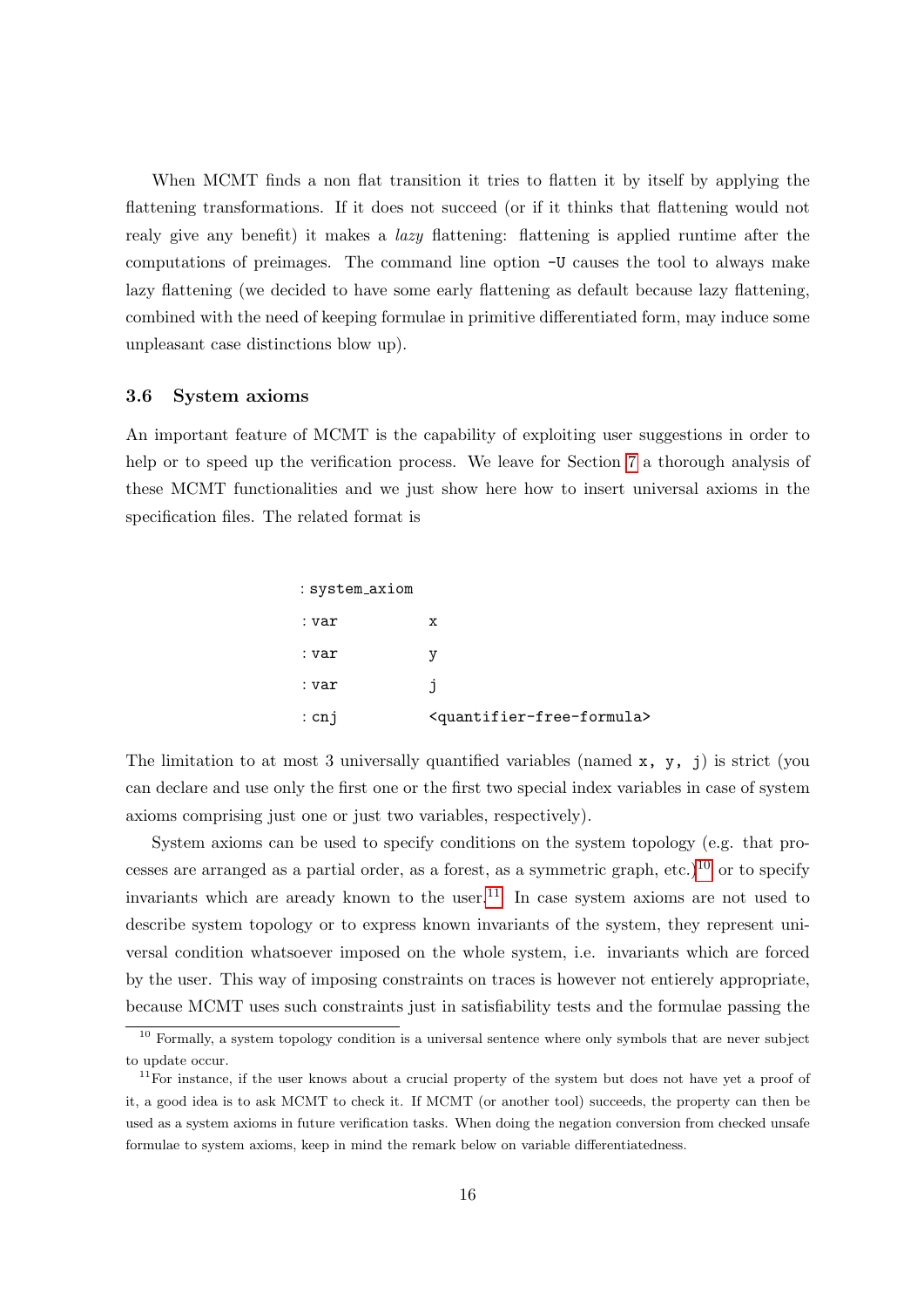tests are considered consistent as such: in other words, these formulae are not conjoined with the instances of the constraints used in the satisfiability tests themselves (the consequence is that spurious unsafety traces might be occasionally produced).

Remark. In a system axiom, there is no implicit assumption that the quantified variables x, y, j represent distinct indices, so MCMT is allowed to identify them in instantiations; this is different to the policy used for the format of primitive differentiated formulae (transition guards and unsafe formulae), where the variables  $z1, z2, \ldots$  are assumed to represent distinct indices.

Remark. It is not correct to use a system axiom to put a cardinality bound the sort index, see Subsection [7.6](#page-32-0) for how to do this. The reason is that MCMT uses freely the index variables z1, z2, ... and as soon as it feels it could need a new one, it permanently assert that it is different from the previous ones.<sup>[12](#page-17-0)</sup>

<span id="page-17-0"></span><sup>&</sup>lt;sup>12</sup>Technically, this means that the theory underlying the sort index must be stably infinite. This restriction is not due to the theoretical framework undelying MCMT, it is just an implementation simplification.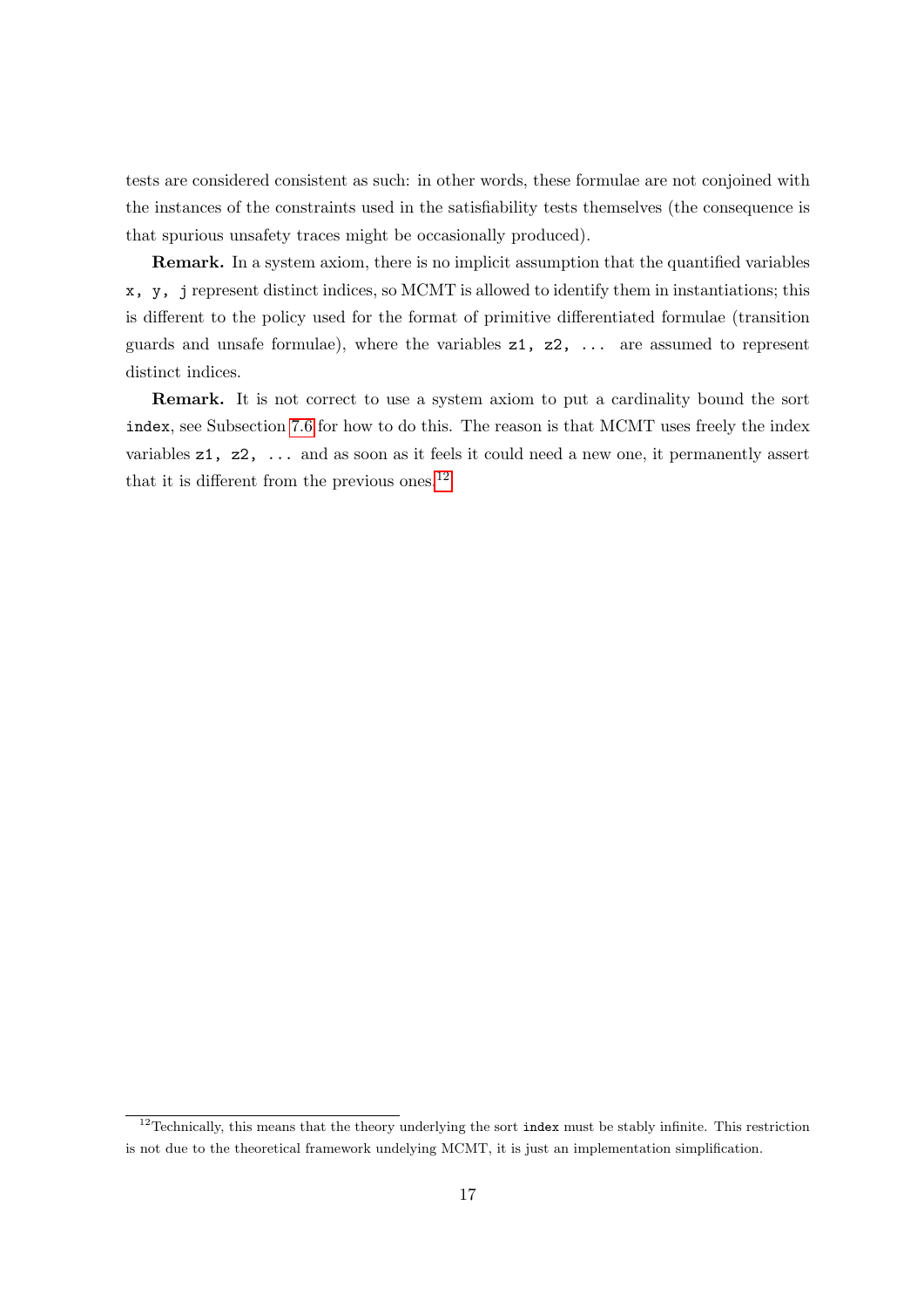### <span id="page-18-0"></span>4 Running MCMT

The distribution of MCMT v.3.0 comprises an executable file called mcmt; to run an MCMT specification file, type (from commend line)

./bin/mcmt [options] <filename>

The arguments [options] are not mandatory.

### <span id="page-18-1"></span>4.1 Parsing/Debugging facilities

Two options are supplied for parsing/debugging:

- -P disables parsing tests obtained by launching ad hoc proofs obbligations to the SMT solver (NB: this option has the opposite effect wrt versions  $\langle 2.5! \rangle$ ;
- -y produces an executable file for z3/yices named .smt-log; if you have z3/yices in your path, you can run

z3 -smt2 .smt-log

or respectively

yices .smt-log

to detect syntax errors from your input file that should be located in the formulae to be passed to z3/yices.

### <span id="page-18-2"></span>4.2 Options

Each option has a short and an extended format, which are equivalent. We show here the short format (type ./mcmt -h to see both formats).

- -s disables most of the messages printed out by MCMT during the exploration of the search space of the array-based system. It only outputs the final statistics (depth, number of nodes, number of calls to the SMT solver, and number of invariants found - if any).
- -b0 tells MCMT to apply a pure breadth first expansion of the tree nodes. According to the framework explained in [\[19\]](#page-46-0), [\[23\]](#page-46-7), [\[20\]](#page-46-6), MCMT applies backward search by computing successive preimages of the unsafe configurations; in this way, it produces a search tree, whose nodes are labelled by primitive differentiated formulae. We call 'expansion' of a node the operation of computing its preimage, i.e. the successors of the node itself in the search tree. In the default setting, MCMT first expands nodes labelled by primitive differentiated formulae with one, then with two, then with three variables, etc. With -b0 option instead, nodes are expanded in the same order in which they are produced. We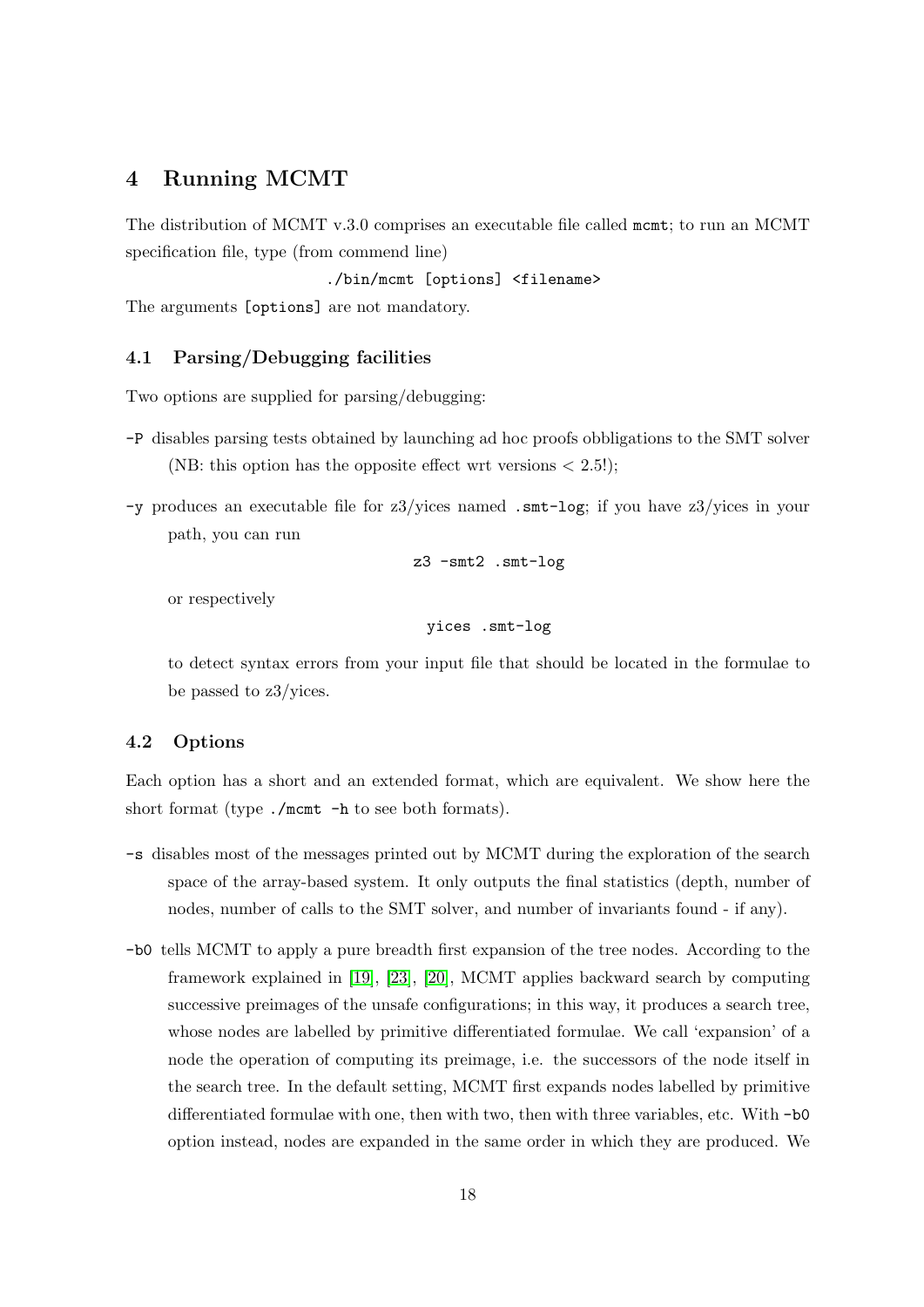point out that option -b0 might be much less efficient, but it produces a fair exploration of the states space (the default option might be unfair in case termination is not ensured, so it may occasionally cause the tool to run forever even when the system is unsafe).

- $-b2$  With this option, nodes with  $n + 1$  variables are not only not expanded but not even produced at all before the tool has completed a full exploration of the nodes with n variables. A further option -b3 is available (-b1 gives the default setting): this is the same as the -b2 option but additional backward node subsumptions are tried.
- -pN gives the reader the opportunity of setting to N the increment in fix-point tests (fix-point tests are incremental so as to reduce the size calls to z3/yices whenever inconsistency can be detected by analyzing just few initial nodes). The default value is 3.
- -wN enables an incomplete 'convex' heuristics for fixpoint tests after N nodes (expert use only); since version 2.5.2, the line

:weak\_fixpoint\_tests

inside specification files has the same effect as -w20.

- -f enables a flexible instantiation in fix-point tests (expert use only, see Section [7](#page-29-0) for more details).
- -dN stops state space exploration after N nodes (N is a positive integer, default is 50000).
- -DN stops state space exploration after having examined all traces of length at most N (this is a bounded model checking option).
- -e resumes previous state space exploration (this option it is not compatible with abstraction/refinement mode).
- -E this option helps debugging for developers, but it is supplied to normal users too. Its usage is the following: run the file with option -v0; then, if you get a SAFE answer, you can double-check the correctedness of the answer by re-running the same file with option -E. This option can be used only in abstraction/refinement mode; to get the same effect in normal mode, use option -e instead.
- -U this option causes MCMT to apply lazy flattening (see Subsection [3.5\)](#page-15-0).
- $-F5$ filename> [to be used in combination with  $-dN$ ,  $-DN$  and subsequently with  $-e$  options] when options  $-dN$ ,  $-DN$  are used, MCMT produces a log file called status.txt:<sup>[13](#page-19-0)</sup> this

<span id="page-19-0"></span><sup>&</sup>lt;sup>13</sup>This log file gives relevant information about the search space already explored, as well as about the invariants found and the candidate invariants to be examined. Do not edit this file if you plan to resume the search with the -e option.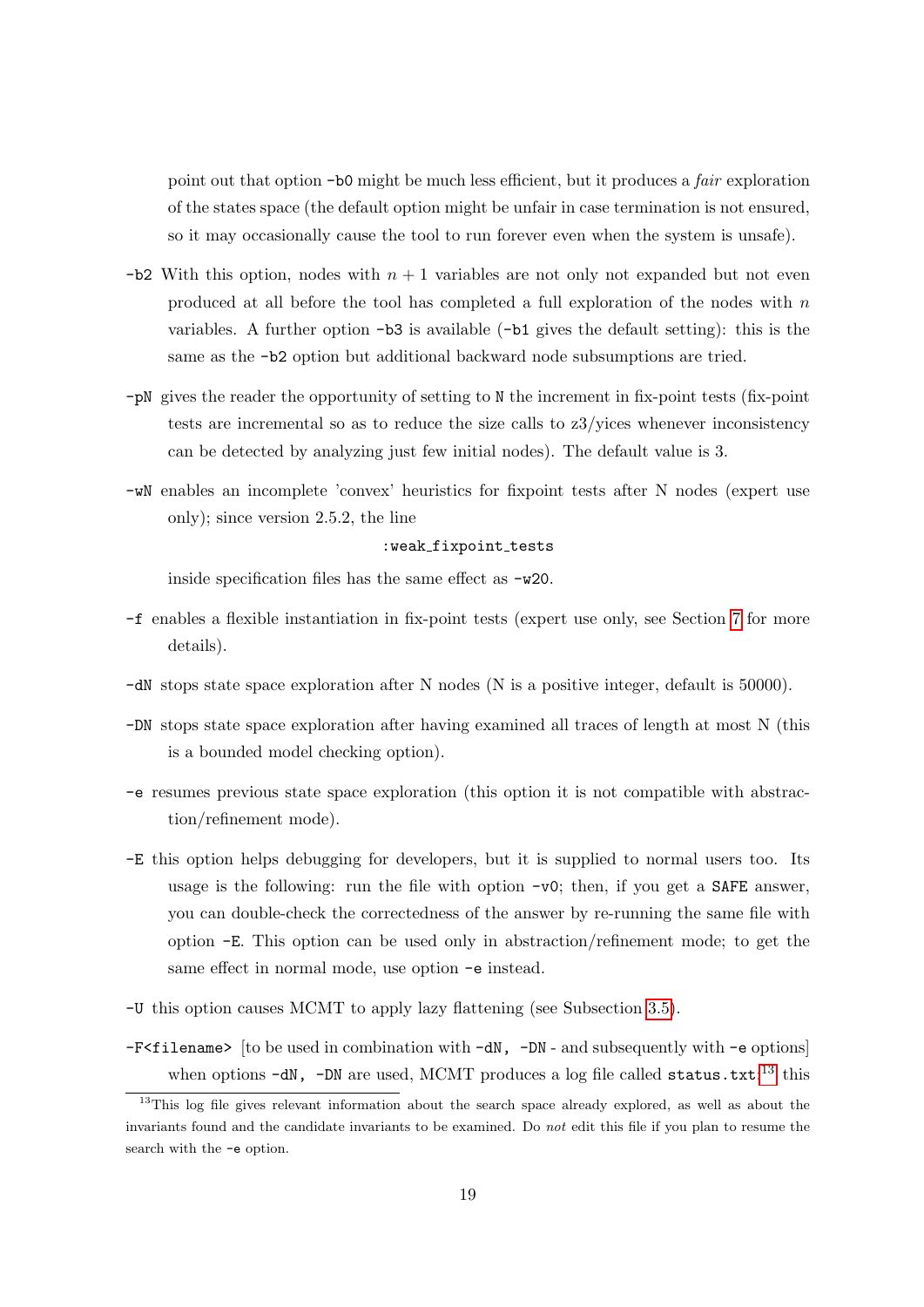option gives the user the opportunity of giving the name <filename> to this file.

- -v0 asks the tool to produce anyway the log file status.txt before exiting; it also causes the tool to print on the screen the undeleted primitive differentiated formulae representing backward reachable states on exit.
- $-vN$  (with  $N > 2$ ) activates the interactive printing of node expansions;  $-v2$  prints some more information concerning abstraction/refinement loop.
- -SN sets the simplification level  $(N=0 : none, N=1 : lazy, N=2 : eager, N=3 : eager with$ eager real quantifier elimination whenever needed). Since 1.1 version, a further option  $N=4$  is available: with this option, the tool tries aggressive semantic redundancy tests in order to eliminate subsumed literals in primitive differentiated formulae (since version 2.8, the value N=4 is the default value).
- -r <filename> makes MCMT produce two output-files:
	- <filename>.report.tex containing a description (in latex format) of how the symbolic search space has been traversed to solve the safety problem. This file is ready for latex compilation (however, recall that latex may complain if identifiers containing special characters like  $\cdot$  ' or '\$' are used in specification files, even if such identifiers may not cause problems to MCMT).
	- $\epsilon$  ilename>.report.dot containing a figure (in dot format)<sup>[14](#page-20-0)</sup> of the symbolic search space traversed by MCMT to solve the safety problem.

Remark. (about pictures from .dot file). It may be the case that the arcs connecting two distinct nodes n1 and n2 with a father node n0 have the same label L: the meaning is that the formula labelling n1 has been obtained by applying the same transition (on the same variable) as that applied to obtain n1; the only difference is that cases of the update-by-cases function have been applied in a different way.[15](#page-20-1) This situation can be disambiguated by looking at how the nodes are created in the .report.tex file.

Nodes in gray are either subcovered or have been deleted by the backward redundancy elimination heuristics. Recall that a node is subcovered [\[27\]](#page-47-0) when it has an ascendant node which has been deleted. In the abstraction/refinement mode (options -AN,-BN,

<span id="page-20-0"></span><sup>&</sup>lt;sup>14</sup> The dot format can be read by the GraphViz tool, which is available free for many platforms at the address <http://www.graphviz.org/>. Using this tool you can export the graphs produced by MCMT in various format (e.g. pdf) so that they can be included in latex documents.

<span id="page-20-1"></span><sup>&</sup>lt;sup>15</sup>Notice that this is well possible, because MCMT makes a backward search analysis (if read from backward, the update function is not deterministic because it is the converse of a function).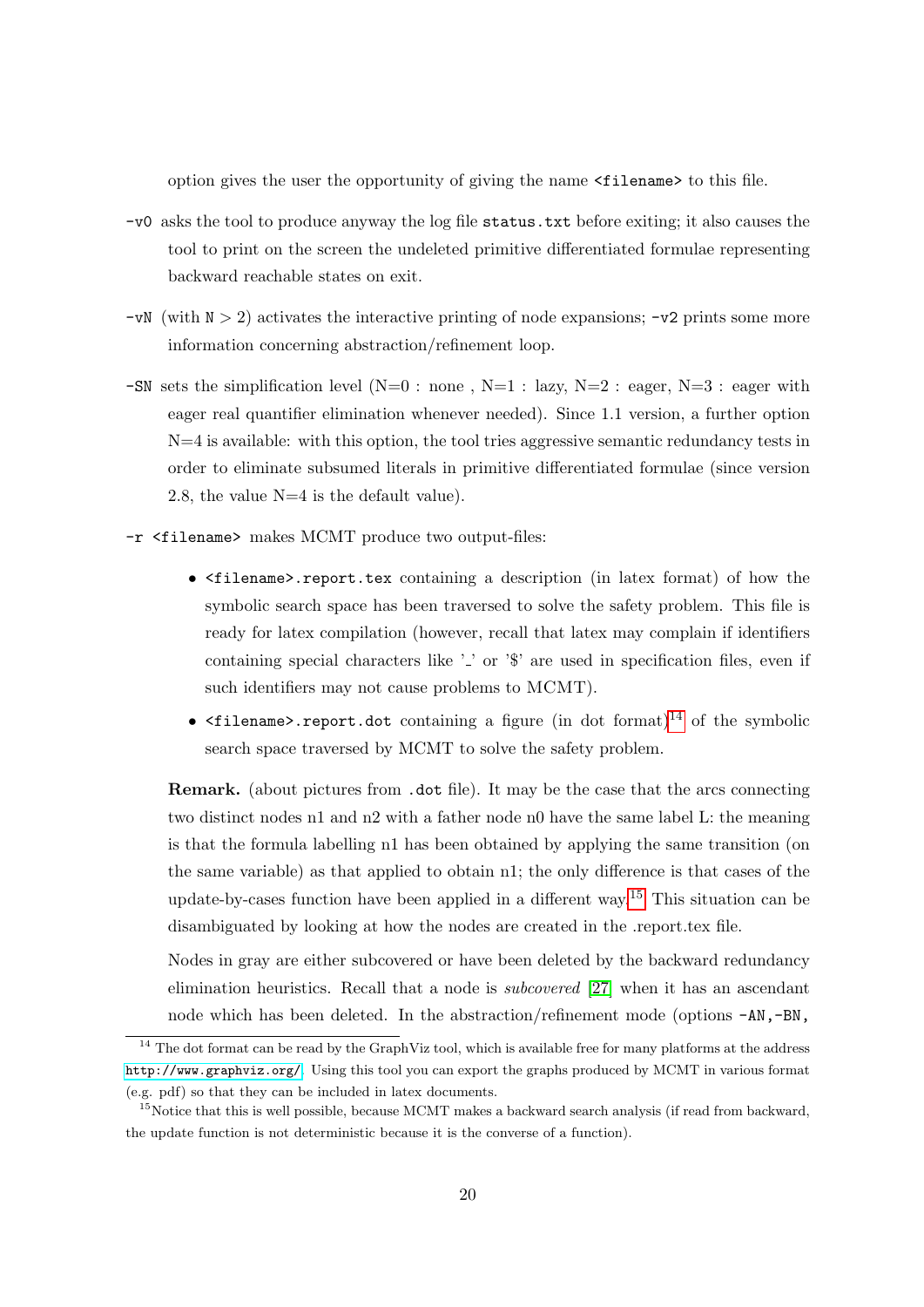-CN) such nodes do not contribute to the safety invariant and are basically considered as deleted themselves.

### <span id="page-21-0"></span>4.3 Invariant search options

In this subsection, we list command line options that are related to a powerful MCMT functionality, namely invariant search. An important remark is in order here. By invariant we mean in this document just *trace invariant*, i.e. any property which is enjoyed by all reachable states. Full invariants (also called inductive invariants and sometimes simply 'invariants' in the literature) are properties which are enjoyed by the initial states and preserved by the system evolution. When trying to prove a trace invariant, MCMT in fact completes it to a stronger statement (which will be a full invariant) by disjoining it with further properties it finds during its computations.

- -i1 enable a minimal heuristic for invariant search. MCMT tries to find invariants consisting of one universal quantifier followed by a disjunction of literals. In particular, it tries to find invariants modelling the relationships between the values stored in the program counter and the other local variables.
- -i2 same as above, but invariants with two variables are searched for.
- -i3 now both invariants with one and two variables are searched for.
- -c enables abstraction of numeric constants arising in backward reachability search.
- -a similar to -i3, but invariant search is now more aggressive, involves quantifier elimination and abstracted indexes are projected away; this option may be combined with signature abstraction (see Section [7\)](#page-29-0).
- -I same as "-i3 plus -c plus -a" (the latter with dynamic signature abstraction). It is the most aggressive setting for invariant search: it gives MCMT more chances to find useful invariants but at the same time it might considerably slow down the tool.

More information about invariant search will be supplied in Section [7.](#page-29-0)

### <span id="page-21-1"></span>4.4 Displayed information

If not run in silent mode, mcmt displays some information about heuristics, reachable states formulae, trace invariants found, and statistics. We give here few explanations about node representation. The meaning of the displayed line

<span id="page-21-2"></span>
$$
node19 = [t5_2_3][t6_2][t7_2][t6_1][t7_1][0]
$$
\n(2)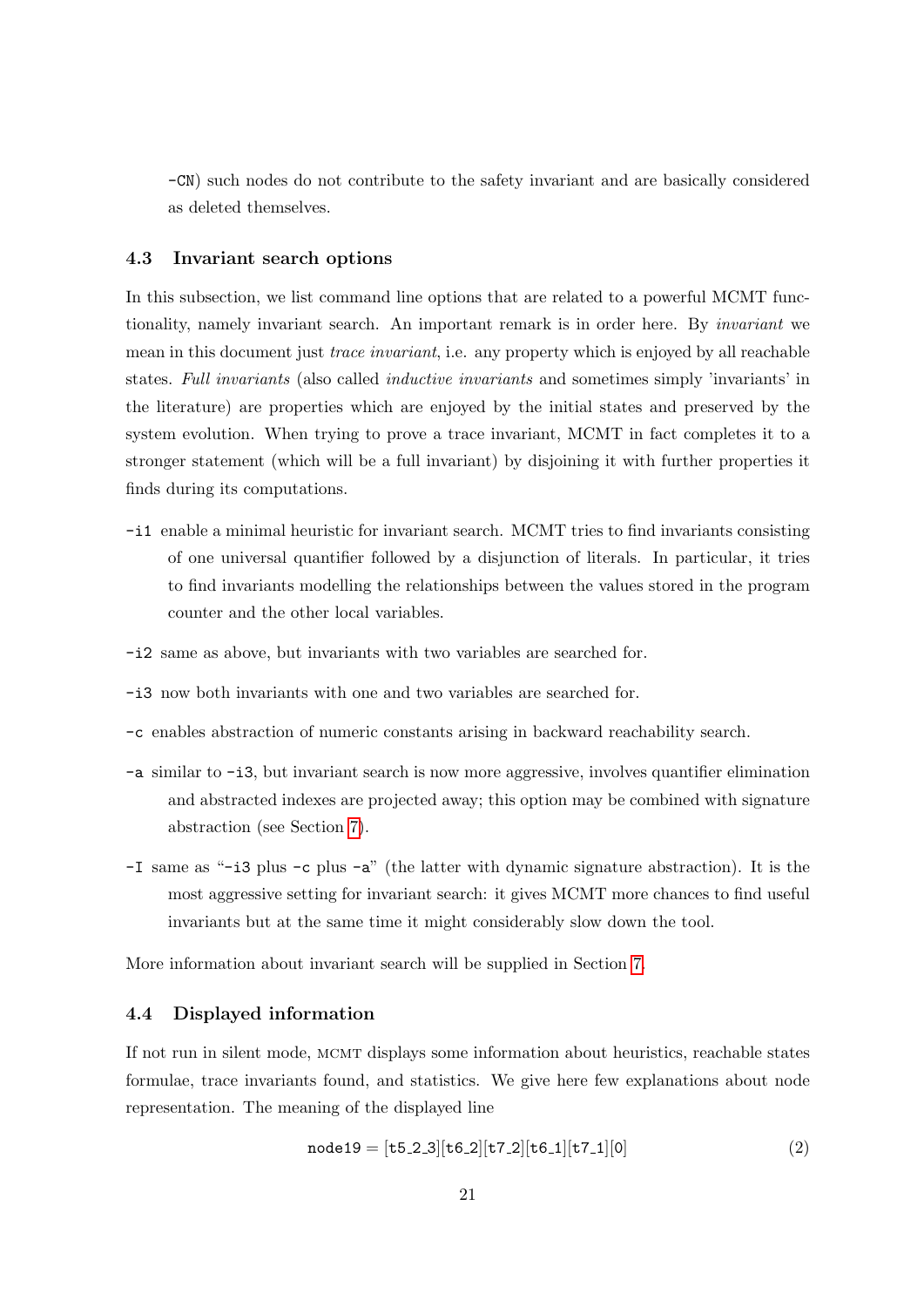is that mcmt is considering a formula describing a set of states that can reach an unsafe state by executing transitions t5, t6, t7, t6, t7 in this order. In case all applied transitions were specified in flat format, it is possible to deduce further information as explained below (this is not the case however for non flat transitions if lazy flattening is applied, because lazy flattening introduces at runtime the needed extra quantified variables). Formula [\(2\)](#page-21-2) is primitive differentiated and has three quantified variables, that is it is of the kind  $\exists z_1, \exists z_2 \exists z_3 \psi$ (to see the formula, you must inspect either the SMT-LIB2 file produce by the option -y or compile the Latex file produced by the option  $-r$ ). It is possible to realize that the formula has three quantified variables by the fact that 3 is the maximum number occurring in [\(2\)](#page-21-2) following an underscore. More precisely, to get an unsafe state from a state satisfying our formula  $\exists z_1, \exists z_2 \exists z_3 \psi$  one first applies transition 5 to  $z_2, z_3$ , then transition 6 to  $z_2$ , etc. (when we say that transition 5 is applied to  $z_2, z_3$ , we mean that transition 5 has two exitentially quantified variables  $x$ ,  $y$  in its guard and that  $x$  is mapped to  $z_2$  whereas  $y$  is mapped to  $z_3$ ). Notation [\(2\)](#page-21-2) is rather informative, but it is slightly incomplete (even in case lazy flattening did not occur) because it does not mention which case in the case-defined update functions applies to each variable: displaying this information too would result in a rather cumbersome outcome, so in case of ambiguity it is necessary to consult the full information supplied by files produced by the options  $-y$ ,  $-r$ .

The remaining messages displayed by MCMT should be self-explaining. We just point out that mcmt supplies warnings for the only two cases where un unsafe outcome might be spurious:

- the stopping failure model has been adopted (because of universal quantifiers in transition guards), hence the unsafety trace can in principle be good for the stopping failures model but not good for the intended model;
- due to incomplete implementation, quantifier elimination of integer data variables occurring in the guards have been done imprecisely by overapproximating the set of backward reachable states.

In particular, if neither universally quantified index variables (see Subsection [3.4\)](#page-14-0) nor existentially quantified data variables (see Subsection [7.5\)](#page-31-1) occur in the guards, unsafety traces are not spurious.

In case an unsafe trace has been found, this means that the last displayed formula [\(2\)](#page-21-2) is consistent with the initial formula. To get an assignment describing a state that can reach an unsafe configuration, one may try to exploit the model building facilities of z3/yices when running the SMT-LIB2 file .smt-log produced by the option -y. In case a spuriousness risk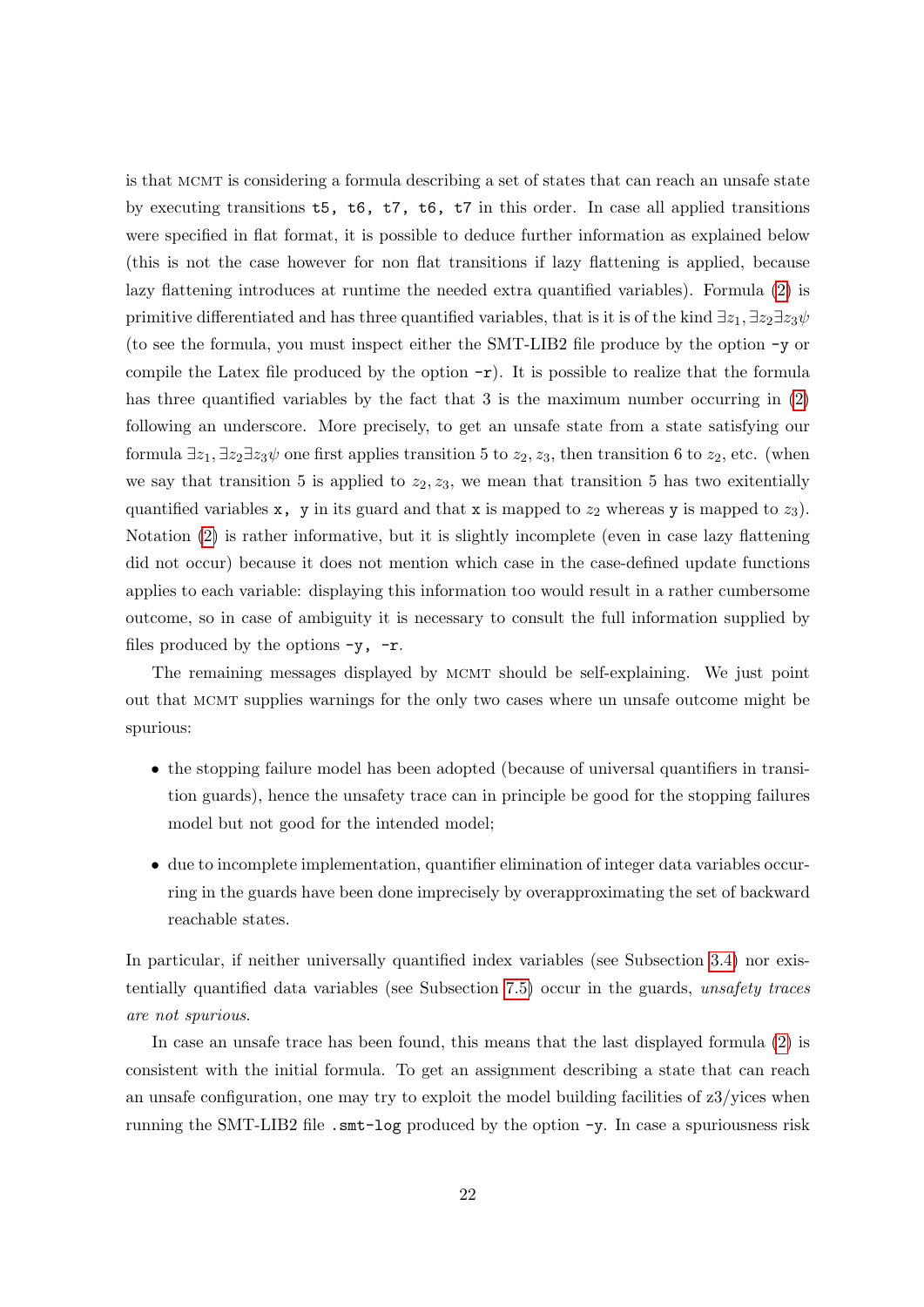have been warned, it is possible to check spuriousness of the trace, but this can only be done manually in the present release of the tool.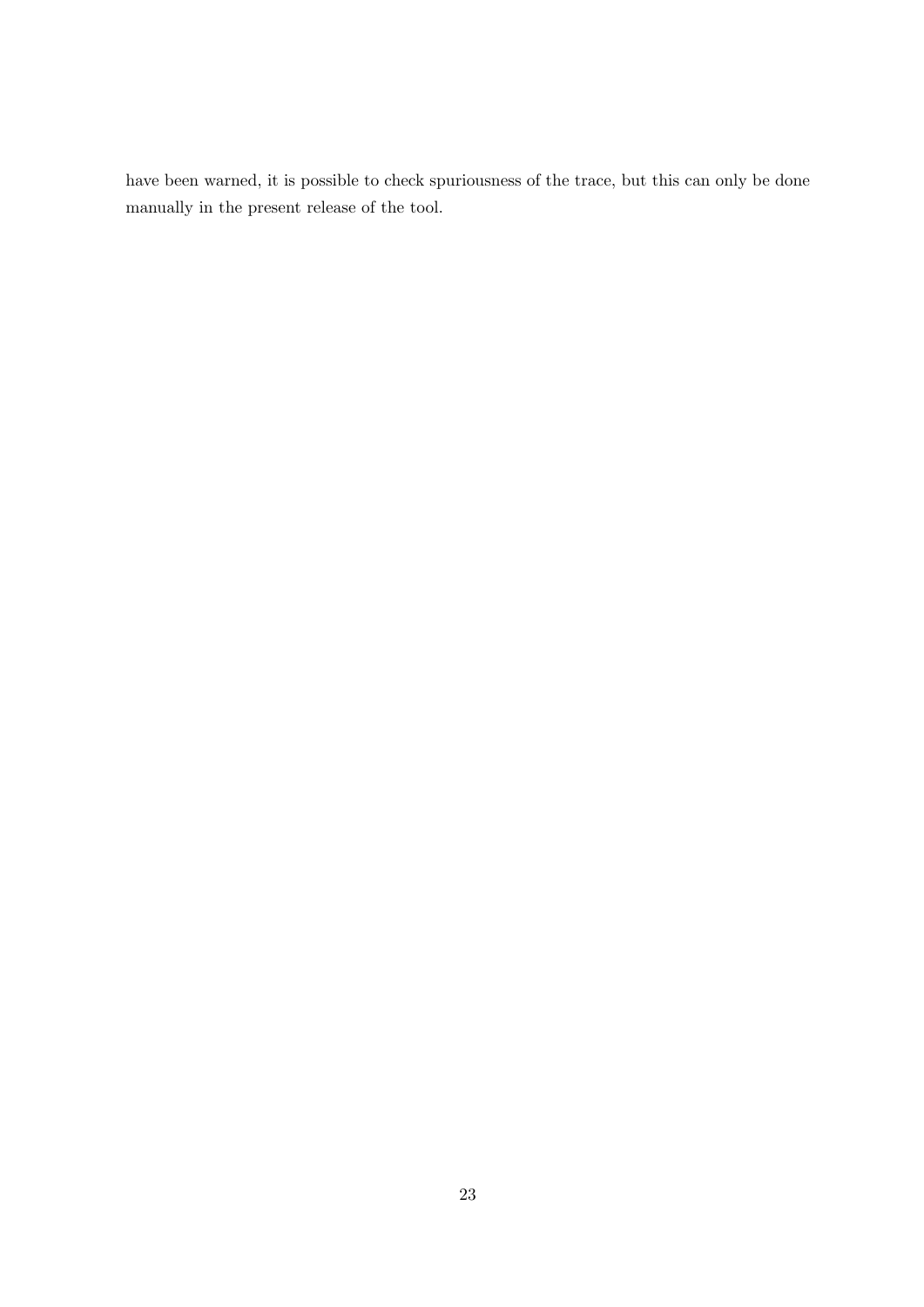### <span id="page-24-0"></span>5 Abstraction/Refinement Mode

The main novelty of version 2.0 (and superior) is the support for abstraction/refinement loops. This is based on predicate discovery via interpolation [\[27\]](#page-47-0), as adapted to array-based systems in [\[3\]](#page-45-3). In particular, interpolants are computed via abstraction over lists of terms (according to the so-called *term abstraction* heuristics implemented also in SAFARI [\[4\]](#page-45-8)); interpolants are computed via some ad hoc form of quantifier elimination applied to fresh variables replacing the terms to be abstracted away.

From the point of view of the user, to activate abstraction/refinement one needs to operate on the command line and (optionally) also on the specification file. For command line, we have three options.

- -AN (where N is a natural number): this is the basic option, the number N puts a bound on the number of times a node is refined (with N set to 0, a practically unlimited number of refinements is applied, but refinement is applied in a lazy way). In practice, values like  $N = 5, 6, \ldots, 10$  are recommended. Nodes are abstracted by eliminating terms in the abstraction lists one after the other, until trace unsatisfiability persists. In presence of an unsafe trace discovered during backward search, the abstraction operation is repeated with more information, yieldying lighter abstractions: in this way a node can be refined more and more.
- -BN (where N is a natural number): this option is similar to the previous one; the difference is that the covering test is here less aggressive (this option does not seem to give real benefits).
- -CN (where N is a natural number): this option produces an overhead aiming at making a preliminary investigation about soundness of a proposed abstraction. If the proposed abstraction is found to lead to a spurious unsafety trace, it is disregarded; if it leads to an invariant, the tool adds it to its list of known invariants. If the preliminary investigation about soundness of the proposed abstraction is inconclusive, the tool proceeds as with option -AN. To explore soundness of proposed abstractions, the tool makes a copy of itself with bounded resources, using the same resource parameter bounds as for invariant search.

mcmt has its own default heuristics to generate term abstraction lists; this default heuristics (that basically includes symbolic parameters and global variables used as iterators) is sufficient to solve basic problems, but for more difficult problems a human intervention is desirable.[16](#page-24-1) The human intervention consists in introducing appropriate term abstraction

<span id="page-24-1"></span> $\frac{16}{16}$  It should be pointed out that appropriate terms for term abstraction lists are usually terms already present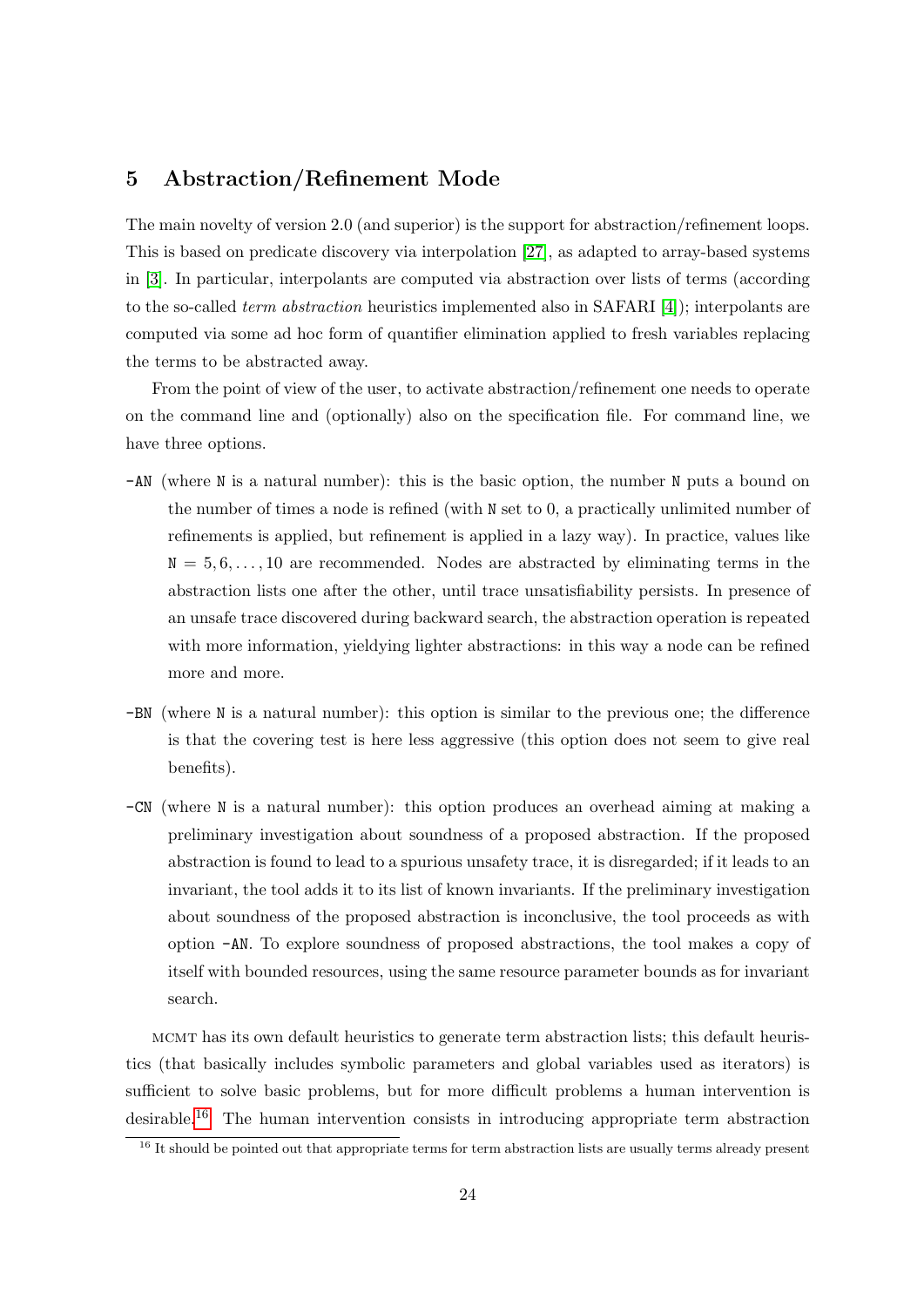lists in the specification file. In case this happens, the default heuristics for generating such lists is disabled automatically.

Term abstraction lists can be relative or absolute (the list generated by the default heuristics is absolute). Absolute lists are introduced in the specification file through the instruction

```
:term_abstraction_list <term1> \cdots <termk>
where \text{term1},..., \text{termk} are terms. For instance
```
:term abstraction list a length, I, c[z1]

tells MCMT to abstract out, in the order, a length, I and  $c[z1]$  (here a length could be a constant of type int introduced via a definition passed to the SMT solver). It is advisable (although not mandatory) not to include in the list terms like  $a[z1]$  if a has been declared to be local; index variables like z1 should also preferably not be included.

The instruction for relative lists is

### :term abstraction list N <term1> · · · <termk>

where N is a natural number bigger than 0. The meaning of the above relative term abstraction list is that it guides abstraction only for formulae that are obtained as preimages along the transition number N (transitions are numbered as they are introduced in the specification file, starting from 1). An absolute term abstraction list might coexist with some relative ones: in that case, the absolute list applies to preimages along transitions for which there are no relative lists.

It is possible to introduce in the specification file just one absolute empty term abstraction list: this has the only effect that the tool keeps track of deleted subsumed nodes.

When the tool automatically builds term abstraction lists, it firsts includes in such lists symbolic parameters (like array length, etc.) and then global array id's. In some examples, it is more useful to use the reverse ordering; the user can tell MCMT to apply the reverse ordering by the instruction

### :inverse term abstraction synthesis

Such istruction is used in some specifications from the distribution.

The instruction (available since version 2.5.2)

### :term\_abstraction\_list #global

produces a term abstraction list comprising all symbolic parameters and all global array variables (except possibly the 'program counter', i.e. the global array variable number 1).

in the specification file and quite often the good combination is a relative combination of symbolic parameters (like array lengths, etc.) and iterators. Thus, some parallel execution of different combinations obtained by suitable heuristics is likely to get the right setting automatically, if such setting exists. Such strategy was successfully implememted in the tool Booster (linked to MCMT) [\[8\]](#page-45-9) (unfortunately, Booster is not maintained anymore).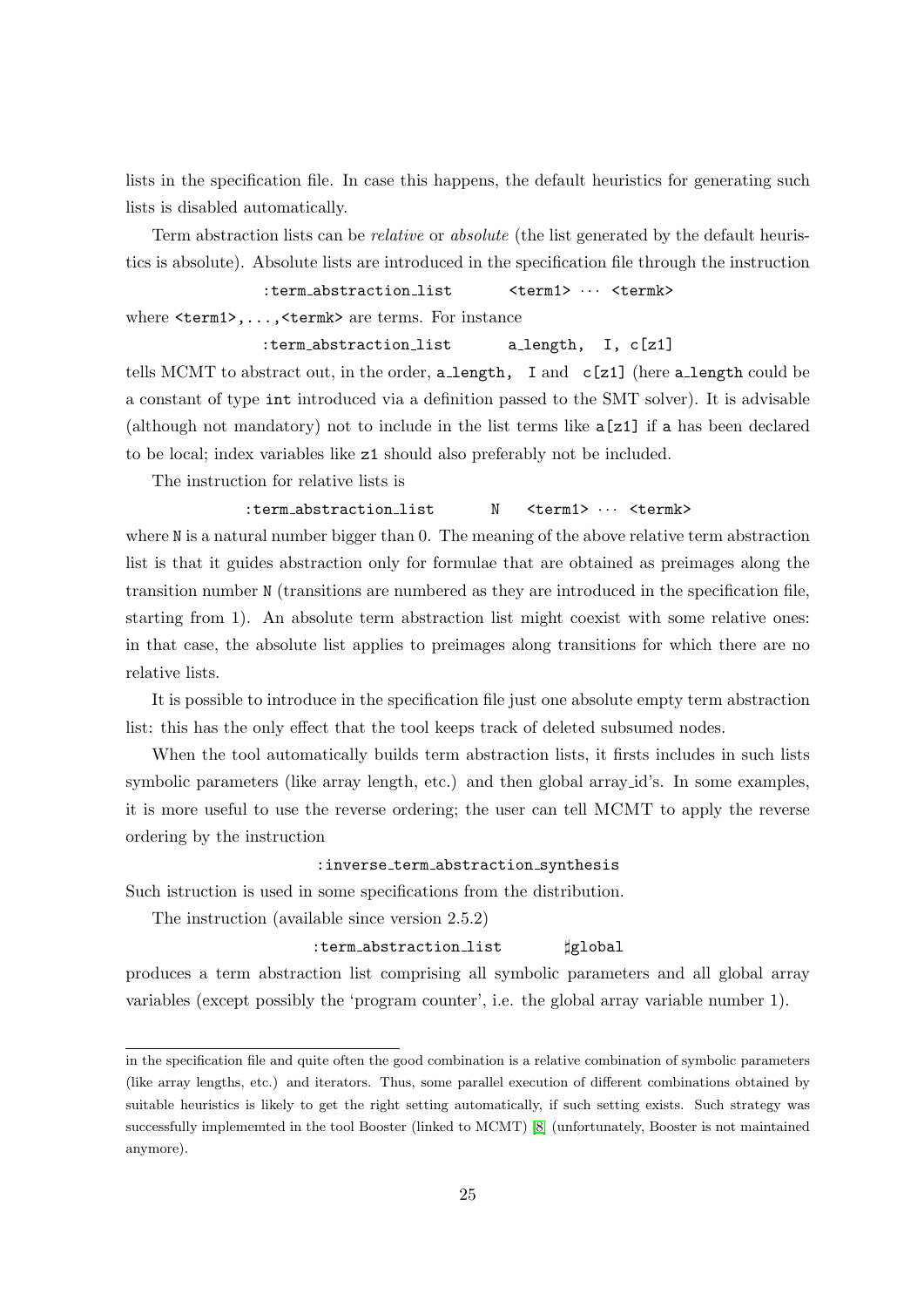### <span id="page-26-0"></span>6 Acceleration

Acceleration, in the model checking terminology, is the computation of the transitive closure of a transition. MCMT supports two limited forms of acceleration: the former applies to integer variables, the latter to array variables. The former is a very weak version of wellknown formats for acceleration, the latter is peculiar to MCMT. Acceleration is activated as follows. If you write

:accelerate\_transition\_n. k

the system tries to accelerate the  $k$ -th transition. Integer acceleration is tried first and, in case it fails, array acceleration is tried too. Writing

#### :accelerate all transitions you can

causes MCMT to try to accelerate all transitions; the same effect can be obtained through the command line option -Z. The directive

#### :display\_accelerated\_transitions

forces MCMT to print on the screen the accelerated transitions it finds.

In case acceleration succeeds, the original transition is replaced by the accelerated one in the integer acceleration case, whereas in the array acceleration case the accelerated transition is just added to the set of the current transitions. The user is informed about the success of the acceleration operation (nothing is said in case of failure). It is important to know that MCMT can only accelerate single transitions in the present release: to accelerate cycles, the user must manually compute the composite transition of the cycle, insert it as a further transition in the specification file, and finally ask MCMT to accelerate it.

Another severe limitation comes from the fact that acceleration - as implemented in the current release of MCMT - is quite rigid from the syntactic point of view: if the formats described below are not strictly matched, the tool does not recognize acceleratability and consequently ignores the acceleration suggestions.

### <span id="page-26-1"></span>6.1 Integer Acceleration

This form of acceleration can be useful for instance when analyzing Petri nets reachability: the framework implemented in MCMT is roughly the same as that described in [\[10\]](#page-45-10) (for good updated information on acceleration in linear integer arithmetic, see [\[11\]](#page-45-11)).

Integer acceleration succeeds in case: (i) the transition has zero or one existentially quantified index variable; (ii) only literals of the kind  $(>= a[x] N)$ ,  $(>= b N)$ ,  $(<= a[x] M)$ , and (<= b M) - where M, N are integers, a is a local array variable and b is a global variable occur in the guard; (ii) all local array variables  $a[j]$  are incremented/decremented by a constant value in the  $(= x j)$  case and left unchanged in the (not  $(j = x)$ ) cases; (iii) global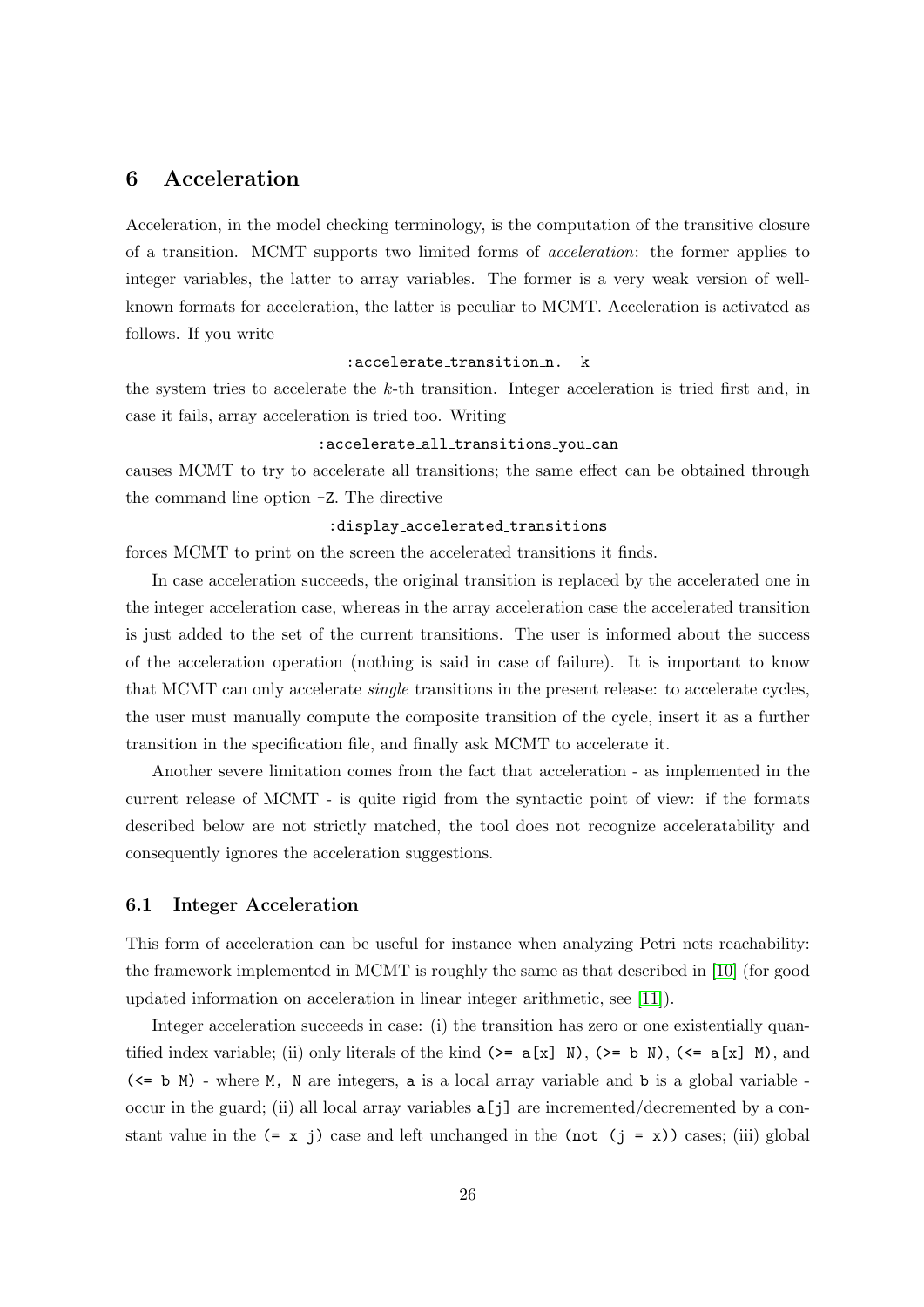variables are similarly incremented/decremented in all cases.

### <span id="page-27-0"></span>6.2 Array Acceleration

Array acceleration applies to *local simple ground assignments* in the terminology of [\[7\]](#page-45-4); we give a description of what transitions MCMT considers local simple ground assignments. The conditions are the following ones:

- the transition must have one or two update cases;
- the guard must contain a literal like  $(= x I)$ , where I (the 'iterator') must be a global variable of type int;
- all global variables must be updated identically, except I;
- except for the (not  $(= x j)$ ) case, all local arrays must be updated identically;
- the update of the counter must be an increment (or a decrement) by one.

The acceleration of a local simple ground assignment contains universal guards [\[7\]](#page-45-4), hence by default it is treated according to the stopping failure model. However, accelerated transitions are in principle not needed to discover unsafety; MCMT knows it and consequently treats the preimages computed via array accelerated transitions as abstractions (to be refined to false) in case spurious traces arise. In order to maintain the data needed for uncovering, MCMT automatically switch to abstraction/refine mode with empty terms abstraction lists in case it succeeds in the array acceleration for at least one transition.<sup>[17](#page-27-2)</sup> Terms abstraction lists won't be empty however if abstraction/refinement is activated from command line; in that case, the tool combines acceleration with abstraction and this powerful combination is often essential to solve difficult problems.

### <span id="page-27-1"></span>6.3 User-Defined Accelerations

The ability of MCMT to recognize acceleratable transition is very rudimentary and often the tool fails in this attempt for rather accidental 'syntax-dependant' reasons. Notice also that there are quite simple acceleratable transitions that do no yet fit any 'officially' known class of acceleratable transitions. If the user realizes that a transition can be accelerated and that the accelerated transition fits MCMT language - independently on the fact whether the tool is able to realize it or not, it can include the accelerated transition in the specification file using the keyword

<span id="page-27-2"></span> $17$ This is a novelty of version 2.5.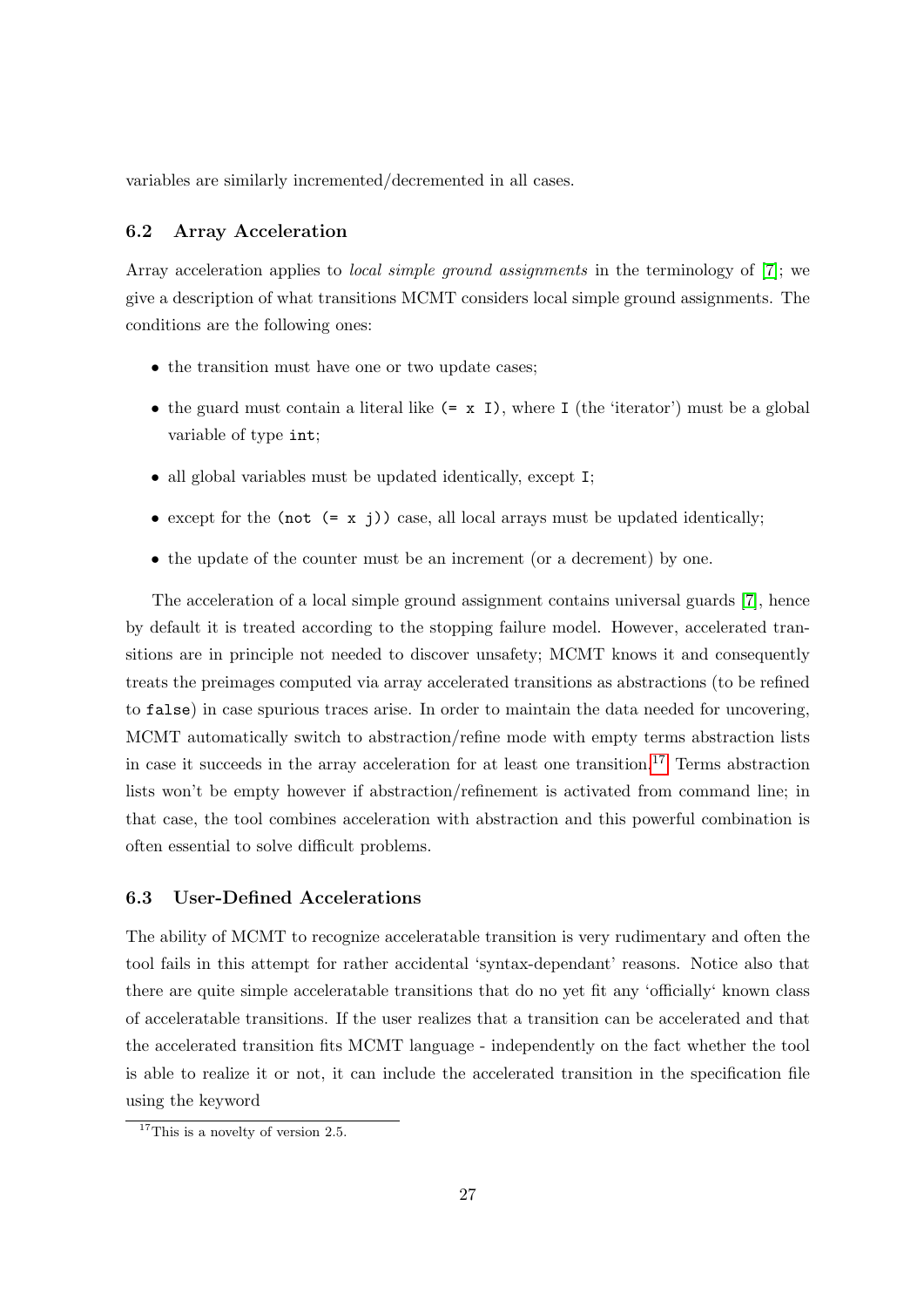### :a\_transition

instead of :transition). In abstraction mode, the tool considers such transitions just as a machinery to introduce abstractions, hence their applications are canceled every time they originate spurious unsafety traces.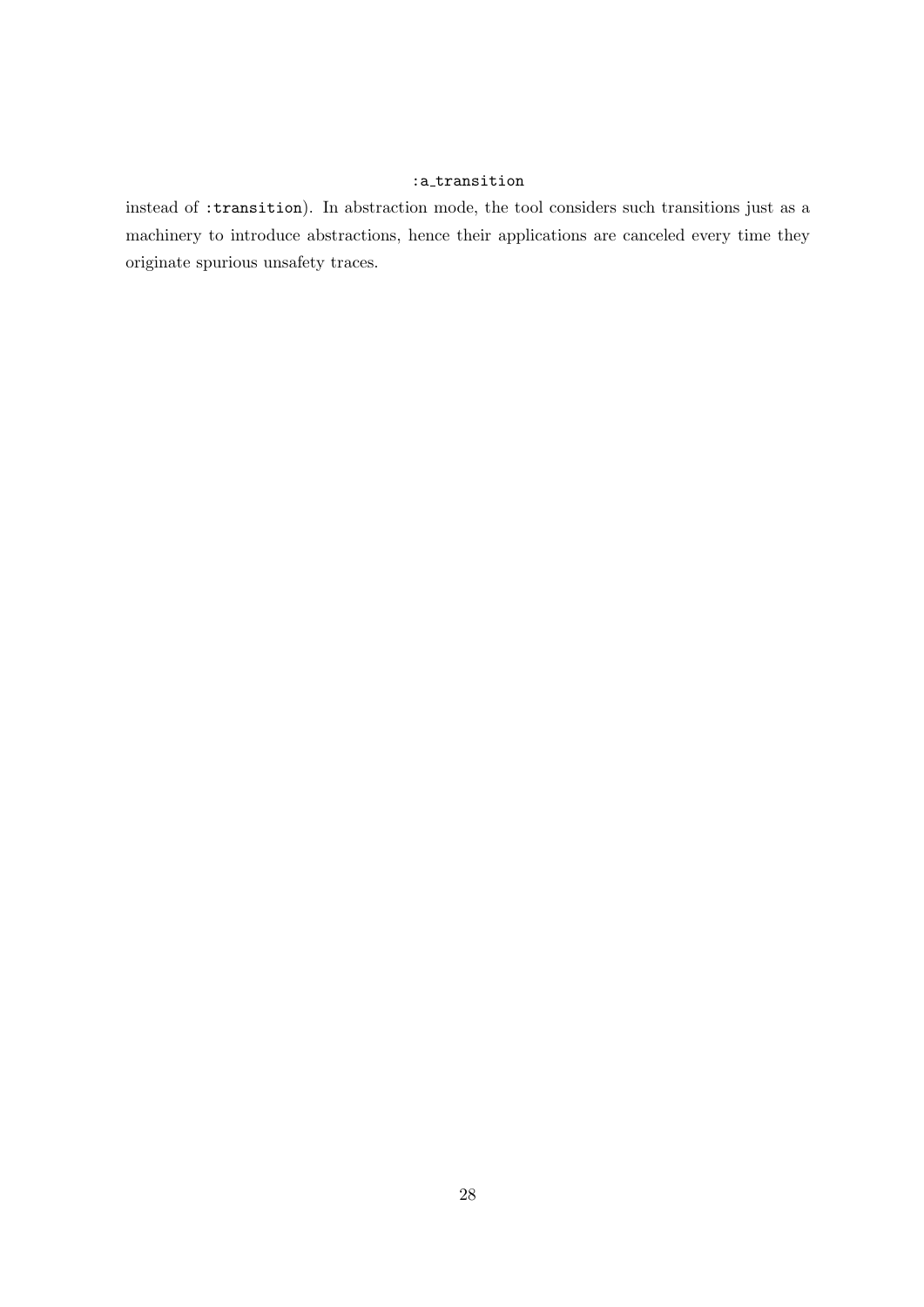### <span id="page-29-0"></span>7 Advanced Settings

In this section we explain some important settings of MCMT that can be obtained by including special instructions into the input specification file (sometimes such instructions must be combined with appropriate command line options).

### <span id="page-29-1"></span>7.1 Bounds

Quite often, in sequential programs, iterators are used to scan the content of an array. In these cases, some obvious invariants holds: for instance, the value of an iterator  $I$  is always smaller than a symbolic parameter  $N$  expressing the size of the array, or it is bigger than another iterator J, etc. These iterators are modeled via global array declarations; symbolic parameters are introduced via :smt commands. The instruction

### : determine\_bounds

causes MCMT to investigate whether such obvious invariants hold, via a bounded resource invariants investigation. In case they hold, they are used in satisfiability tests and they are also added to the guards of the relevant transitions to improve the quality of refinements (if the tool is working in abstraction/refinement mode).

### <span id="page-29-2"></span>7.2 Interaction

MCMT allows some form of interaction. If you write in the input file

| : suggested_negated_invariants        |                                       |
|---------------------------------------|---------------------------------------|
| : var                                 | 7.1                                   |
| : var                                 | z2                                    |
| : cnj                                 | <list-of-literals></list-of-literals> |
| .                                     |                                       |
| : $cnj$                               | <list-of-literals></list-of-literals> |
| : end_of_suggested_negated_invariants |                                       |

MCMT tries to prove the suggested invariants. In case it succeeds, it will use them later on in all consistency tests. The lists of literals can contain at most the variables z1, z2.

Notice that if you want to check the universally quantified invariant  $\forall z_1 \forall z_2 C$  (where C is a clause) you must enter the literals corresponding to the negation of C. The universal closures of the negations of the formulae you enter need not be inductive invariants: MCMT will try by itself to complete them to inductive invariants (e.g. if you enter a property which refers to a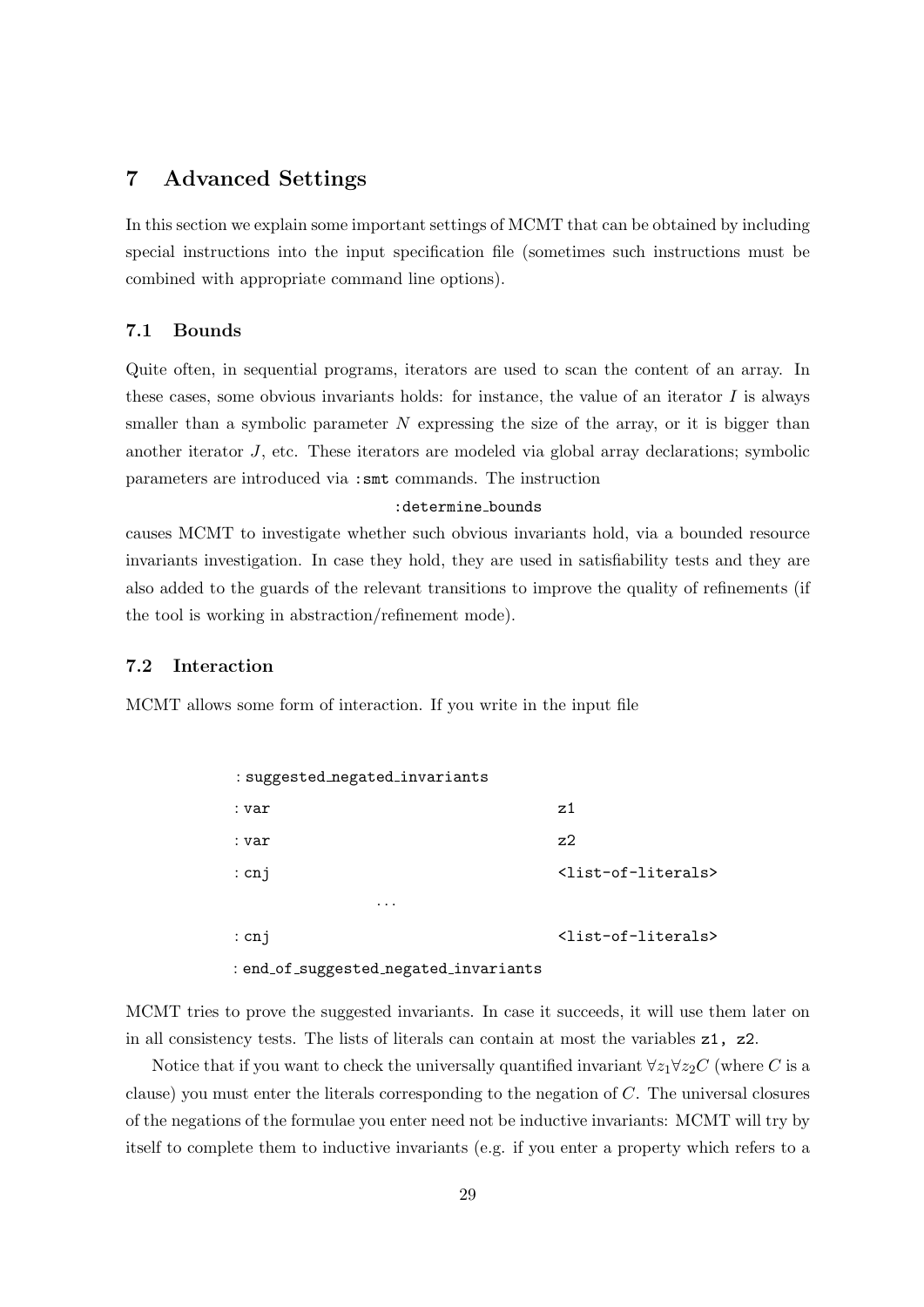precise location, MCMT will propagate it automatically to other locations, if needed). Hence the :suggested negated invariant block of instructions is particularly useful to insert code annotations in the specification files. To this aim, notice however that there is an alternative choice, namely that of using multiple unsafe states descriptions (see the :u\_cnj keyword, Section [3\)](#page-8-0): the two choices are declaratively but not procedurally equivalent. In the case of suggested negated invariants, MCMT tries to check the suggested invariants one after the other, with bounded resources: in case it does not succeed or it only partially succeed, it will nevertheless proceed to the task of verifying the unreachability of the main unsafe configuration. On the contrary, in case of multiple unsafe states descriptions, it will check unreachability of the declared unsafe configurations all together (and will report unsafety in case at least one of them is reachable).

### <span id="page-30-0"></span>7.3 Bounded Resources in Invariant Search

When trying to check that a candidate invariant is indeed a true (trace) invariant, MCMT has only bounded resources at its disposal. This is because invariant synthesis can be expensive and can easily fail. The user can modify these resources by specifying his preferred bounds in the input file (these user defined bounds will be used in all the command line options involving invariant search, namely -i1, -i2, -i3, -c, -a, -I, -CN as well as in the :suggested negated invariant block of instructions above). The following table summarizes the directives about resource bounds in invariant search that can be introduced in the input MCMT specification files:

| Directive                                | Def. Value     | Explanation                   |
|------------------------------------------|----------------|-------------------------------|
| : inv search start $N$                   | [def $N=0$ ]   | begin invariant search        |
|                                          |                | after node $N$                |
| : inv_search_max_index_var $N$           | [def $N=5$ ]   | no more than $N$ variables    |
|                                          |                | can arise in invariant search |
| : inv search max num nodes $N$           | [def $N=150$ ] | no more than $N$ nodes        |
|                                          |                | can arise in invariant search |
| : inv_search_max_num_invariants $N$      | [def $N=200$ ] | find at most $N$ invariants   |
| : inv_search_max_num_cand_invariants $N$ | [def $N=500$ ] | try at most $N$ candidate     |
|                                          |                | invariants                    |

Notice that if the preassigned bounds are not sufficient, search is interrupted and the candidate invariant is discarded.

The directive

#### : inv\_search\_only\_candidates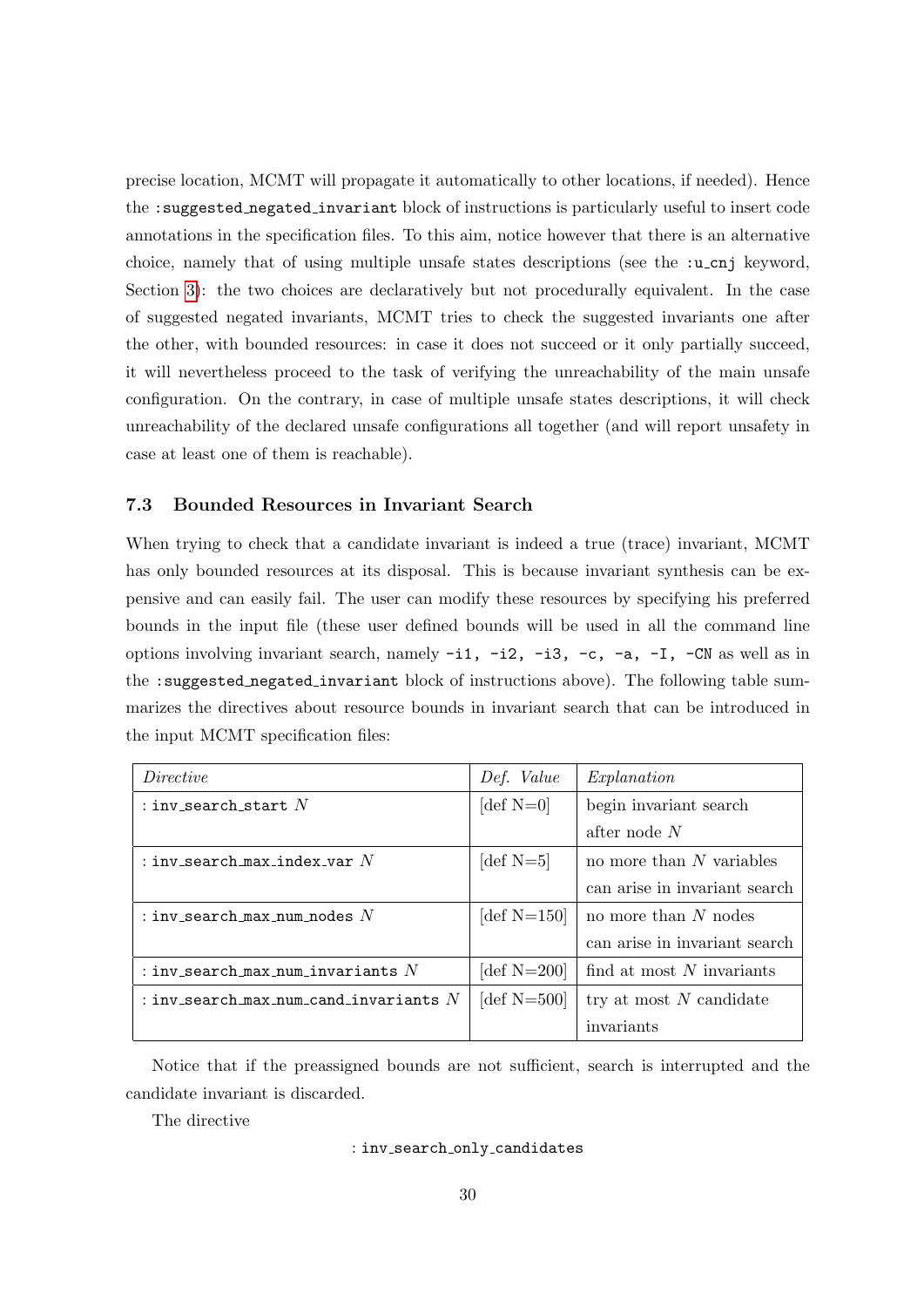asks MCMT to generate candidate invariants without checking (and hence without using) them. This can be useful (in combination with the command line options  $-dN$ ,  $-e$ ) in shell scripts running many copies of MCMT in parallel.

### <span id="page-31-0"></span>7.4 Signature Abstraction

Predicate abstraction is a powerful technique in model checking. The current release of MCMT implements it in full CEGAR style. A more primitive (but still useful) abstraction technique inherited from older versions of the tool is still available and works as follows. MCMT can project (during invariant search) the candidate invariants it finds and their preimages over a subsignature indicated by the user. This restricts the search and enhance the possibility of finding good invariants.

To specify the abstract signature, type

| : abstract_signature |   |
|----------------------|---|
| : subsignature       | k |
| : subsignature       |   |
| : subsignature       | m |
|                      |   |

#### : end\_of\_abstract\_signature

in the input file. Here k, l, m, ... are either 1 or 0 depending on the fact you want or you do not want the corresponding array to be abstracted away (you have one line per array, following the array variables declaration order). Writing just

#### :dynamic\_signature\_abstraction

you leave MCMT to find automatically the closest signature for abstraction when examining each candidate invariant.

Notice that all the above directives about signature abstraction are effective only when combined with the command line otions -a, -I.

### <span id="page-31-1"></span>7.5 Elimination of quantified variables

To model real-time systems in the timed automata style, existentially quantified (real, integer) variables for data may be used in guards. These variables are not envisaged in primitive differentiated formulae, hence they must be eliminated.

Existential variables to be eliminated are introduced in MCMT as follows. First, before writing any transition, you must declare such variables as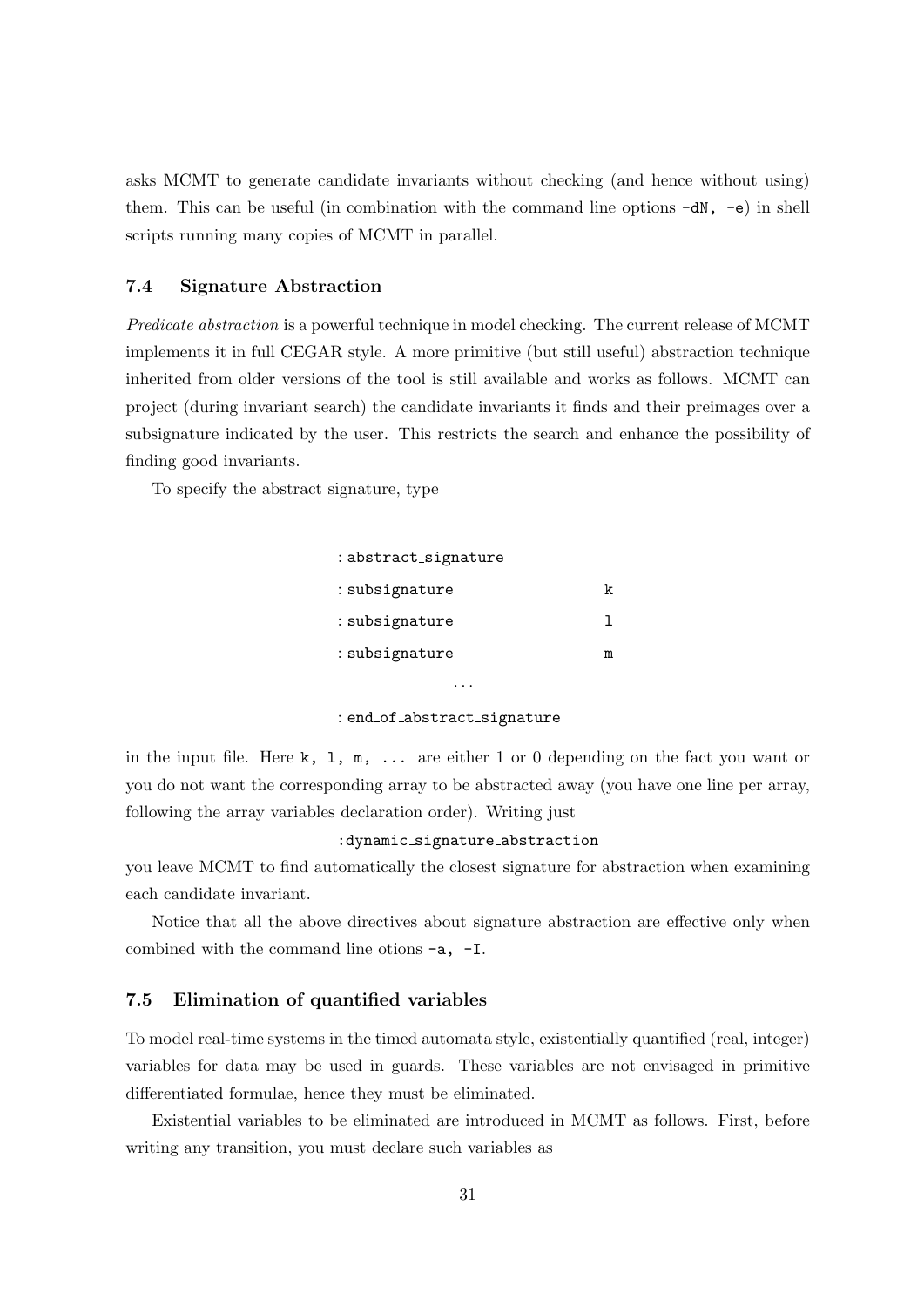#### :eevar <char> <type-id>

where  $\langle \text{char} \rangle$  is a single character (the name of the existentially quantified variable) and <type-id> is either real or int (in case the type specification is missed, the variable is assumed to be real).

The name of the existentially quantified (integer, real) variable is thus fixed for all the transitions; you can declare both an integer and a real variable, but they should have different names and cannot be used in the same transition together. Existentially quantified integer or real variables must occur only in atoms written in the language of linear arithmetic and they are not allowed in negative literals.[18](#page-32-1)

Once the preimage of the formula representing a set of states is computed, the real variable is eliminated by using Fourier Motzkin quantifier elimination. As to the integer variable, the situation is more complex because MCMT does not support yet full integer quantifier elimination. The procedure applied instead is the following. First, integer literals like  $\leq t$ u) are replaced by  $(\leq - \pm 1)$  u). After that, Fourier Motzkin is used: the user is informed that the set of backward reachable states obtained in this way is overapproximated and, in case an unsafe trace is found, he is warned once again about the fact the trace could be spurious because of overapproximation. Notice however that in some trivial cases, Fourier Motzkin and integer quantifier elimination agree: in such cases, there is no overapproximation at all and no overapproximation warning is displayed.

Overapproximations of integer quantifier elimination are employed during invariant search too: however, no warning is displayed there because invariants are fully checked before being used (in other words, the overapproximation may cause the failure of the synthesis of some invariant, but does not affect the correctedness of the final MCMT outcome). Similarly, quantifier elimination due to accelerated transitions may cause overapproximation; again, this does not cause troubles because the tool shifts automatically in this case to the abstraction/refinement mode, where spurious traces are detected and eliminated.

Remark. MCMT uses the character '@' for internal quantifier elimination operations, so this character should not be used in specification files; it may happen that MCMT ask the user to define an :eevar (even in case it may not really use it), if it feels that the default names he has for such variables may conflict with user-defined id's.

### <span id="page-32-0"></span>7.6 Cardinality bounds

If a parametrized problem looks too difficult, one can try to verify it in special cases by imposing a cardinality bound on the sort INDEX. This cannot be done by a system axiom (by

<span id="page-32-1"></span><sup>&</sup>lt;sup>18</sup>This is not a real expressivity limitation, because instead of a guard containing, say (not  $(= e a[x])$ ), you can write two transitions containing only  $\leq$ ,  $\leq$ ,  $\geq$ ,  $\geq$  in their guards.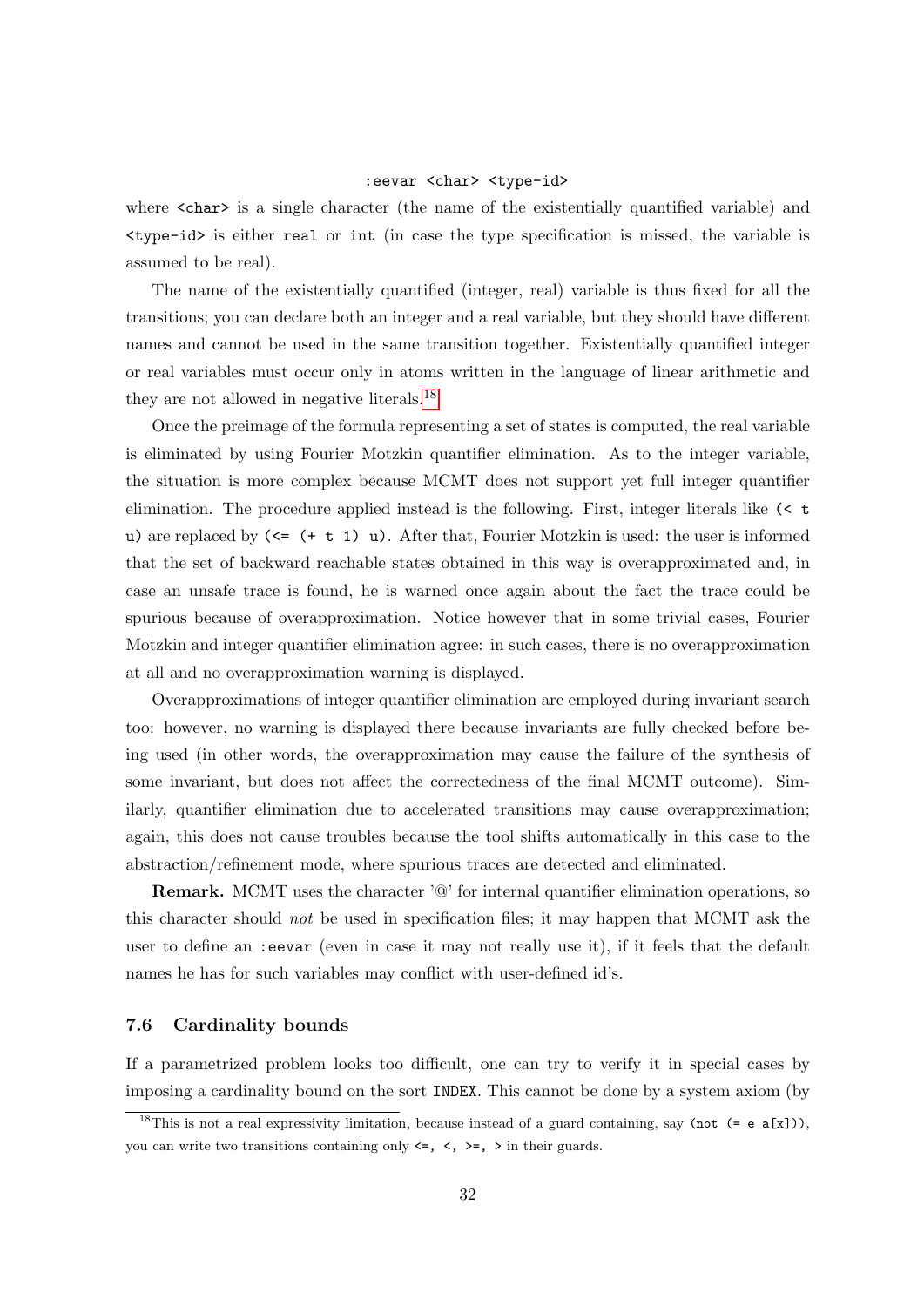internal implementation reasons), but there is the possibility of specifying such a bound in the input file by typing

### : max\_domain\_cardinality N

where N is a number like 3, 4, 5, etc. (do not use values greater or equal to 10, because the tool exits automatically when he realizes he needs more than 9 variables to solve the problem, hence a value bigger than 9 would have no practical effect).

### <span id="page-33-0"></span>7.7 Key search

We made little experiments on using MCMT in planning problems. It seems that there are a couple of options that could be useful in such contexts (but it is rather obvious that MCMT would need substantial enrichment to perform well on such problems). First of all, one can disactivate forward redundancy tests for formulae describing backward reachable sets of states by typing

### :no backward simplification

in the input file. A much more useful option seems to be the possibility of classifying the formulae describing backward reachable sets of states (whenever possible) according to the value of a global variable. This can be achieved by typing

### :key search g

in the specification file (here g should be a previously declared global array variable). If the list of the formulae describing backward reachable sets of states is quite big, this strategy alllows a more efficient access to that list during fixpoint tests.

### <span id="page-33-1"></span>7.8 Variable redundancy

Despite the fact that MCMT is quite optimized in this sense, it is sometimes possible that redundant existential variables are produced during backward search: such variables could be easily eliminated in case they have an explicit definition of the kind  $\exists z_i (z_i = t \land \cdots)$ . MCMT can be forced to look for the possibility of such elimination by the directive

#### : variable\_redundancy\_test

Notice that this variable elimination procedure is always precise (it does not cause overapproximations), but may occasionally have undesired consequences on heuristics for invariant search, especially in presence of global array variables.

In abstraction/refinement mode it might happen that variables previously eliminated cannot be eliminated anymore after a refinement: in such cases, MCMT adopts the drastic solution of rebuilding from skratch the search tree below the node that caused the problem.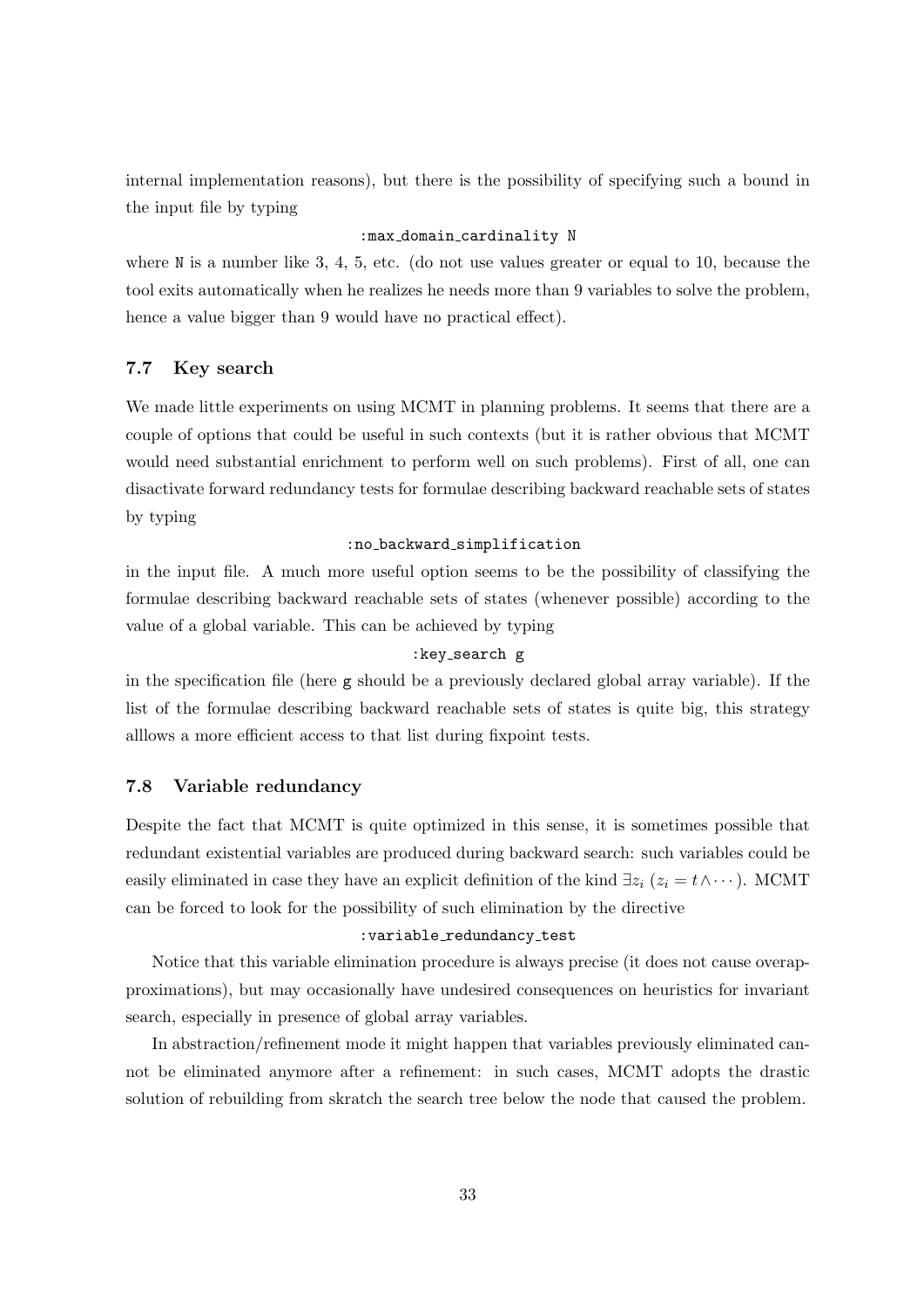### <span id="page-34-0"></span>7.9 Static limits

There is a static limitation on the maximum number of array variables allowed (raised to 100 since version 2.1). However the user can set by himself the maximum number of transitions by including the instruction

### :max transitions number N

in the specification file. Notice that the upper bound N (set to 50 by default) should include also accelerated transitions that might be produced by the tool itself. In case more than N transitions are specified or generated by acceleration, an error message is displayed.

### <span id="page-34-1"></span>7.10 Restricted Instantiation

One of the key features of MCMT is full quantifier handling; this requires full instantiation, in the sense that quantified variables are instantiated in all possible ways during satisfiability tests (instantiations are optimized by powerful but nevertheless complete heuristics). Full instantiation prunes search space dramatically, but can be expensive. For this reason, the user is given the possibility of limiting it, especially in the final phases of the backward search computation. Typing in the input file

> :flex\_fix\_point\_fixed\_index\_var N :flex fix point active node number M

and using the option -f from the command line, the standard algorithm of MCMT is modified as follows. After node M has been reached, the first N variables are always instantiated identically in satisfiability tests for fixpoints. If values for M, N are not given in the specification file and the command line  $-f$  is used, MCMT employs the default values  $M=2$  and  $N=50$ .

### <span id="page-34-2"></span>7.11 Channels

In the present release, MCMT does not support many-dimensional arrays. This is a severe limitation, we show here how to indirectly circumvent it in some cases. In many distributed system specifications, communication channels arise: in these specifications, one can express for instance the fact that process  $p$  has sent an  $ack$  to process  $q$  by saying that  $ack$  is the location of the channel with source  $p$  and target  $q$ . If it is implicitly assumed that there is a communication channel between any two processes whatsoever, the most natural modeling of this setting would employ 2-dimensional arrays, but as we said MCMT does not support them. We explain here the formalization we used in some examples of the distribution: this formalization produces models which are slightly more general than the intended ones, however they seem to behave properly in the applications.

The idea is that the type index is reserved to channels; channels have a source and a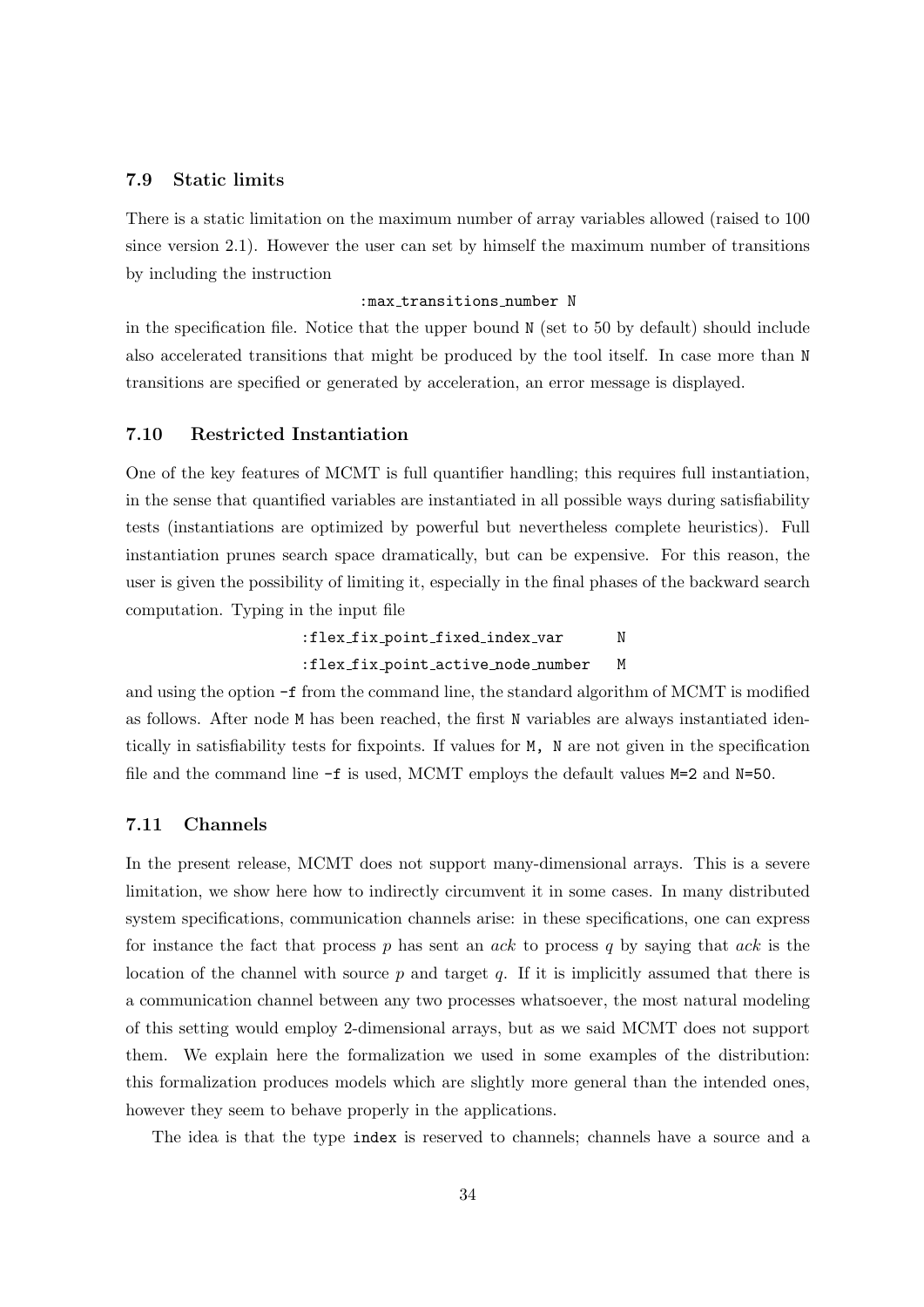target and processes are identified with channels whose source and target coincide. To get this, it is sufficient to introduce two free function symbols<sup>[19](#page-35-0)</sup>

> :smt (define S::(-> int int)) :smt (define T::(-> int int))

We need to know whether an index variable refers to a process or to a channel. To this aim, we introduce a unary predicate P (for "being a process") and leave the system axiom

| : smt          | $(detine P::(-> nat bool))$ |
|----------------|-----------------------------|
| : system_axiom |                             |
| : var          | х                           |
| $:$ cnj        | $(=(P x) (=(S x) (T x)))$   |

to define it appropriately. Another system axiom says that targets and sources are processes and not channels

| : system_axiom |   |  |  |                                 |
|----------------|---|--|--|---------------------------------|
| : var          | x |  |  |                                 |
| $:$ cnj        |   |  |  | $($ and $((P (S x)) (P (T x)))$ |

A further system axiom might be used in case we want to ensure that channels having the same source and target are identical:

| : system_axiom |  |  |  |                                                       |  |
|----------------|--|--|--|-------------------------------------------------------|--|
| : var          |  |  |  |                                                       |  |
| : var          |  |  |  |                                                       |  |
| $:$ cnj        |  |  |  | $(=> (and (= (S x) (S y)) (= (T x) (T y))) (= x y) )$ |  |

As claimed above, this setting represents an approximation of 2-dimensional arrays which should be sufficient to address safety problems in specifications involving channels. We expect that a future direct implementation of 2-dimensional arrays will produce considerable gain both in expressivity and in efficiency.

<span id="page-35-0"></span><sup>19</sup>Alternatively, one could introduce two local arrays with values in the type int and never update them in the transitions.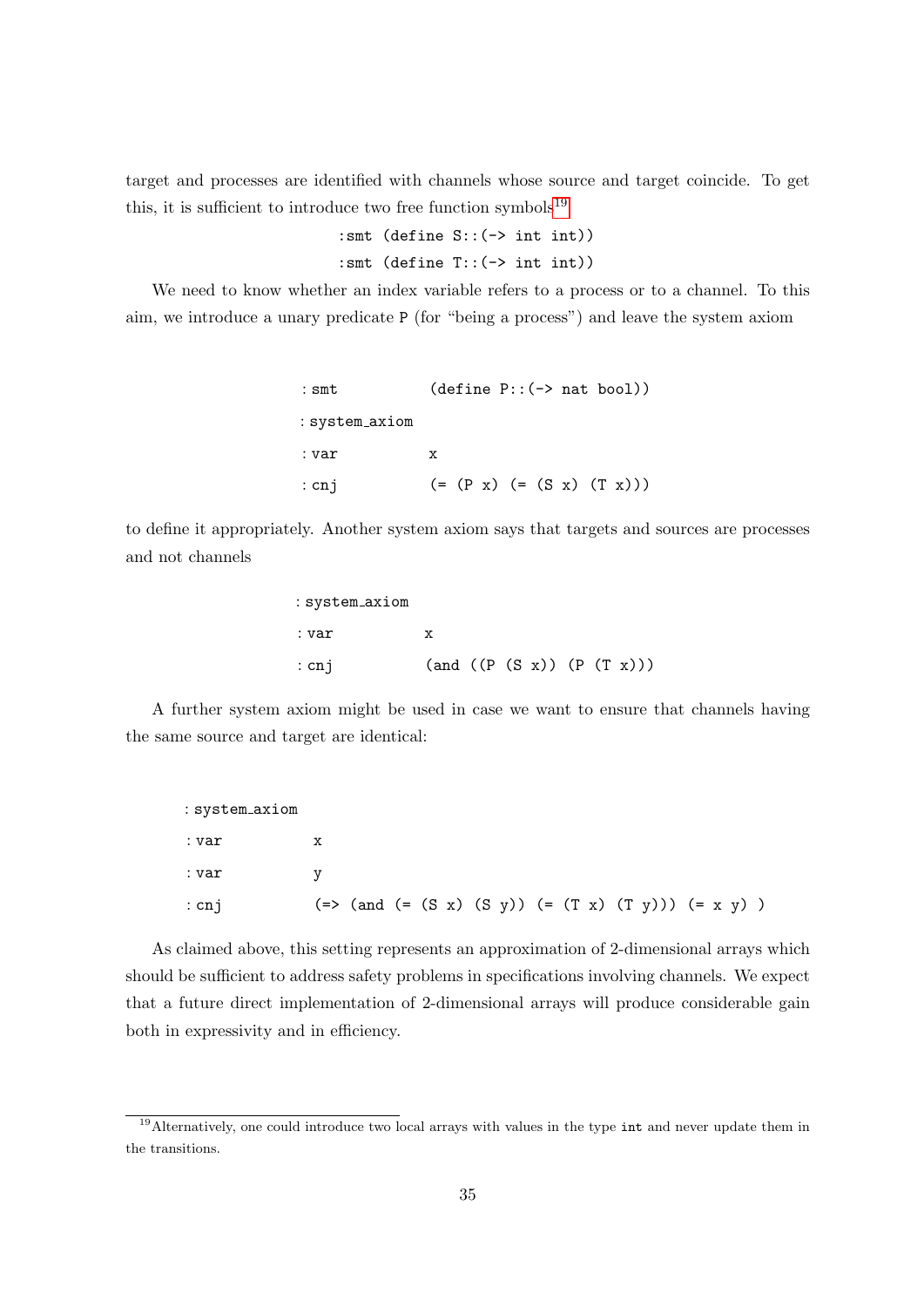### <span id="page-36-0"></span>8 Database Driven Systems

A database driven systems supports two kinds of relations: the initial relations belonging to a read-only database DB (these relations are not modified during a run of the system) and the *artifact relations*: the latter can be modified during a run of the system, for instance via insertions or deletions. The reader is referred to [\[16\]](#page-46-3) for the formal setting we employ here.

In the MCMT encoding, the initial relations are declared via SMT assertions (see below), whereas the artifact relations are encoded via *entries*, as specified in the following. In essence, an *n*-ary artifact relation  $R(a_1, \ldots, a_n)$  is viewed as an *n*-tuple of arrays

> : local r1 · · · : local rn

The index sort is now interpreted as the sort of the *entries* of the artifact relations (this will be a subtype of int, the tool has a special unary predicate to identify it for internal use, see below).<sup>[20](#page-36-1)</sup> This encoding allows an easy specification of the insertion/deletion operations via the syntax explained in Subsection [3.3,](#page-10-0) see [\[16\]](#page-46-3) for details. Artifact variables are encoded as global arrays.

To exploit the specificity of database driven systems, MCMT must be run in a dedicated mode, available since version 2.8. To activate this mode, the file should contain (before any other relevant declaration, better at the very beginning of the file) the line

$$
: \hbox{db\_driven} \quad < \hbox{id} >
$$

where  $\langle id \rangle$  is a string giving a name to the 'entries predicate' (if  $\langle id \rangle$  is left empty, then ENTRY is used as a default name).

Whereas artifact components and artifact variables are specified via local and global arrays (as already mentioned above), the read-only database structure must be introduced following specific instructions. Sorts, unary functions (i.e. relation components for DB relations endowed with keys) and plain relations (for DB relations not possessing a key) must be declared

$$
\forall \mathtt{x} \bigwedge_{i,j} (\mathtt{ri}[\mathtt{x}] = \mathtt{NULL} \vee \mathtt{s}\mathtt{j}[\mathtt{x}] = \mathtt{NULL}) \quad.
$$

This invariant allows to associate with every non-null entry a unique artifact relation.

<span id="page-36-1"></span> $^{20}$  In the setting of [\[16\]](#page-46-3), many artifact sorts are allowed, whereas here we have only one such sort at our disposal. There is no loss in that, because the transitions should be specified in such a way to maintain a suitable invariant. For instance, if there are two artifact relation R and S, with, say, artifact components  $r1, r2$ and s1, s2, s3, respectively, then the system must be designed so as to maintain the invariant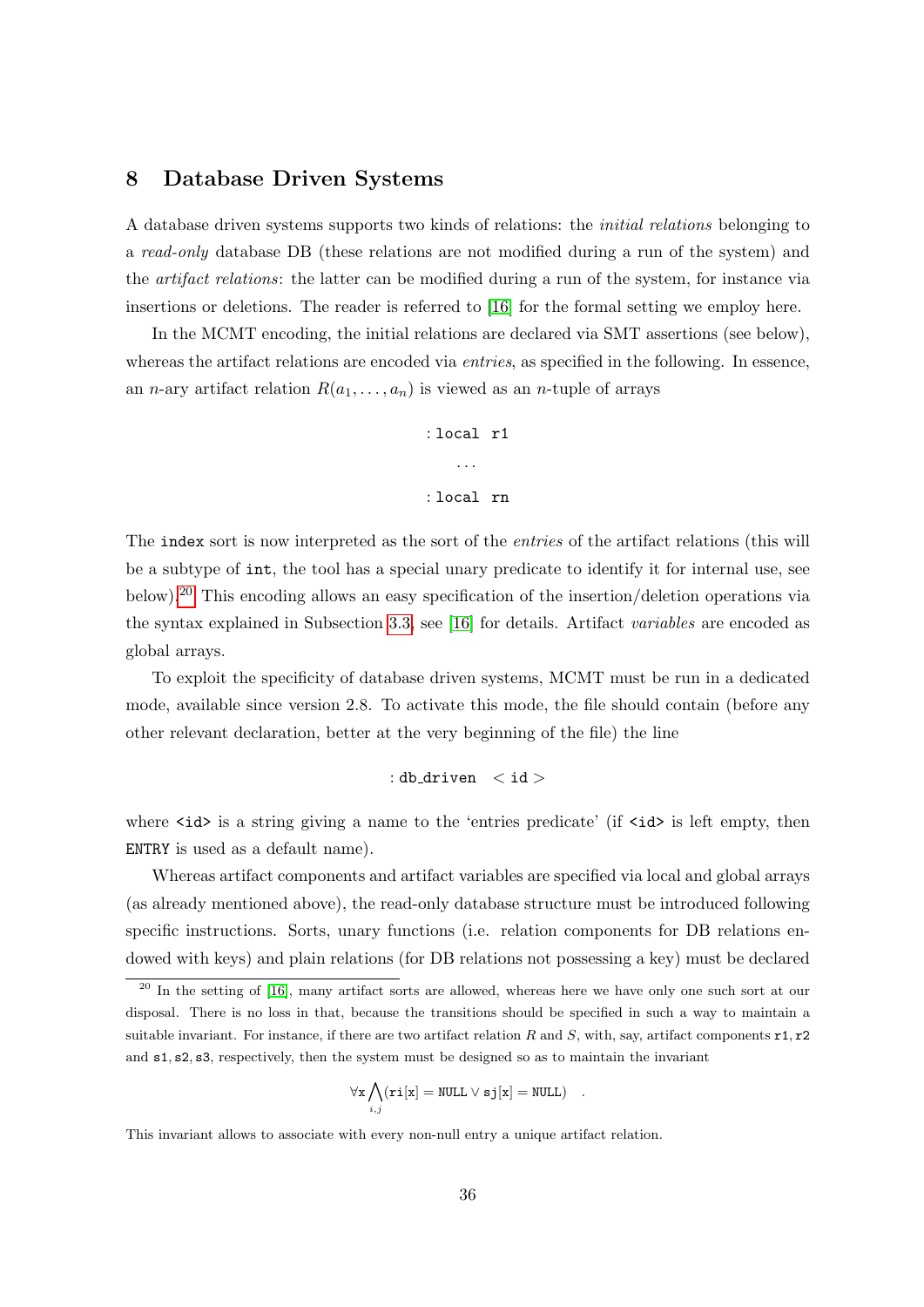to the SMT-solver following the syntax explained in Subsection [2.4.](#page-7-0) To declare e.g. the sort S, use

:smt (define-type S)

To declare a constant c of sort S, use

### :smt (define c ::S)

In dbdriven mode, DB constants are assumed to be distinct ('unique name assumption') and to be distinct from the null-entry constants (see below).

To declare a unary function f of domain sort S and codomain sort T (supposing S and T have already been declared), use

:smt (define f ::(-> S T))

To declare a binary relation R of domain sorts S and T, use

#### :smt (define R ::(-> S T bool))

Unary relations follow the obvious corresponding syntax as well as ternary, quaternary, etc. relations. Notice however that the computation of covers (i.e. of uniform interpolants [\[24,](#page-46-9) [14,](#page-46-10) [15\]](#page-46-11)) have been implemented only for unary and binary relations, so the use of ternary, quaternary, etc. relations would cause the tool to shift to the evar conversion mode, see below.

The tool checks whether the signature  $\Sigma$  of the read-only database is *acyclic*; if it is not, the reader is warned that there might be (in principle, but unliklely) spurious unsafety answers due to insufficient instantiations in satisfiability checks.

After having declared the above data, the user must also supply a summary of the declarations (the summary is needed, because in principle one might not want all the declared data to be part of the read-only database). The summary consists of lines of the kind

| :db_sorts | $\langle$ id1 $\rangle$ $\cdots$ $\langle$ idn $\rangle$                |
|-----------|-------------------------------------------------------------------------|
|           | : db_functions $\phi$ < id1 $> \cdots$ < idn $>$                        |
|           | : db_relations $\langle$ id1 $\rangle$ $\cdots$ $\langle$ idn $\rangle$ |

listing all the declared sorts, functions and relations we want to be part of the read-only database. The sorts int and real should not be included in the above list of DB sorts, although it might well be that a DB function has int or real as codomain sort (see below).

The tool adds by itself a further constant NULL S for all the above listed sorts S, repre-senting the null-entry for each of these sorts [\[16\]](#page-46-3). Null-entries NULL int and NULL real of sort int and of sort real, respectively, are also added. These null-entries can occur in the specification file at any place (they must not be declared by the user). The tool may use a further constant NULL (without sort specification) as synonymous of NULL int.The constants NULL S correspond to the constants called undef in [\[16\]](#page-46-3). The tool assumes that NULL int and NULL real are *strictly smaller* than any value of the kind  $f(x)$ , where f is a declared DB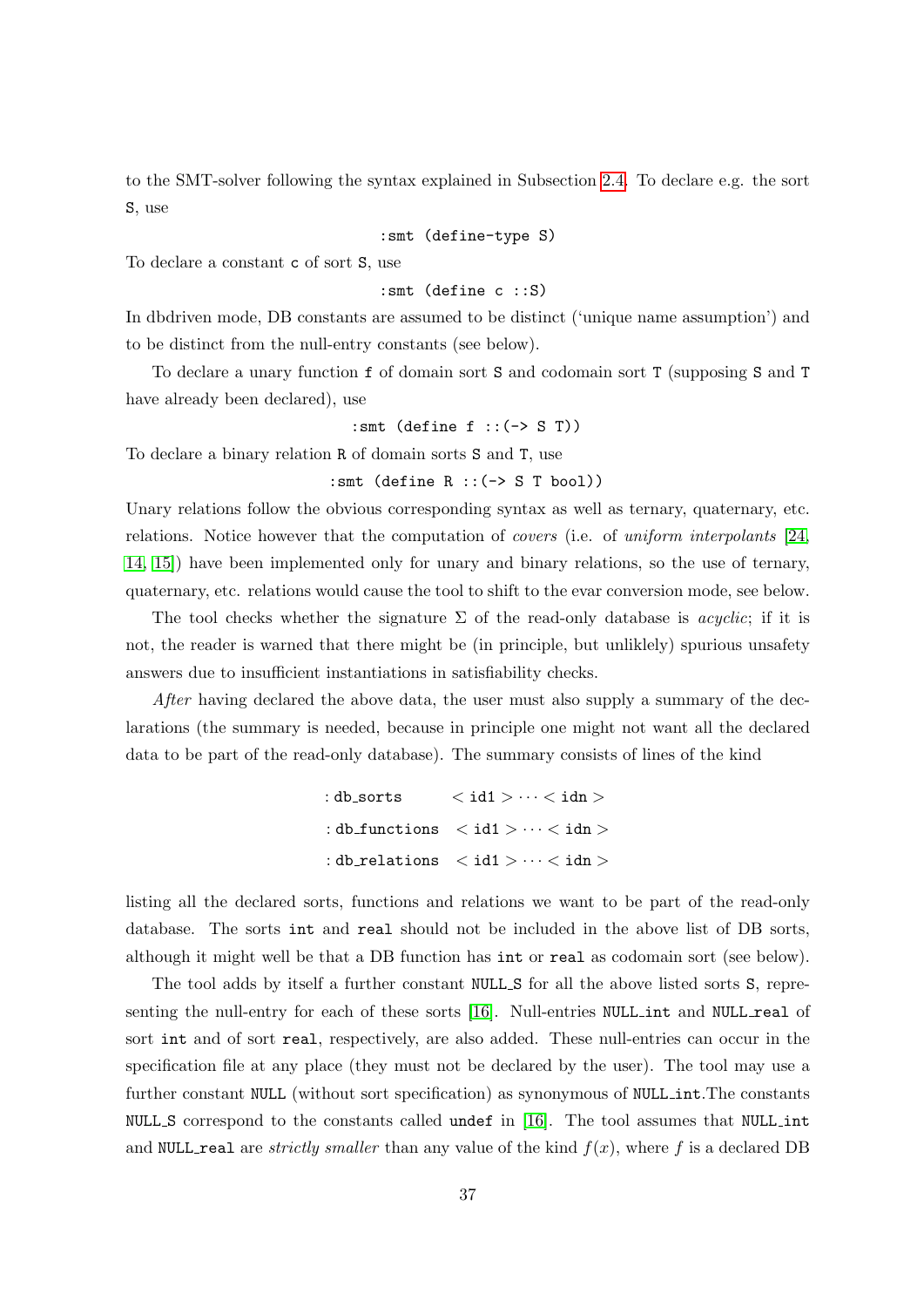function with codomain, respectively, int or real;<sup>[21](#page-38-0)</sup> of course, this is true unless x is itself equal to NULL S (here S is the domain sort of f), because according to [\[16\]](#page-46-3) a DB function applied to the null value returns the corresponding null value of the codomain. If the user wants NULL int to be, say, 0 this must be explicitly said via a specified System Axiom like  $(= 0$  NULL\_int).

The main novelty introduced since version 2.9 is that int and real can be now used as value sorts [\[16\]](#page-46-3) in the read-only DB. Being value sorts, there can be DB functions having int or real as codomain sorts; however, int and real should not be domain sorts of DB functions nor arguments of DB relations: there are serious theoretical limitations for this restriction (covers may not exist, see [\[15\]](#page-46-11)) and the tool may not behave properly if such restriction is violated (the user is informed about the problem - when it arises - via a displayed message and is asked to confirm that he is aware of the consequences).

Whereas MCMT knows that variables  $x, y, j, z1, z2, \ldots$  must range over entries for artifact relations, the situation is different for existentially quantified variables, i.e. for the variables introduced as

### :  $\text{evar} < \text{id} > \text{sort_id} > \text{.}$

These variables can only range over reals, integers or over sorts of the read-only database and are subject to *quantifier elimination*: in addition to quantifier elimination for linear integer and real arithmetic, we have a specific quantifier elimination procedure for the data variables. The latter refers to results on covers (alias model completions [\[14\]](#page-46-10)) and cover combinations [\[15\]](#page-46-11). In the present release, MCMT supplies cover computations only for relational signatures with free unary or binary predicates and free unary functions and their combinations with linear (both integer and real) arithmetic, following the procedures explained in the extended arXiv version of the paper [\[15\]](#page-46-11).

In the current implementation, quantifier elimination in linear real/integer arithmetic is incomplete: the tool might abort if it does not succeed in linear arithmetic quantifier elimination (sometimes, instead of aborting, it takes over-approximations of reachable states, after displaying a warning to the reader). To limit such unsuccessful cases, the reader is suggested not to employ negated equalities in transition guards: that is, he is suggested to replace a single transition with  $t \neq u$  in the guard by two transitions with  $t < u$  and  $t > u$ , respectively, in the guard.

On the contrary, cover computations for data variables should not fail in principle, unless the reader used some deprecated constructs (e.g. in case he introduced some macros via smt assertions as explained in Subsection [2.4\)](#page-7-0). In such cases, the tool does not abort: it converts the non eliminated variable into a genuine existentially quantified variable interpreted in the

<span id="page-38-0"></span> $^{21}$ This is a plausible assumption, given that real databases are finite.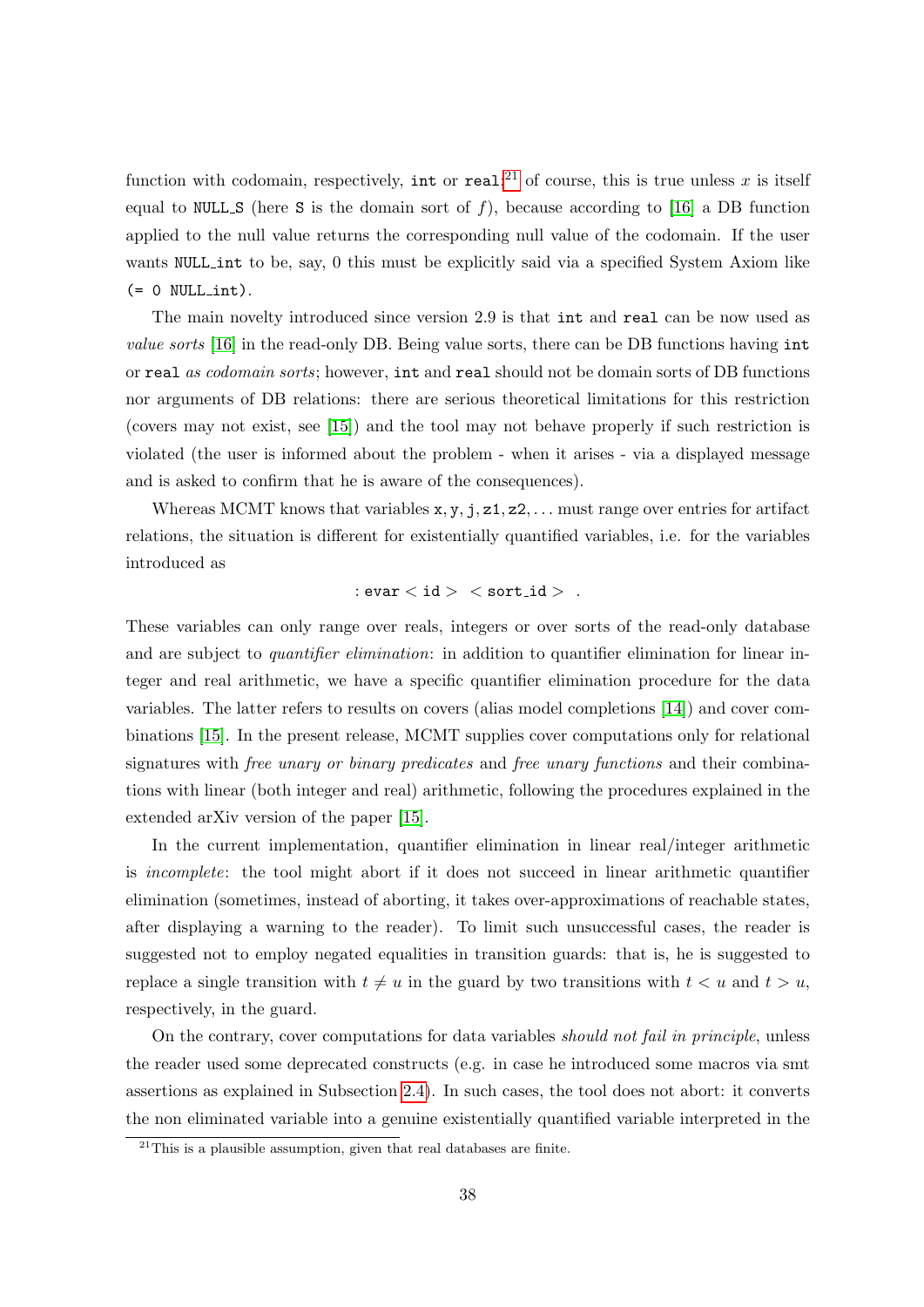complement of the entry predicate (which is ENTRY by default, see above). This is rather inefficient, may be a reason for divergence, and sometimes also for type mismatches. Type mismatches cause the system to abort; however, the user is warned when such evar conversions are applied and when they might be responsible for type mismatches. In such cases, a possible solution is to declare all database sorts to be int and to declare ad hoc unary predicates to separate elements coming from the different sorts. The tool will certainly complain because db functions will happen to have int as domain sort, however we believe that it will nevertheless work correctly under the above adjustements (we did not notice any misbehavior so far). In short, cover computations for data variables going beyond the framework described in [\[14\]](#page-46-10) and [\[15\]](#page-46-11) or involving user-defined macros are not supported and cause potentially dangerous evar conversions.

Please take care about the following limitations:

- one can declare at most one existentially quantified variable of type int, at most one existentially quantified variable of type real and up to 10 existentially quantified variables ranging on the other sorts of the read only database;
- inside the same transition, one cannot use variables of different sorts, unless such sorts are all non-numerical sorts of the read only database;
- the identifier of an existentially quantified variable must be a single character;
- an existentially quantified variable of sort S is assumed to to range over elements which are distinct from NULL S (this assumption simplifies cover computations).

In conclusion: the tool is supposed to behave correctly if the above instructions for writing specification files are **strictly** respected. Deviations from the above instructions produce displayed warnings and may cause MCMT to pass to the underlying solver non well-typed proof obbligations. Deviations include user-defined macros and cyclic signatures; more serious deviations (e.g. the use of real and/or int as non-value sorts) produce stronger warnings and possibly also spurious outcomes.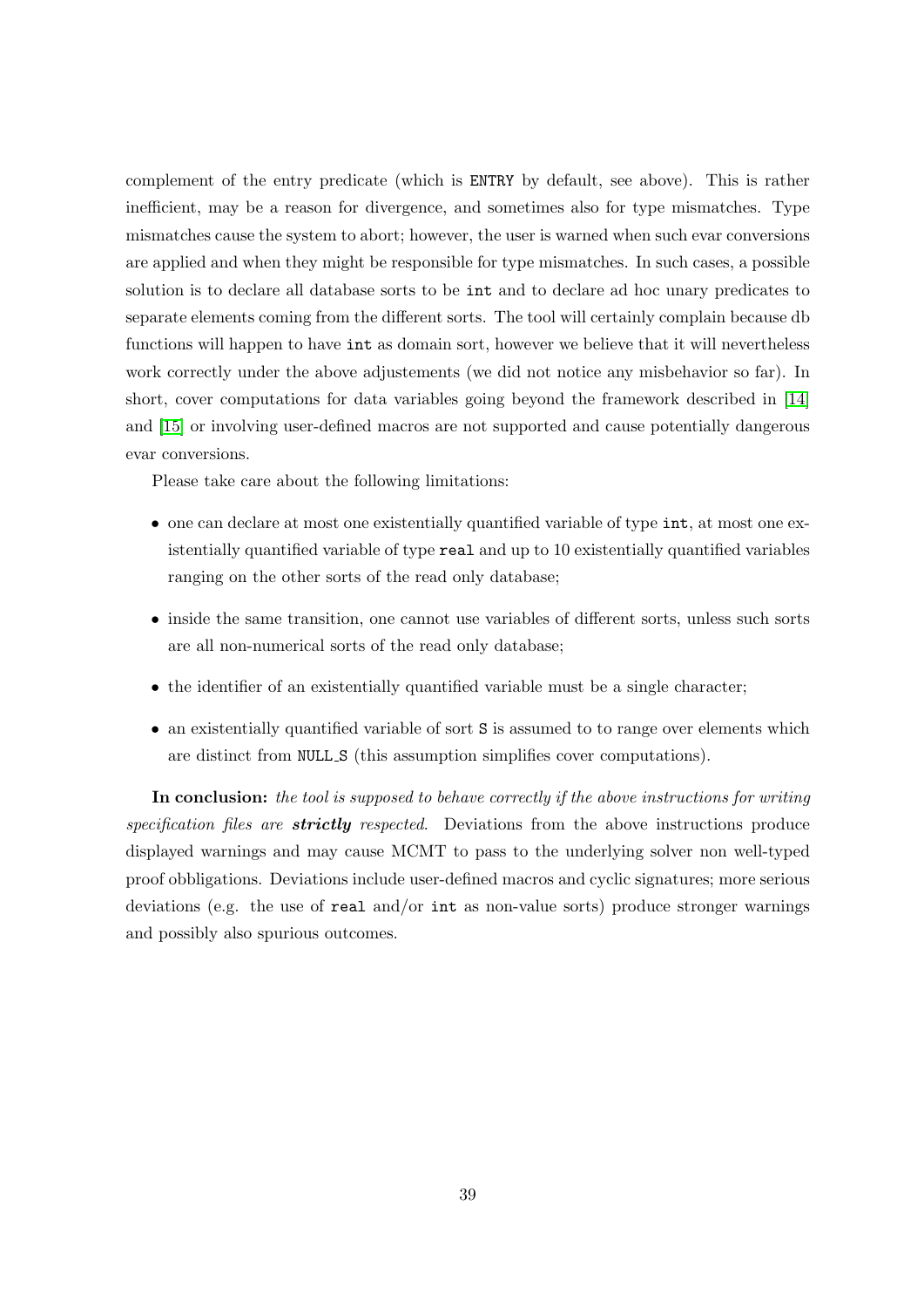### <span id="page-40-0"></span>9 Appendix A: a guided example

The following 'initialize-and-test' simple example is quoted as problematic for CEGAR techniques in [\[25\]](#page-46-12) (we show how we can handle it with MCMT):

$$
for(I=0; I!=a_length; I++) a[I]=0;
$$
  

$$
for(J=0; J!=a_length; J++) assert(a[J]=-0);
$$

We first translate the above pseudo-code into a high level formalism speaking of transitions (this is, roughly speaking, into the formalism of array-based systems). We need two integer variables  $I, J$ , a program counter  $p$  and an array variable  $a$ . We have five transitions:

$$
\tau_1 = \begin{pmatrix} p = 1 \land I < a \text{.length} \land p' = 1 \land \\ I' = I + 1 \land J' = J \land a' = wr(a, I, 0); \end{pmatrix}
$$
\n
$$
\tau_2 = \begin{pmatrix} p = 1 \land I \ge a \text{.length} \land p' = 2 \land \\ I' = I \land J' = 0 \land a' = a; \end{pmatrix}
$$
\n
$$
\tau_3 = \begin{pmatrix} p = 2 \land J < a \text{.length} \land a[J] = 0 \\ p' = 2 \land I' = I \land J' = J + 1 \land a' = a; \end{pmatrix}
$$
\n
$$
\tau_4 = \begin{pmatrix} p = 2 \land J < a \text{.length} \land a[J] \neq 0 \\ p' = 4 \land I' = I \land J' = J \land a' = a; \end{pmatrix}
$$
\n
$$
\tau_5 = \begin{pmatrix} p = 2 \land J \ge a \text{.length} \land p' = 3 \land \\ I' = I \land J' = J \land a' = a; \end{pmatrix}
$$

The system is initilized by  $p = 1 \wedge I = 0$  and the unsafe condition is unreachability of location 4, namely it is represented by the formula  $p = 4$ .

To produce a MCMT specification file, we define the subtype of locations, we introduce the symbolic parameter a length and we declare the array variables (it is a good practice and important for some heuristics to declare the program counter as the first variable):

> :smt (define-type locations ( subrange 1 4)) :smt (define a\_length::int) :global p locations :local a int :global I int :global J int

The array  $\alpha$  cannot be empty, hence its length is not 0; we express this via a system axiom:

:system axiom

```
:var x
```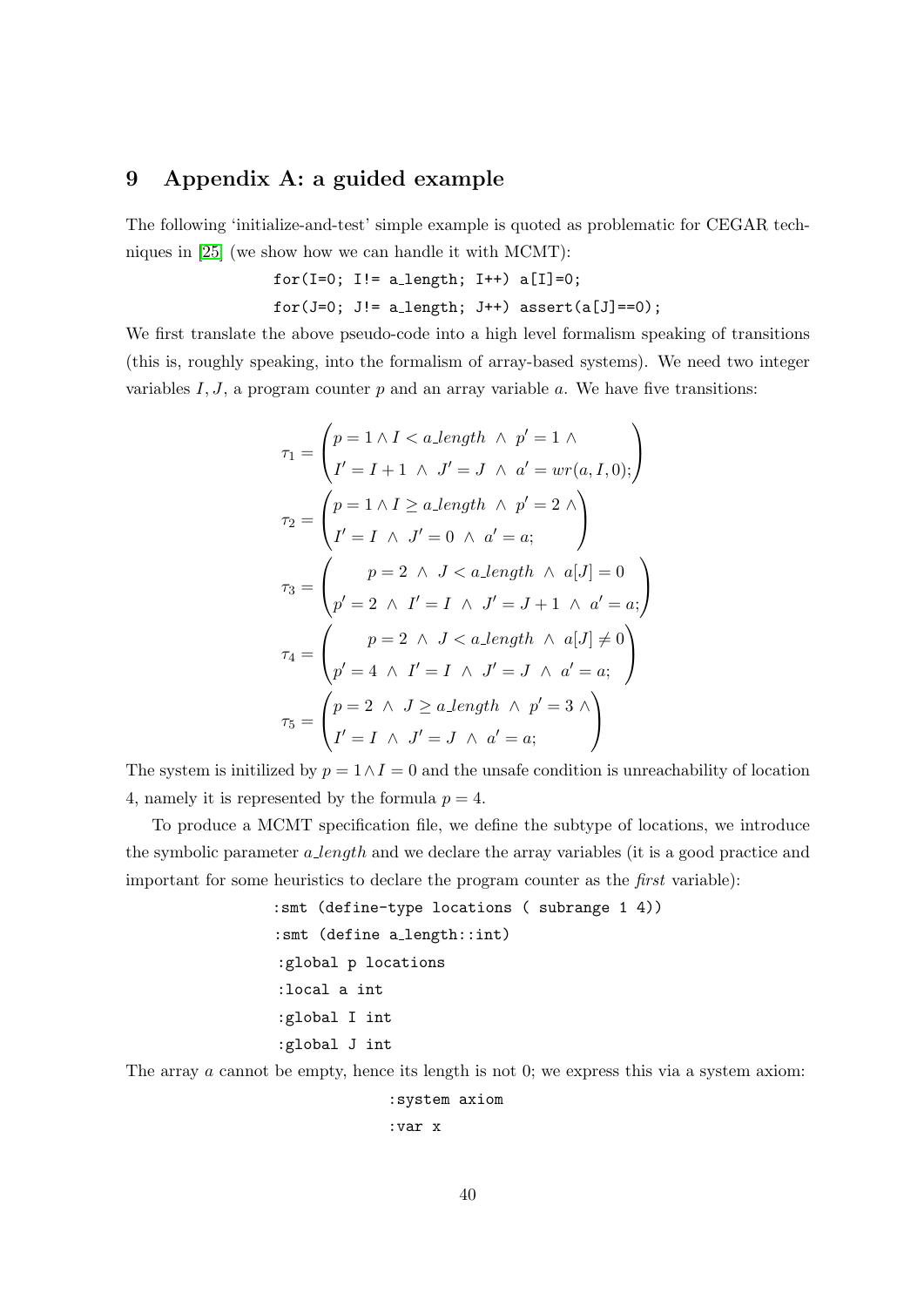:cnj (< 0 a length)

We now introduce initial and unsafe formulae:

```
:initial
:var x
:cnj (= I 0) (= p 1)
:unsafe
:var z1
:cnj (= p 4)
```
Our transitions are written as follows (we exploit the possibility of writing them in a non flat form):

```
: comment Tau1
: transition
: var j
: guard (= p 1) (< I allength)
: numcases 2
: case (= j I): val p
: val 0
: val (+ I 1)
: val J
: case (not (= I j)): val p
: val a[j]
: val (+ I 1)
: val J
```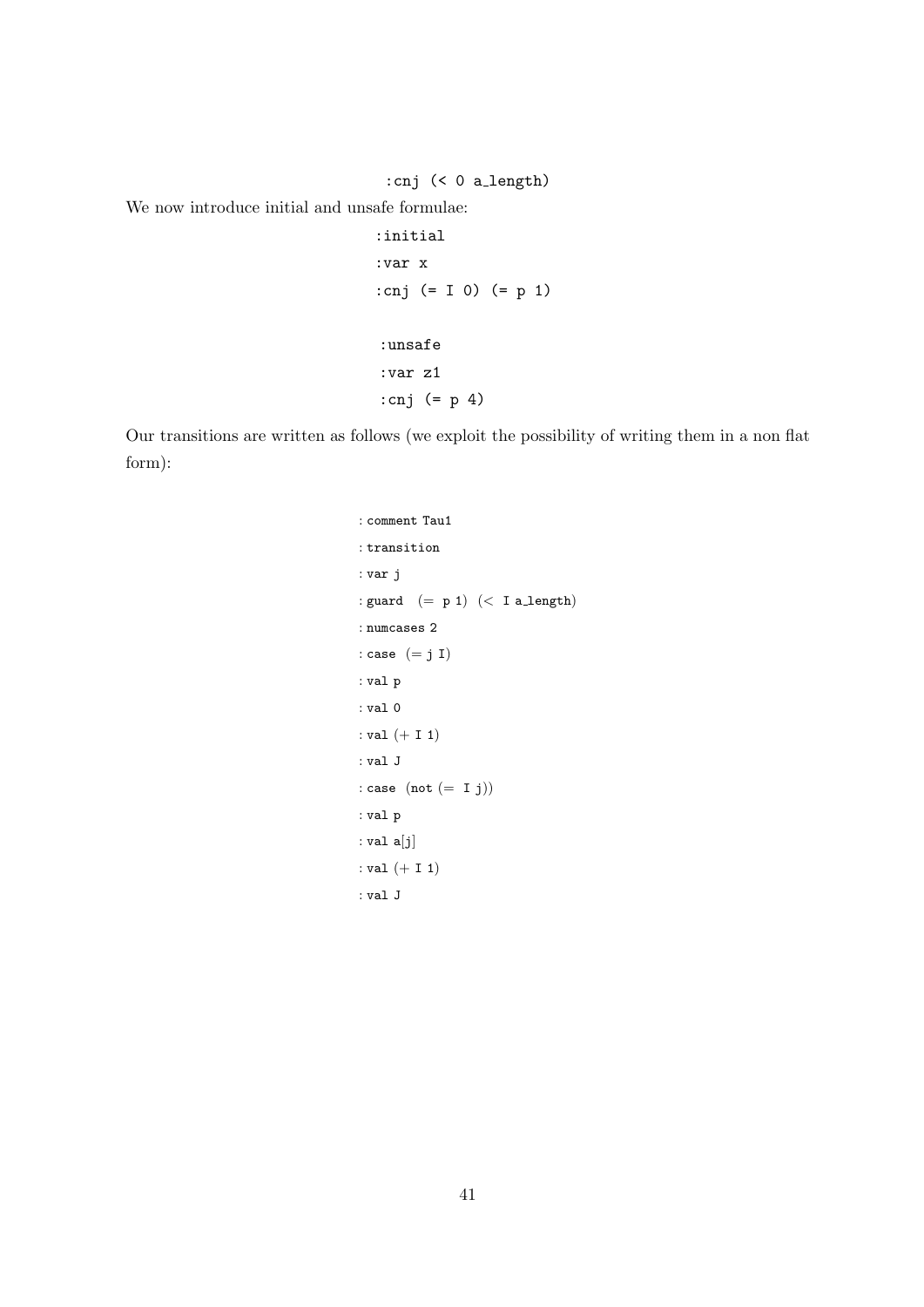```
: comment Tau2
: transition
: var j
: guard (= p 1) (>= I a.length): numcases 1
: case
: val 2
: val a[j]: val I
: val 0
```

```
: comment Tau3
: transition
: var j
: guard (= p 2) (<br> J a_length) (= a[J] 0): numcases 1
: case
: val p
: val a[j]: val I
: val (+ J 1)
```

```
: comment Tau4
: transition
: var j
: \texttt{guard} \;\; (= \; p \; 2) \;\; (< \; J \; \texttt{a.length}) \;\; (\texttt{not} \; (= \; a[J] \; 0)): numcases 1
: case
: val 4
: val a[j]
: val I
: val J
```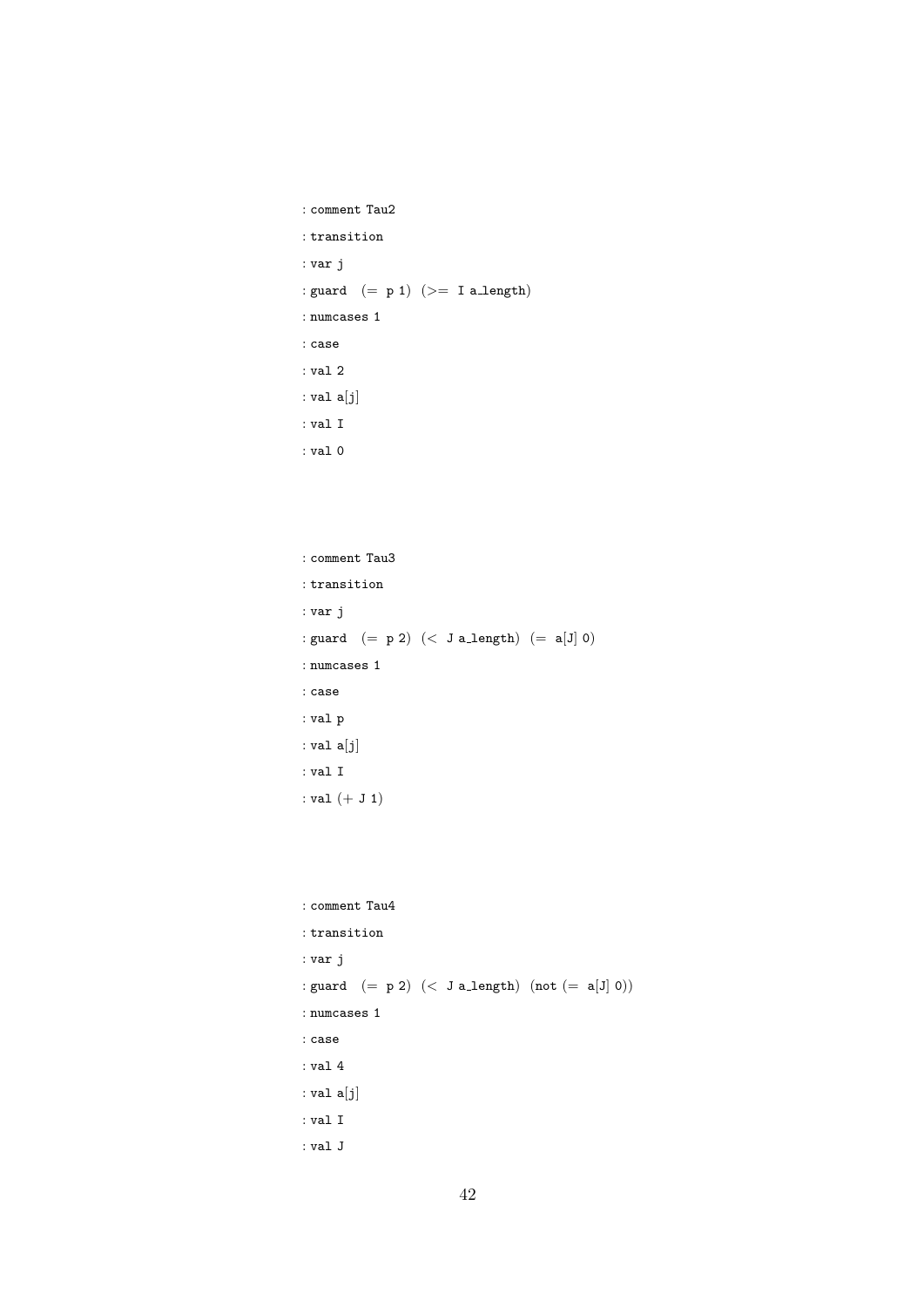```
: comment Tau5
: transition
: var j
: guard (= p 2) (>= J a_length): numcases 1
: case
: val 3
: val a[j]
: val I
: val J
```
Finally, for specification files formalizing imperative programs using iterators to scan arrays, it is advisable to use the heuristics

### : variable\_redundancy\_test

in order to avoid the introduction of redundant existentialy quantified variables.

Our specification file is now ready. If we run MCMT without options, the tool clearly diverges; static invariant generation or static abstraction options (like  $-I$ ,  $-a$ ) seem not to help. Thus, we must rely on abstraction mode and/or on acceleration.

Let us try first with abstraction mode; the options  $-AS$ ,  $-B5$  (or similar) seem inconclusive; option -C5 solves the problem and certifies safety, but it takes a while to conclude (about 10-15 sec. on a standard laptop). We'll see how to get good performances with acceleration below. For the moment, let us point out that if we want more information from the tool, we can use options

### <span id="page-43-0"></span> $-C5 - v0$

together. Thanks to option -v0, we get a file status.txt reporting exit data and MCMT prints on the screen (the negation of) the invariant it found. Such invariant is logically equivalent to the expected one, namely

$$
p \neq 4 \land (p = 1 \rightarrow \forall z \ (z < I \rightarrow a[z] = 0)) \land (p = 2 \rightarrow \forall z \ (z < a \text{.length} \rightarrow a[z] = 0)) \tag{3}
$$

(notice that such invariant contains a universally quantified variable).

Let's now consider aceleration. To make aceleration effective, one usually has to compute compound cycles and insert them in the specification file as further transitions (such procedure can be automatized, but it is not even partially implemented in the current release). Our case is lucky, because transitions 1 and 3 are already a cycle that can be accelerated. If we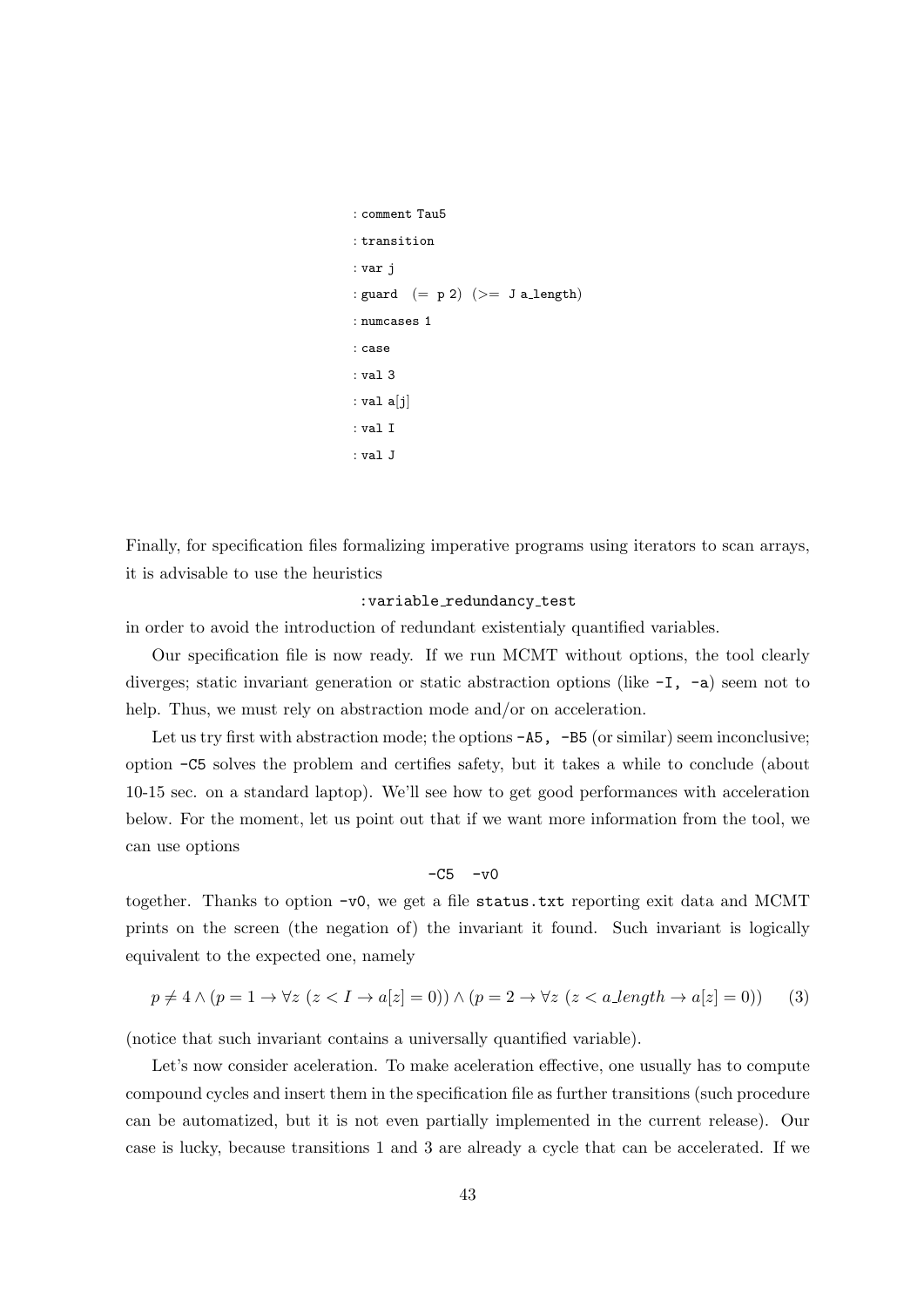run MCMT with option -Z, the tool certifies safety in negligible time (much less than one second). To get the (negation of the) safety invariant displayed on the screen and to produce the status file, we can use the options

$$
-Z - v0
$$

together. The invariant displayed on the screen in our case is an involved formulation of a condition that turns out to be just a slight variant of [\(3\)](#page-43-0) above.

To complete the picture, one can also try the combined options:

$$
-Z - A5
$$
  

$$
-Z - C5
$$

which are both able to instantaneously solve the problem. As a further remark, notice that if we add the instruction

#### : determine\_bounds

in the sepecification file, the tool correctly realizes that in location 1 the iterator  $I$  must not exceed a length and in in location 2 the iterator J must not exceed a length; this information is used during backward search, but the problem is too easy for this to give a real benefit.

In this example, it seems that acceleration is the winning strategy. However this is only due to the fact that the default abstraction list produced automatically by MCMT is not the good one: if one reverses it (via the instruction :inverse term abstraction synthesis), one gets immediate success with plain abstraction -A5 without acceleration!

It should be pointed out, as a general remark, that the behavior of the different settings of MCMT turns out to be rather irregular on significant examples; sometimes, a combination of acceleration and abstraction is the best way to handle problems where divergence is the main source of troubles (see [\[7\]](#page-45-4) for an experimental discussion and see also the comments included in the specification files of the distribution). The most promising strategy seems to be that of trying in parallel different settings and different heuristics [\[8\]](#page-45-9) for the generation of terms abstraction lists.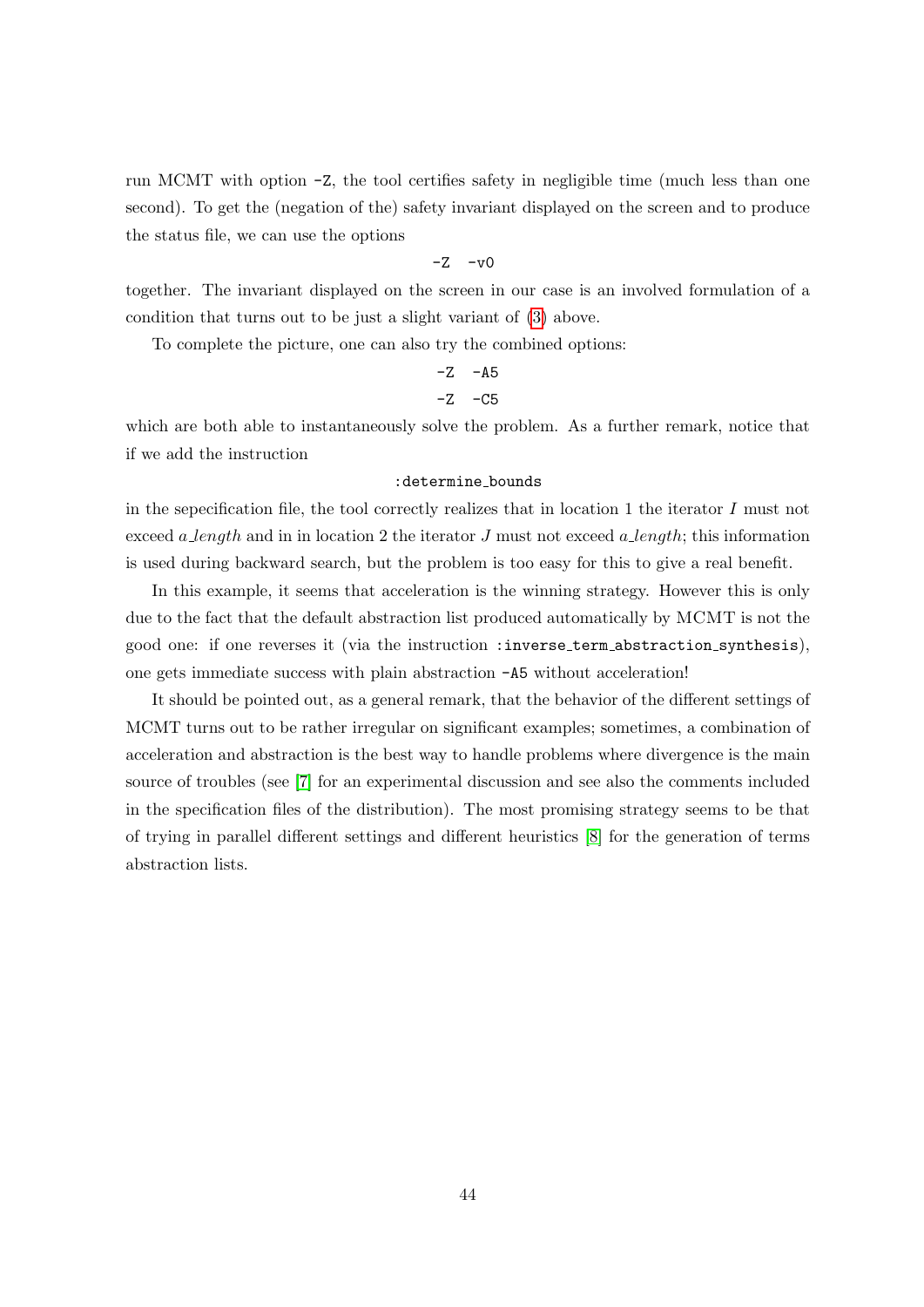### References

- <span id="page-45-7"></span>[1] P. A. Abdulla, G. Delzanno, N. B. Henda, and A. Rezine. Regular model checking without transducers. In TACAS, volume 4424 of LNCS, pages 721–736, 2007.
- <span id="page-45-6"></span>[2] P. A. Abdulla, G. Delzanno, and A. Rezine. Parameterized verification of infinite-state processes with global conditions. In CAV, volume 4590 of LNCS, pages 145–157, 2007.
- <span id="page-45-3"></span>[3] F. Alberti, R. Bruttomesso, S. Ghilardi, S. Ranise, and N. Sharygina. Lazy Abstraction with Interpolants for Arrays. In LPAR-18, pages 46–61, 2012.
- <span id="page-45-8"></span>[4] F. Alberti, R. Bruttomesso, S. Ghilardi, S. Ranise, and N. Sharygina. SAFARI: SMTbased Abstraction For Arrays with Interpolants. In CAV, 2012.
- <span id="page-45-1"></span>[5] F. Alberti, S. Ghilardi, E. Pagani, S. Ranise, and G. P. Rossi. Universal guards, relativization of quantifiers, and failure models in model checking modulo theories. To appear in Journal on Satisfiability, Boolean Modeling and Computation (JSAT). Available at [http://homes.dsi.unimi.it/~ghilardi/allegati/AGPRR\\_JSAT.pdf](http://homes.dsi.unimi.it/~ghilardi/allegati/AGPRR_JSAT.pdf).
- <span id="page-45-0"></span>[6] F. Alberti, S. Ghilardi, E. Pagani, S. Ranise, and G. P. Rossi. Brief announcement: Automated support for the design and validation of fault tolerant parameterized systems - a case study. In DISC 10, LNCS, 2010.
- <span id="page-45-4"></span>[7] F. Alberti, S. Ghilardi, and N. Sharygina. Definability of Accelerated Relations in a Theory of Arrays and its Applications. In FroCoS, 2013. Also available as Technical Report, Universit`a della Svizzera Italiana.
- <span id="page-45-9"></span>[8] F. Alberti, S. Ghilardi, and N. Sharygina. Booster: An acceleration-based verification framework for array programs. In Automated Technology for Verification and Analysis - ATVA, Proceedings, pages 18–23, 2014.
- <span id="page-45-5"></span>[9] F. Alberti, S. Ghilardi, and N. Sharygina. Decision Procedures for Flat Array Properties. In TACAS, 2014. Also available as Technical Report, Università della Svizzera Italiana.
- <span id="page-45-10"></span>[10] B. Bérard and L. Fribourg. Reachability Analysis of (Timed) Petri Nets Using Real Arithmetic. In CONCUR'99, LNCS, pages 178–193, 1999.
- <span id="page-45-11"></span>[11] M. Bozga, R. Iosif, and F. Konecny. Fast acceleration of ultimately periodic relations. In CAV, LNCS, 2010.
- <span id="page-45-2"></span>[12] D. Bruschi, A. Di Pasquale, S. Ghilardi, A. Lanzi, and E. Pagani. Formal verification of ARP (address resolution protocol) through smt-based model checking - A case study -.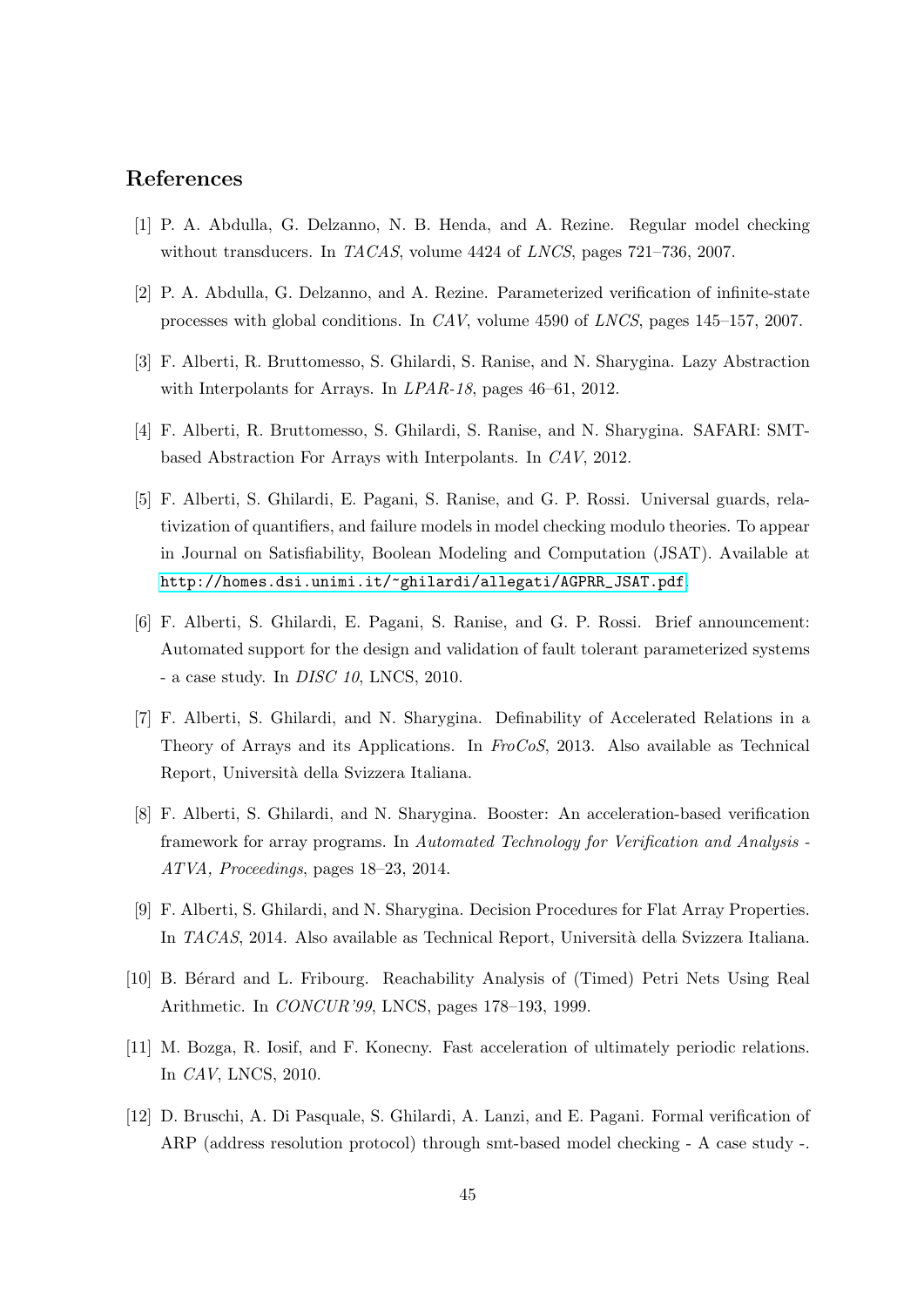In Integrated Formal Methods - 13th International Conference, IFM 2017, Turin, Italy, September 20-22, 2017, Proceedings, pages 391–406, 2017.

- <span id="page-46-4"></span>[13] D. Calvanese, S. Ghilardi, A. Gianola, M. Montali, and A. Rivkin. Formal modeling and smt-based parameterized verification of data-aware BPMN. In Business Process Management - BPM, Proceedings, pages 157–175, 2019.
- <span id="page-46-10"></span>[14] D. Calvanese, S. Ghilardi, A. Gianola, M. Montali, and A. Rivkin. Model Completeness, Covers and Superposition. In CADE 2019, LNCS, 2019.
- <span id="page-46-11"></span>[15] D. Calvanese, S. Ghilardi, A. Gianola, M. Montali, and A. Rivkin. Combined Covers and Beth Definability. In International Joint Conference on Automated Reasoning - IJCAR, Proceedings, 2020. Extended version available in ArXiv.
- <span id="page-46-3"></span>[16] D. Calvanese, S. Ghilardi, A. Gianola, M. Montali, and A. Rivkin. SMT-based Verification of Data-Aware Processes: a Model-Theoretic Approach. Mathematical Structures in Computer Science, 2020.
- <span id="page-46-1"></span>[17] A. Carioni, S. Ghilardi, and S. Ranise. MCMT in the Land of Parametrized Timed Automata. In Proc. of VERIFY 10, 2010.
- <span id="page-46-2"></span>[18] A. Carioni, S. Ghilardi, and S. Ranise. Automated Analysis of Parametric Timing-Based Mutual Exclusion Algorithms. In NASA Formal Methods, LNCS, 2012.
- <span id="page-46-0"></span>[19] S. Ghilardi, E. Nicolini, S. Ranise, and D. Zucchelli. Towards SMT Model-Checking of Array-based Systems. In Proc. of IJCAR, LNCS, 2008.
- <span id="page-46-6"></span>[20] S. Ghilardi and S. Ranise. Goal-directed Invariant Synthesis for Model Checking Modulo Theories. In TABLEAUX'09, LNCS, 2009.
- <span id="page-46-8"></span>[21] S. Ghilardi and S. Ranise. Model Checking Modulo Theory at work: the intergration of Yices in MCMT. In *Proc. of AFM'09*, ACM Digital Library, 2009.
- <span id="page-46-5"></span>[22] S. Ghilardi and S. Ranise. Backward reachability of array-based systems by SMT-solving: termination and invariant synthesis. Logical Methods in Computer Science, 6(4), 2010.
- <span id="page-46-7"></span>[23] S. Ghilardi, S. Ranise, and T. Valsecchi. Light-Weight SMT-based Model-Checking. In Proc. of AVOCS 07-08, ENTCS, 2008.
- <span id="page-46-9"></span>[24] S. Gulwani and M. Musuvathi. Cover algorithms and their combination. In Proc. of ESOP, Held as Part of ETAPS, pages 193–207, 2008.
- <span id="page-46-12"></span>[25] R. Jhala and K.L. McMillan. Array Abstractions from Proofs. In CAV, 2007.